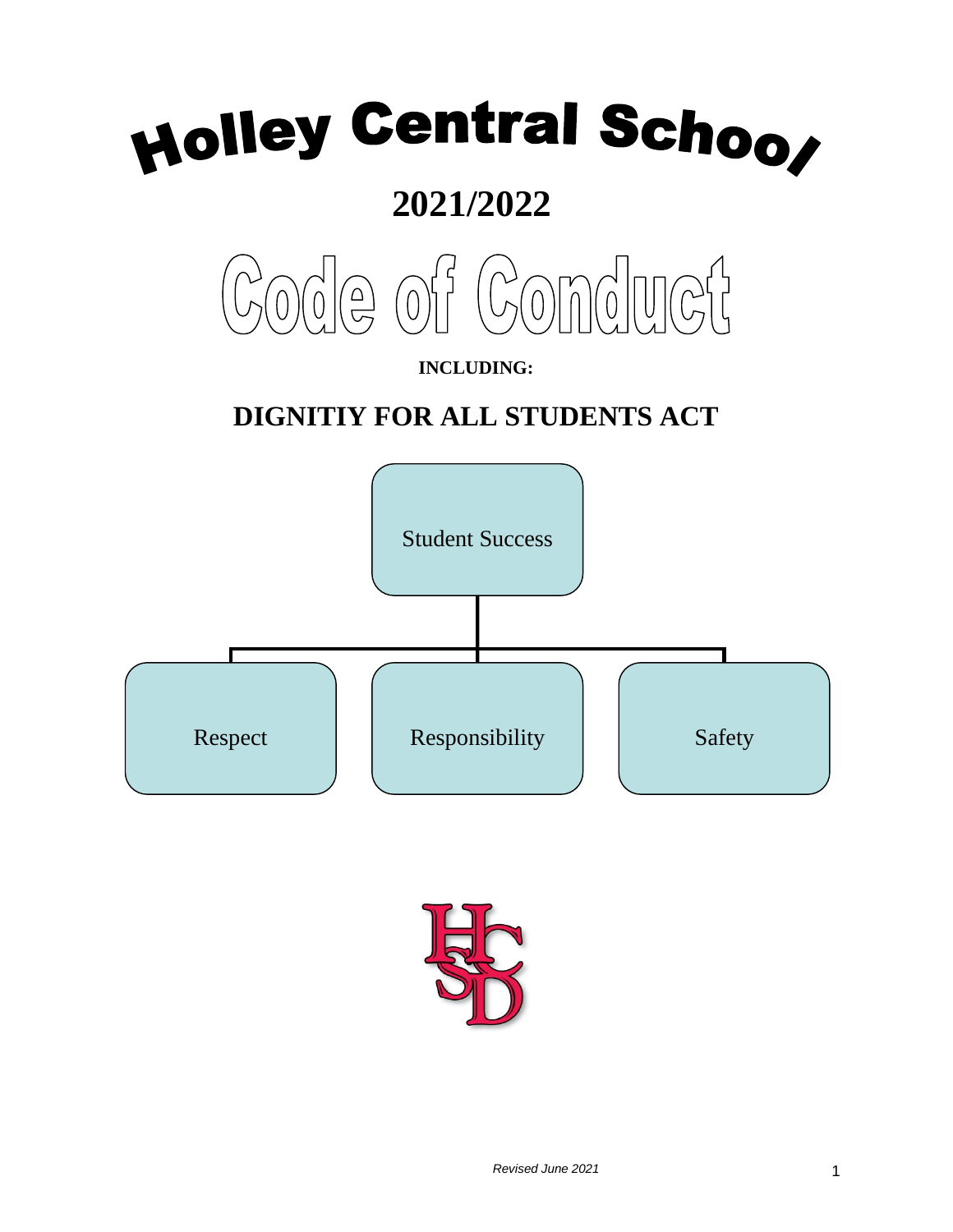# **District Wide Pre-K – 12**

# **Holley Central Schools Table of Contents Dignity for All Students Act…………………………………………………………….4-10 I. INTRODUCTION 11 II. DEFINITIONS 12-13 III. STUDENT RIGHTS AND RESPONSIBILITIES 13-14 IV. ESSENTIAL PARTNERS 14-17** A. PARENTS 14-15 B. FACULTY MEMBERS 15 C. SUPPORT STAFF 16 D. Security Officers**………………………………………………………………**16 E. Building Administrators 16 F. SUPERINTENDENT 17 G. BOARD OF EDUCATION 17 **V. STUDENT DRESS CODE 18-20 VI. STUDENT ELECTRONIC DEVICE CODE……………………………………...21 VII. BEVERAGES……………………………………………………………………….22 VIII. PROHIBITED STUDENT CONDUCT 22-30** A. DISORDERLY CONDUCT 22 B. INSUBORDINATE BEHAVIOR 23 C. DISRUPTIVE BEHAVIOR **23** D. VIOLENT BEHAVIOR 23 E. CONDUCT THAT ENDANGERS SELF AND OTHERS 23-25 F. CONDUCT THAT IS ACADEMICALLY INSUBORDINATE 25 G. Documentation**....................................................................................................**25 H. Minor Behavior Descriptors with Possible Responses……………………….**..**26 I. Major Behavior Descriptors **……………………………...…………………….**27-30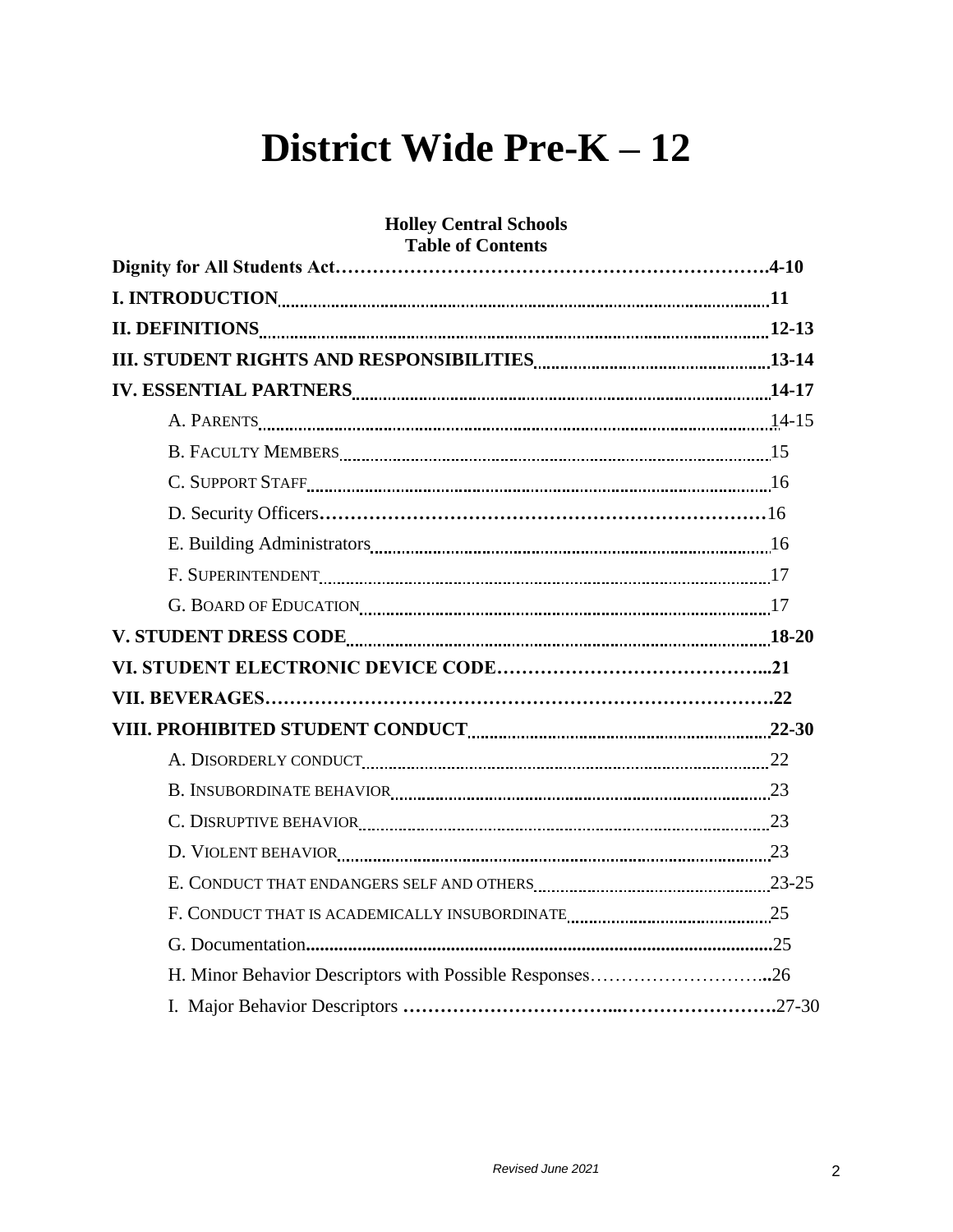| X. DISCIPLINARY CONSEQUENCES, PROCEDURES AND REFERRALS31-38               |  |
|---------------------------------------------------------------------------|--|
|                                                                           |  |
|                                                                           |  |
|                                                                           |  |
|                                                                           |  |
|                                                                           |  |
| 4. SUSPENSION FROM ATHLETICS, EXTRACURRICULAR, OTHER33-34                 |  |
|                                                                           |  |
| 6. TEACHER DISCIPLINARY REMOVAL OF DISRUPTIVE STUDENT34                   |  |
|                                                                           |  |
|                                                                           |  |
|                                                                           |  |
|                                                                           |  |
|                                                                           |  |
| A. AUTHORIZED SUSPENSIONS OR REMOVALS OF STUDENTS WITH DISABILITIES 39-40 |  |
|                                                                           |  |
| C. SPECIAL RULES REGARDING THE SUSPENSION OR REMOVAL OF STUDENTS WITH     |  |
|                                                                           |  |
|                                                                           |  |
|                                                                           |  |
|                                                                           |  |
|                                                                           |  |
|                                                                           |  |
|                                                                           |  |
|                                                                           |  |
|                                                                           |  |
|                                                                           |  |
|                                                                           |  |
| XVII. DISSEMINATION AND REVIEW OF CODE OF CONDUCT50                       |  |
|                                                                           |  |
|                                                                           |  |
|                                                                           |  |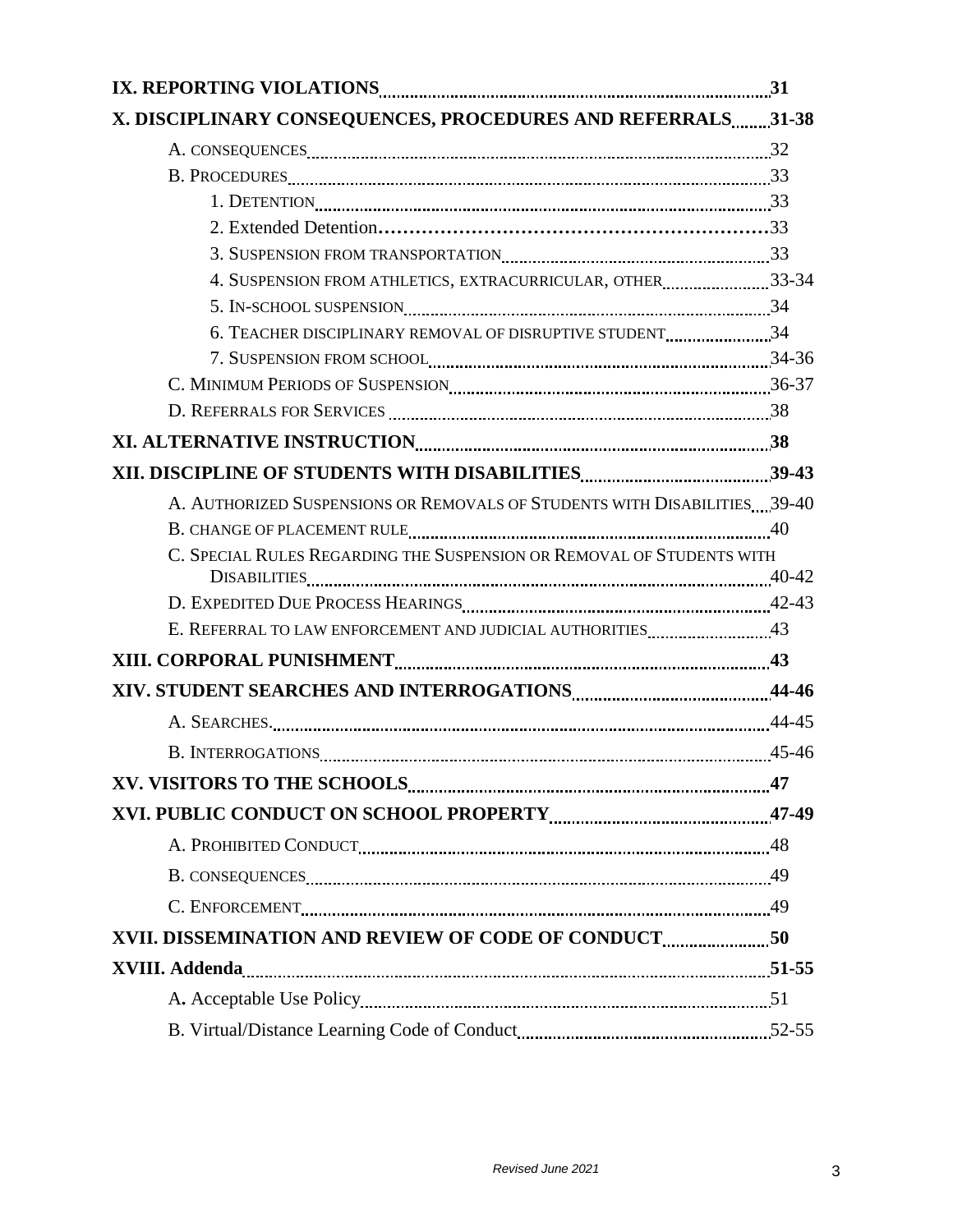#### **Dignity for All Students Act**

The board of education of the Holley Central School District is committed to providing an educational environment that promotes respect, dignity, and equality. The board recognizes that acts of discrimination and harassment, including bullying, taunting, or intimidation, are detrimental to student learning and achievement. These behaviors interfere with the mission of the Holley Central School District to educate its students and disrupt the operation of its schools. Such behavior affects not only the students who are its targets, but also those individuals who participate in, and witness such acts.

To this end, the board condemns and strictly prohibits all forms of discrimination and harassment, including bullying, taunting or intimidation, against students by students and/or employees on school property, which includes (among other things) school buses, and at school functions, which means school-sponsored, extra-curricular events or activities.

*NOTE: The Dignity Act prohibits discrimination and/or harassment of students on school property and at school functions by students and/or employees. However, harassment can include, among other things, the use, both on and off school property, of information technology, including, but not limited to, email, instant messaging, blogs, chat rooms, pagers, cell phones, gaming systems and social media websites, to deliberately harass or threaten others. This type of harassment is generally referred to as cyberbullying. Although the Dignity Act does not specifically address cyberbullying, it is considered a form of harassment, like bullying.* 

#### **DEFINITIONS**

#### **Harassment**

Harassment has been defined in various ways in state and federal law and regulation. The Board recognizes that these definitions are important standards and it will develop its policy to comply with them. It is also the Board's goal, in developing its policy, to prevent incidents of misbehavior from occurring and/or escalating, to promote a positive school environment, and to limit liability.

The Dignity Act (Education Law §11[7]) defines harassment as the creation of a hostile environment by conduct or by verbal threats, intimidation or abuse that has or would have the effect of unreasonably and substantially interfering with a student's educational performance, opportunities or benefits, or mental, emotional or physical well-being; or conduct, verbal threats, intimidation or abuse that reasonably causes or would reasonably be expected to cause a student to fear for his or her physical safety. Such conduct, verbal threats, intimidation or abuse, includes, but is not limited to conduct, verbal threats, intimidation or abuse based on a person's actual or perceived:

- race
- $\bullet$  color
- weight
- national origin
- ethnic group
- religion
- religious practice
- disability
- sex
- sexual orientation
- gender (which includes a person's actual or perceived sex, as well as gender identity and expression).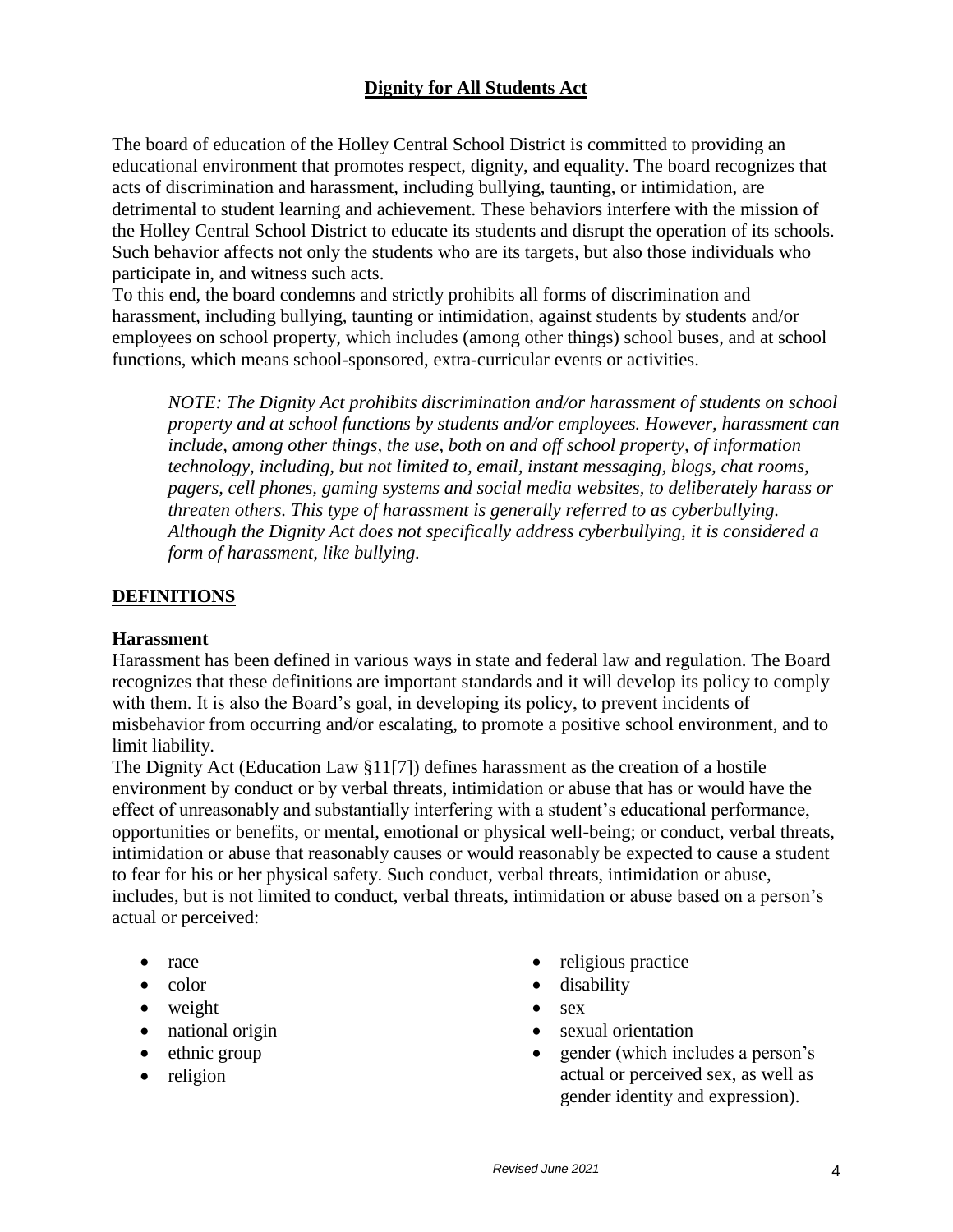#### **Bullying**

Bullying has been described by the USDE as unwanted, aggressive behavior among school-aged children that involves a real or perceived power imbalance. The behavior is repeated, or has the potential to be repeated, over time. Bullying can occur before and after school hours, in a school building or places like a playground or bus, while a child is traveling to or from school or on the Internet (cyber-bullying). Children who are bullied and those who bully others could have serious, lasting problems. Additionally, according to the USDE, bullying generally involves the following characteristics:

- An Imbalance of Power: Children who bully use their power, such as physical strength, access to embarrassing information, or popularity, to control or harm others. Power imbalances can change over time and in different situations, even if they involve the same people.
- The Intent to Cause Harm: The person bullying has a goal of causing harm
- Repetition: Bullying behaviors generally happen more than once or have the potential to happen more than once.

#### Examples of bullying include, but are not limited to:

- Verbal: Name-calling, teasing, inappropriate sexual comments, taunting, and threatening to cause harm. Examples of the aforementioned through the internet, social media, gaming, text messaging, etc are considered forms of cyber-bullying.
- Social: Spreading rumors about someone, excluding others on purpose, telling other children not to be friends with someone, and embarrassing someone in public. Examples of the aforementioned through the internet, social media, gaming, text messaging, etc are considered forms of cyber-bullying.
- Physical: Hitting, punching, shoving, kicking, pinching, spitting, tripping, pushing, taking or breaking someone's things, and making mean or rude hand gestures.

#### **Hazing**

The Penal Law defines hazing as a person intentionally or recklessly engaging in conduct during the course of another person's initiation into or affiliation with any organization, which creates a substantial risk of physical injury to such other person or a third person and thereby causes such injury (Penal Law §120.16).

Under the Penal Law, it is also considered hazing, even when physical injury does not occur, if a person intentionally or recklessly engaged in conduct during the course of another person's initiation into or affiliation with any organization, which created a substantial risk of physical injury to such other person or a third person (Penal Law §120.17).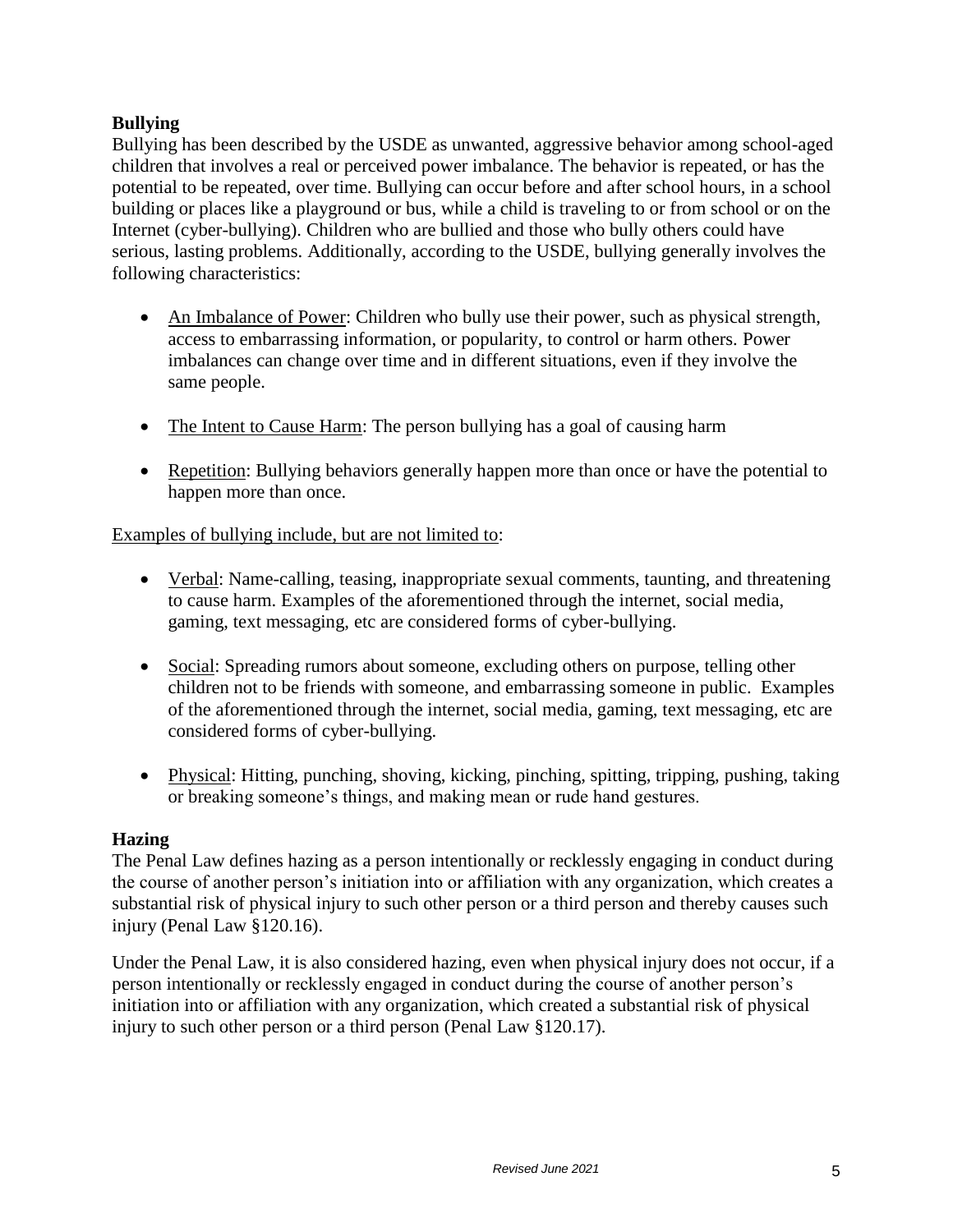#### **Discrimination**

Discrimination is not specifically defined in the Dignity Act. However, for reference purposes, it should be noted that Education Law §§3201 and 3201-a prohibit discrimination in the form of denial of admission into or exclusion from any public school on the basis of race, creed, color, national origin, or and gender.

#### **Prevention**

The school setting provides an opportunity to teach children, and emphasize among staff, that cooperation with and respect for others is a key value of all schools. A program geared to prevention is designed to not only decrease incidents of discrimination, harassment, bullying, taunting or intimidation, but to help students build more supportive relationships with one another by integrating the prevention and intervention program into classroom instruction. Staff members and students will be sensitized, through district-wide professional development and instruction, to the warning signs of discrimination, harassment, bullying, taunting or intimidation, as well as to their responsibility to become actively involved in the prevention of such acts before they occur. The components of such an effort involve the following:

- Learning about and identifying the early warning signs and precursor behaviors that can lead to discrimination, harassment, bullying, taunting or intimidation.
- Gathering information about discrimination, harassment, bullying, taunting or intimidation on school property or at school functions directly from students (through surveys and other mechanisms); analyzing and using the data gathered to assist in decision-making about programming and resource allocation.
- Establishing clear school-wide and classroom rules about discrimination, harassment, bullying, taunting or intimidation through a district code of conduct developed in accordance with the requirements contained in Education Law §§12(2) and 2801 and 8 NYCRR §100.2(l)
- Training adults in the school community to respond sensitively and consistently to discrimination, harassment, bullying, taunting or intimidation.
- Raising awareness among school staff, through training, of the school experiences of student populations specified in the Dignity for All Students Act, including but not limited to; students of different races, weights, national origins, ethnic groups, religions, religious practices, mental or physical abilities, sexual orientations, gender or gender expression, and sex; social stigma in the school environment, gender norms in the school environment, and strategies for preventing and responding to discrimination, harassment, bullying, taunting or intimidation and/or other forms of anti-social and/or violent behavior.
- Providing adequate supervision, particularly in less structured areas, including, but not limited to, hallways, cafeterias, school buses and playgrounds.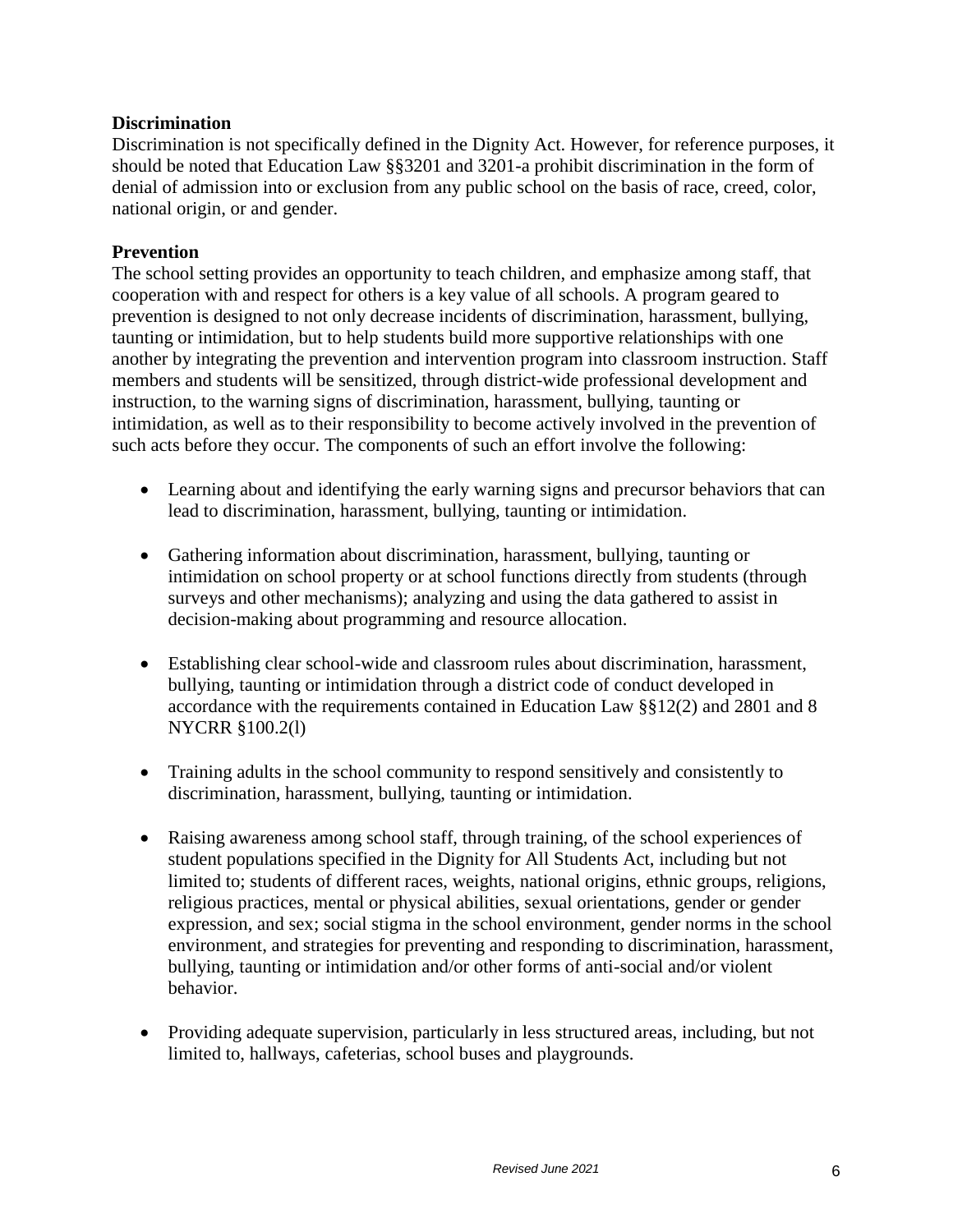- Raising parental awareness and involvement in discrimination, harassment, bullying, taunting or intimidation prevention and intervention.
- Providing examples of positive behaviors that are age appropriate.
- Instituting policies and practices that create a positive school climate.
- Using educational opportunities or curricula, including, if applicable, the Individual Educational Program (IEP), to address the underlying causes and effects of discrimination, harassment, bullying, taunting or intimidation.

#### **Intervention**

Intervention by adults and bystanders with proper training can be an important step in preventing escalation and resolving issues at the earliest stages.

Remedial responses to discrimination or harassment, including bullying, taunting, or intimidation, could be associated with staff intervention. This might include measures designed to correct the problem behavior, prevent another occurrence of the problem behavior, and protect the targeted student. Remediation can be targeted to the individual(s) involved in the aforementioned behavioral approaches, which are targeted to the school as a whole.

In addition, intervention will focus upon the safety of the targeted student. When aware of incidents of discrimination, harassment or bullying, as well as intimidation or taunting, staff are expected either to refer the targeted student to designated resources for assistance, or to intervene in accordance with this policy and the relevant provisions of the code of conduct.

#### **Provisions for Students Who Do Not Feel Safe at School**

The Board acknowledges that, notwithstanding actions taken by the district, intervention might require a specific, coordinated approach, if a student does not feel safe at school. Students who do not feel safe at school are limited in their capacity to learn and reach their academic potential. Staff, when aware of incidents of discrimination, harassment, bullying, taunting or intimidation should determine if accommodations are needed in order to help ensure the safety of the student and bring this to the attention of the building principal or other appropriate or designated staff. The building principal, other appropriate or designated staff, the student and the student's parent/guardian will work together to define and implement any needed accommodations. The district recognizes that there is a need to balance accommodations that enhance student safety against the potential of further stigmatizing the targeted student. Therefore, each case will be handled individually, and the student, parent/guardian, and school administration will collaborate to establish safety provisions that best meet the needs of the targeted student. Follow-up discussion and/or meetings will be scheduled, as needed, to ensure that safety concerns have been adequately addressed and to determine when and if accommodations need to be changed or discontinued

#### **Training**

The Board recognizes that professional development is needed in order to implement an effective discrimination, harassment, and bullying prevention and intervention program. The Superintendent will incorporate training to support this program in new teacher orientation and the annual professional development plan, as needed. Training opportunities will be provided for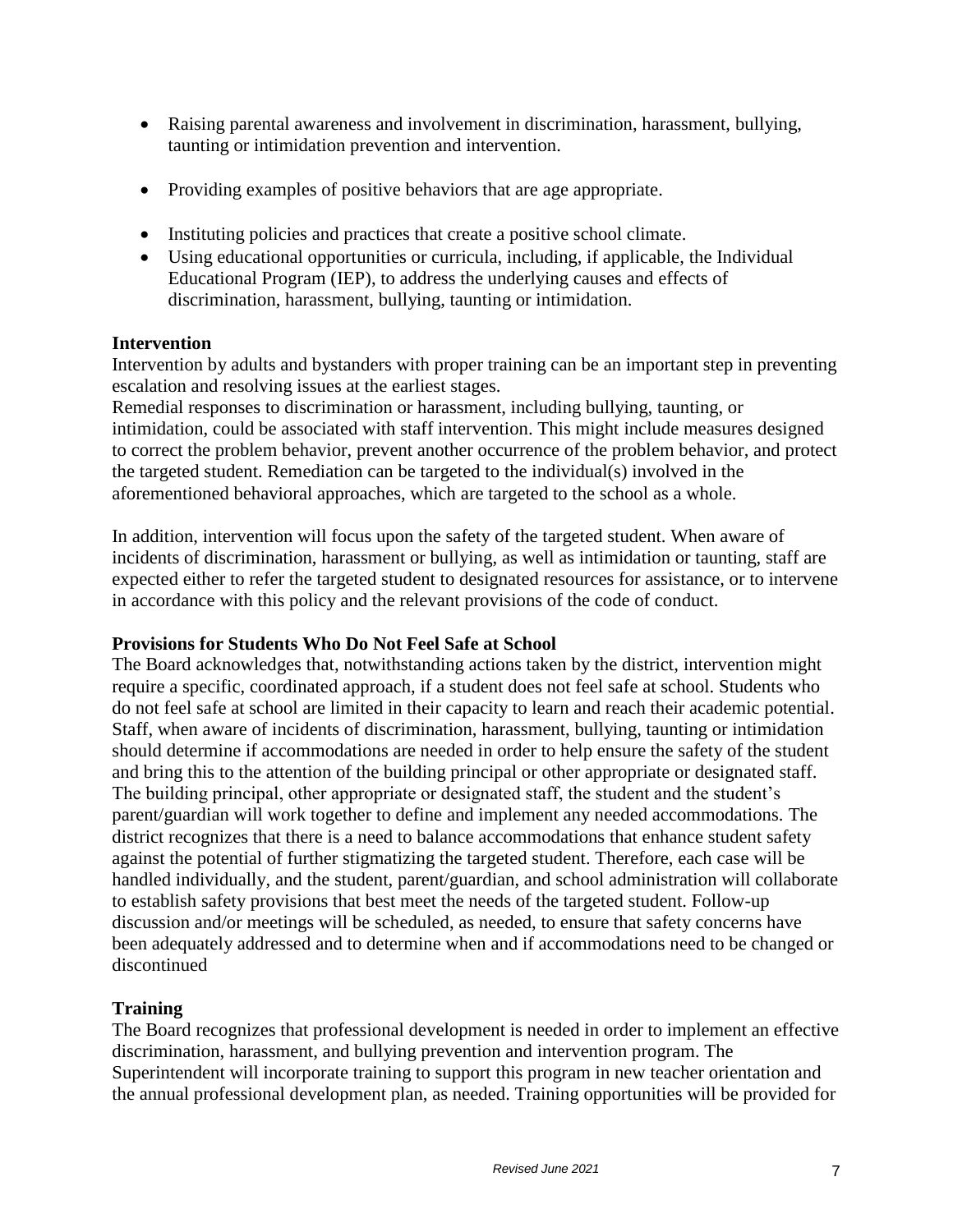all staff, including, but not limited to, bus drivers, cafeteria staff and hall monitors, and all staff who have contact with students.

In compliance with Education Law §13(3), at least one staff member at every school must be thoroughly trained in human relations in the areas of race, color, weight, national origin, ethnic group, religion, religious practice, disability, sexual orientation, gender (which includes a person's actual or perceived sex, and gender identity and expression), and sex. This staff member should be referred to as the Dignity Act Coordinator (DAC). For Holley CSD, our Middle School/High School DAC is Sue Cory, MS/HS Principal [\(scory@holleycsd.org\)](mailto:scory@holleycsd.org), and our Elementary School DAC is Karri Schiavone, ES Principal (kschiavone@holleycsd.org).

#### **Reporting and Investigation**

Students who have been subjected to discrimination or harassment, parents whose children have been subjected to such behavior, or other students or staff who observe such behavior, are encouraged and expected to make verbal and/or written complaints to the appropriate and/or designated school personnel in accordance with the training and guidelines provided and the relevant provisions of the district's code of conduct. At all times, complaints will be documented, tracked and handled in accordance with the regulations and procedures accompanying this policy and the district's code of conduct. If a staff person is unsure of the reporting procedure, he or she is expected to inquire about how to proceed by speaking with his or her supervisor.

There shall be a duty for all school personnel to report incidents of student-to-student and/or staff-to-student discrimination, harassment and bullying that they observe on school property or at school functions to their building principal or other administrator who supervises their employment. In addition, there shall be a further duty for all school personnel to report any incidents of student-to-student and/or staff-to-student discrimination, harassment and bullying of which they are made aware by students, staff, or persons in parental relation to their building principals or other administrator who supervises their employment. Supervisors may choose to refer the information to appropriate staff, which may include, among others, the DAC, for investigation as designated in the policy and/or code of conduct.

Defined types of incidents of harassment, bullying and/or discrimination, which must be reported to the principal, superintendent or designee when reported to or witnessed by a school employee **include, but not be limited to**, the following examples:

• a report regarding the denial of access to school facilities including, but not limited to, restrooms, changing rooms, locker rooms, and/or field trips, based on a person's actual or perceived race, color, weight, national origin, ethnic group, religion, religious practice, disability, sexual orientation, gender (which includes gender identity and/or expression), or sex; or • a report regarding application of a dress code, specific grooming (including hairstyles) or appearance standards that is based on a person's actual or perceived race, color, weight, national origin, ethnic group, religion, religious practice, disability, sexual orientation, gender (which includes gender identity and/or expression), or sex; or

• a report regarding the use of name(s) and pronoun(s) or the pronunciation of name(s) that is based on a person's actual or perceived race, color, weight, national origin, ethnic group, religion,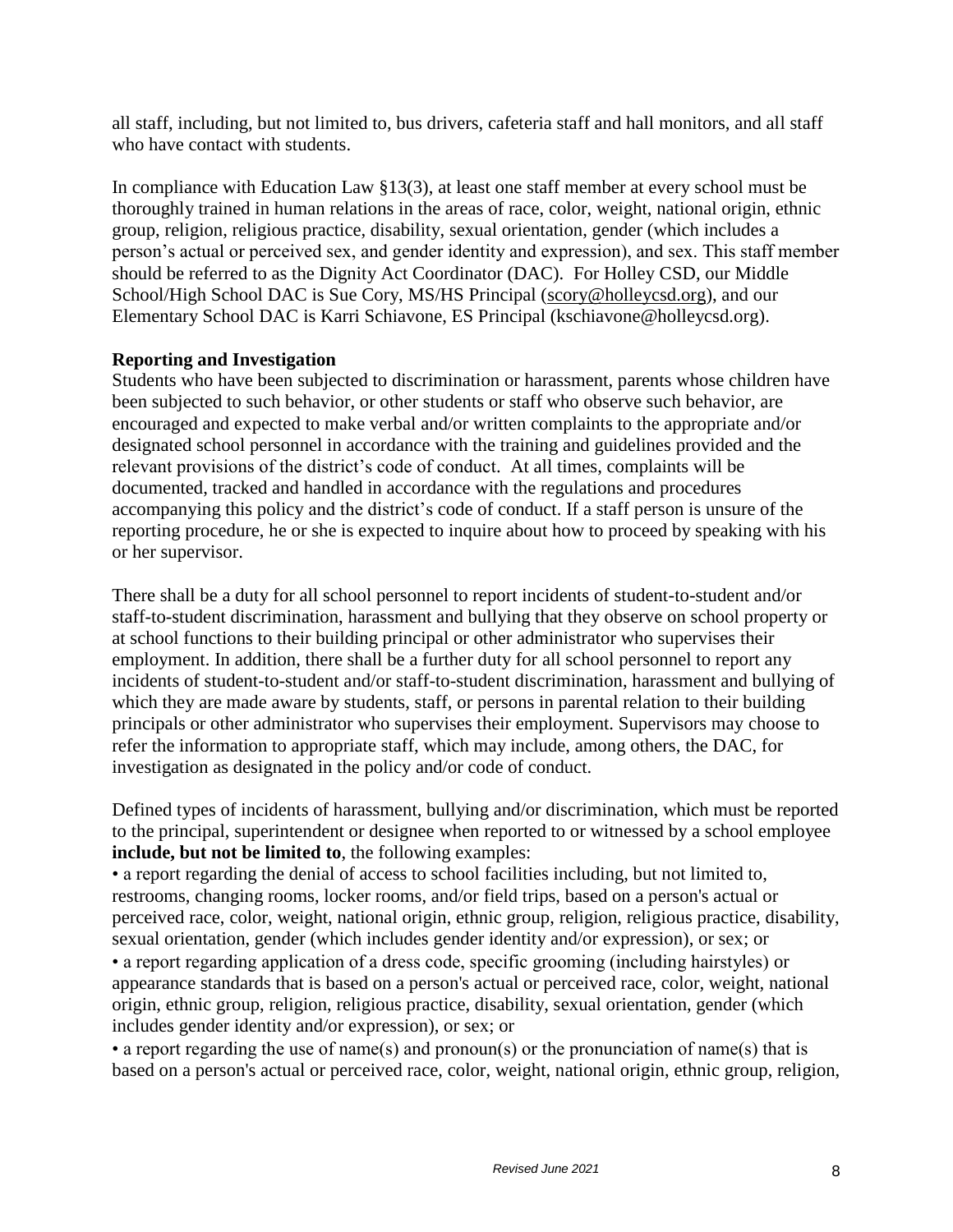religious practice, disability, sexual orientation, gender (which includes gender identity and/or expression), or sex; or

• a report regarding any other form of harassment, bullying, and/or discrimination, based on a person's actual or perceived race, color, weight, national origin, ethnic group, religion, religious practice, disability, sexual orientation, gender (which includes gender identity and/or expression), or sex.

The results of any such investigation shall be reported to both the targeted student and the alleged offender, as well as their respective parents or guardians, in accordance with the policy and/or the district's code of conduct. Local policies should be followed regarding communicating the results of the investigation. If either party and/or their respective parents or guardians disagrees with the results of the investigation, that party should be advised of any local policies regarding how to proceed in such instances.

#### **Student Disciplinary Consequences/Remediation**

While the primary focus of this policy is on prevention, acts of discrimination, harassment and bullying may still occur. When such acts occur, student offenders will be given the clear message that their actions are inappropriate and will not be tolerated because they are inconsistent with the concepts of tolerance and respect for others and the fostering of civility in public schools in order to provide a safe and supportive school environment for all students. Student offenders must further be advised that their behavior must improve. Student offenders will receive inschool guidance on making positive choices in their relationships with others, opportunities and strategies to help self-correct, problem solve, make amends, repair harm, learn new behaviors, and restore their good standing. If appropriate, disciplinary action will be taken by the administration in accordance with the district's conduct. If the behavior rises to the level of criminal activity, law enforcement will be contacted.

This policy is meant to promote discipline and intervention that is restorative in nature, as opposed to a "zero tolerance" approach. Responses to students' violations of the policy shall be age-appropriate and include both consequences and appropriate remedial responses to a student who commits one or more acts of discrimination, harassment and/or bullying*.* Consequences for a student who commits an act or acts of discrimination, harassment and/or bullying shall be unique to the individual incident and will vary in method and severity according to the nature of the behavior, the developmental age of the student, the student's history of problem behaviors, and must be consistent with the district's code of conduct.

#### **Investigating and Responding to Allegations of Staff-to-Student Harassment and/or Discrimination**

In the case of a report of alleged staff-to-student harassment and/or discrimination, reporting, investigation, and response must follow all applicable school and/or district policies and procedures, including contractual provisions and due process obligations related to staff-tostudent misconduct.

#### **Non-Retaliation**

Any person having reasonable cause to suspect that a student has been subjected to discrimination or harassment by a student and/or an employee, on school grounds or at school functions, who, acting reasonably and in good faith, either reports such information to school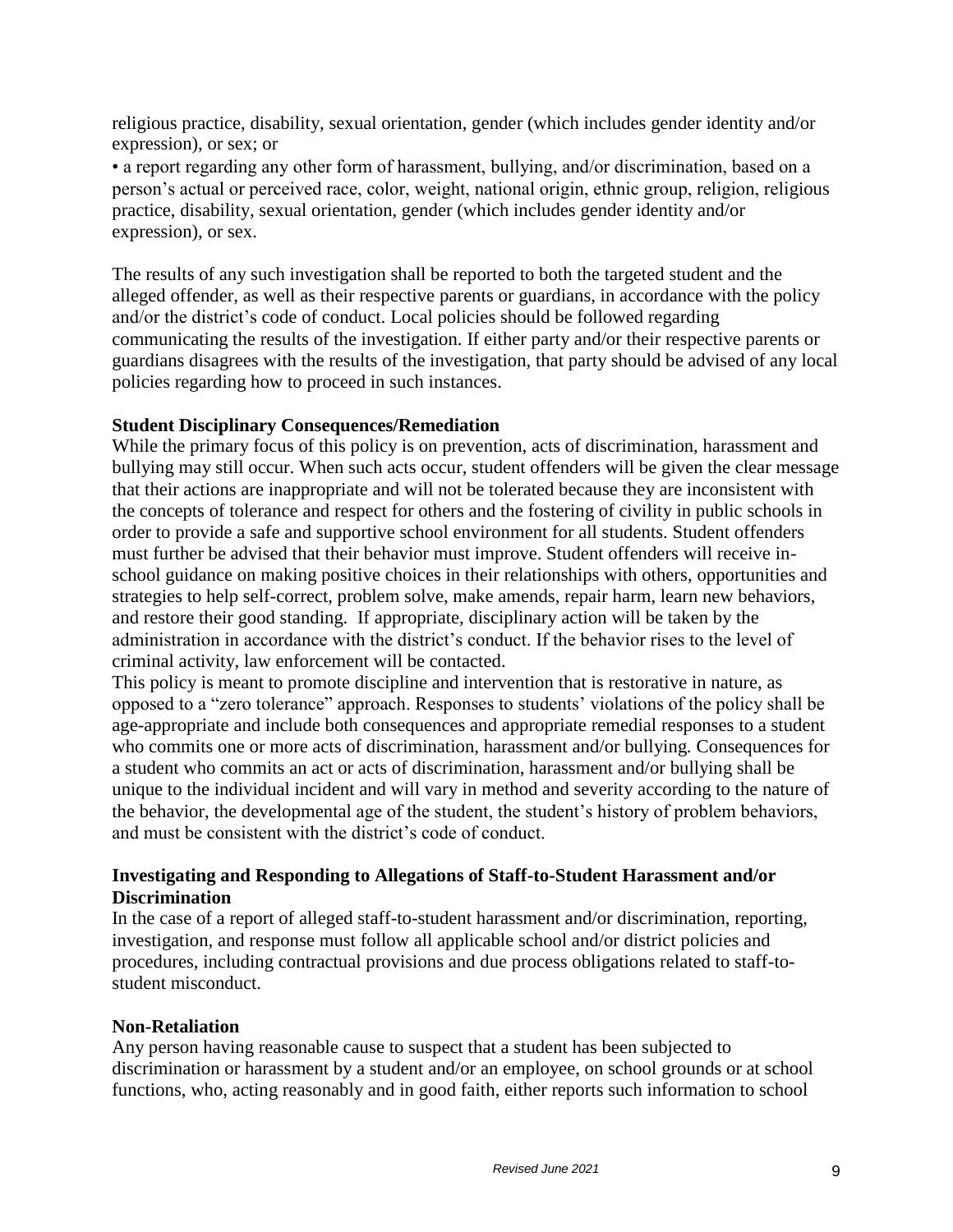officials, to the Commissioner, or to law enforcement authorities or otherwise initiates, testifies, participates or assists in any formal or informal proceedings, will have immunity from any civil liability that may arise from the making of such a report or from initiating, testifying, participating or assisting in such formal or informal proceedings. Districts and their respective employees are prohibited from taking, requesting or causing a retaliatory action against any such person, who, acting reasonably and in good faith, either makes such a report or initiates, testifies, participates or assists in such formal or informal proceedings (Education Law §16).

#### **Dissemination, Monitoring, Review, and Reporting**

Pursuant to Section 100.2(l)(b)(1) of Commissioner's Regulations, each school district, must post their complete code of conduct and any updates on their website, if available, and must provide copies of a summary of the code written in plain language in an age-appropriate version to all students at an assembly at the beginning of each school year. Schools must also provide a plain language summary to all parents and guardians of students at the beginning of each school year. All teachers must also receive a complete copy of the Code of Conduct. Copies of the Code of Conduct must also be made available for review by other school staff and community members. Schools may voluntarily opt to develop a local complaint form to assist in the reporting of material incidents of discrimination, harassment, and bullying.

Each year, as a part of the required annual review of the code of conduct, this policy may be reviewed to assess its effectiveness and compliance with state and federal law. If changes are needed, the proposed policy revisions could be recommended to the Board for its consideration. In addition, the Board will receive the annual VADIR report, as well as other relevant data, for each school and for the district as whole, with particular attention to the trends in incidents of discrimination, harassment and bullying. Based on the review of the data, the Board may consider further action, including but not limited to modification of this policy and additional training. Districts should ensure that they report such information to the public in a manner that complies with student privacy rights under the Family Educational Rights and Privacy Act (FERPA).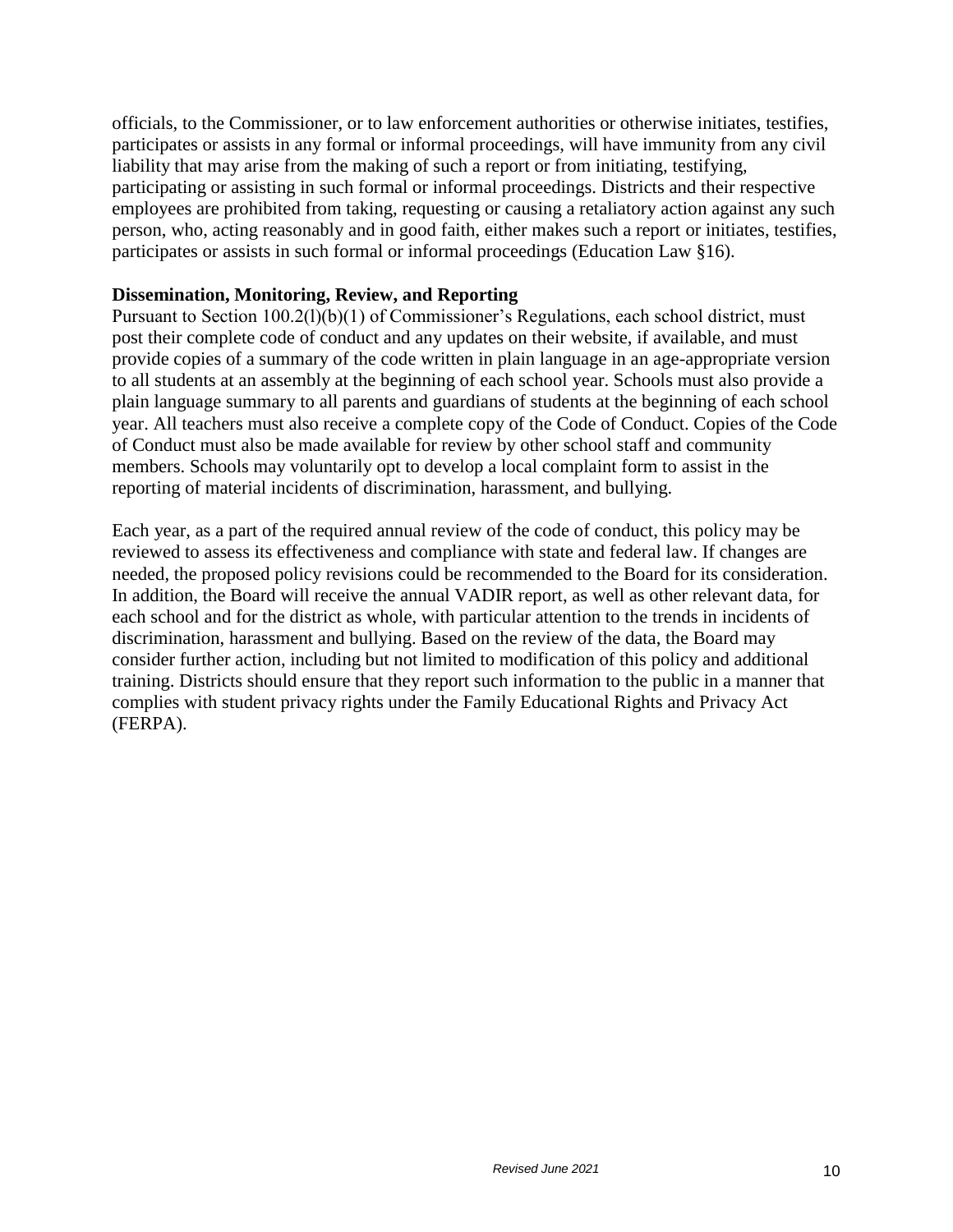#### **CODE OF CONDUCT**

#### **I. Introduction**

Holley Central School District Board of Education, faculty, staff and parents are committed to increasing responsibility for learning and providing a safe and orderly school environment in which to learn. Behavior conducive to a productive learning environment, without disruption or interference, is necessary for learning to take place. Responsible behavior by students, teachers, other district personnel, parents and visitors is essential to achieving this goal.

The district has a long-standing set of expectations for conduct on school property and at school functions. Each year school plans reflect the Safe and Orderly Environment correlate of effective schools with a goal related to discipline. These goals are based on the principles of civility, mutual respect, dignity, citizenship, character, tolerance, honesty, integrity, and safety.

The Board recognizes the need to clearly define and publicize these expectations for acceptable conduct on school property, to identify the possible consequences of unacceptable conduct, and to ensure that discipline, when necessary, is administered promptly and fairly. This code will be enforced as consistently as possible, however it is important to recognize that in extreme cases extenuating circumstances may need to be taken into account. To this end, the Board adopts this Code of Conduct.

Unless otherwise indicated, this Code of Conduct and anything stated in the Dignity for All Students Act applies to all students, school personnel, parents and visitors when on school property or attending a school function.

In the event of any engagement of virtual/distance learning, the Code of Conduct is still applicable. Additionally, our Virtual Learning Code of Conduct will be enforced. Please refer to addendum B, Virtual Learning Code of Conduct, for further specifics.

The intent of the Holley Code of Conduct is to promote and follow the 3 Be's throughout the school day: Be Safe, Be Responsible, and Be Respectful. Following these three behavioral expectations will lead to the greatest success for all learners in the school community. To achieve this goal, all members of the school community will exhibit the following characteristics:

#### **Be Safe**

Contributing to a safe and orderly environment that is free from harm

Taking care of yourself and others

Understanding that safety is each individual's personal responsibility

#### **Be Responsible**

Contributing to a productive learning environment

Maintaining a healthy lifestyle

Putting forth best effort in whatever one attempts

Communicating needs that relate to learning

Valuing lifelong learning

#### **Be Respectful**

Respecting themselves and others

Respecting school property, and the property of others

Respecting differences in others

Showing compassion and consideration for others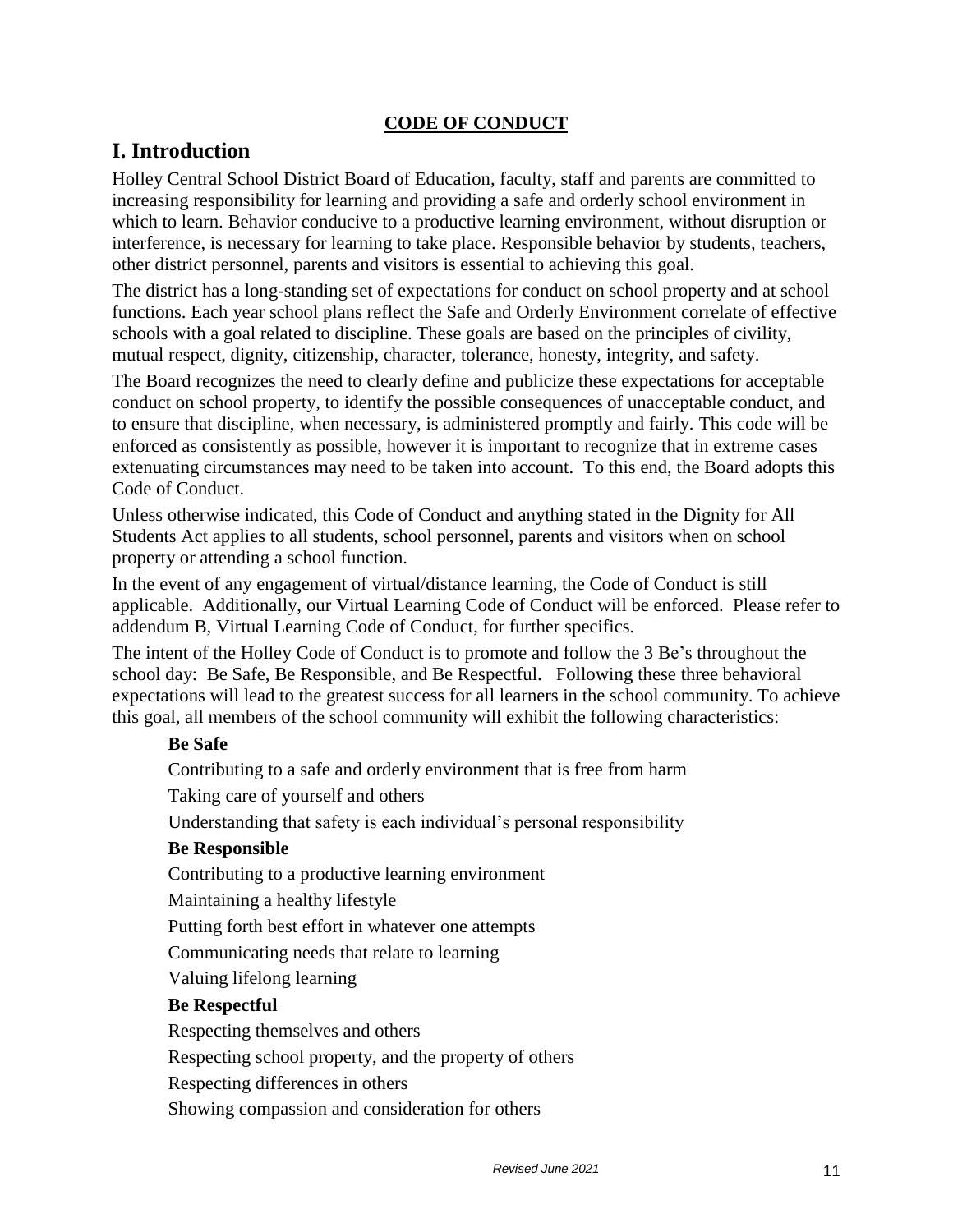#### **II. Definitions**

For purposes of this Code of Conduct, the following definitions apply (in addition to the definitions from the Dignity for All Student Act).

"**Disruptive student**" means an elementary or secondary student under the age of 21 who is substantially disruptive of the educational process or substantially interferes with the teacher's authority over the classroom.

"**Parent**" means parent, guardian or person in parental relation to a student.

"**Restorative Practices**" refers to methods utilized in helping all students learn to resolve disagreements, take ownership of their behavior, and engage in acts of empathy and forgiveness, with the ultimate goal of repairing relationships.

"**School property**" means in or within any building, structure, athletic playing field, playground, parking lot or land contained within the real property boundary line of the school district, or in a school bus, as defined in Vehicle and Traffic Law §142.

"**School function**" means any school-sponsored or school authorized extra-curricular event or activity on or off school property.

"**Violent student**" means a student under the age of 21 who:

- Commits an act of violence upon a school employee, or attempts to do so.
- Commits, while on school property or at a school function, an act of violence upon another student or any other person lawfully on school property or at the school function, or attempts to do so.
- Possesses, while on school property or at a school function, a weapon.
- Displays, while on school property or at a school function, what appears to be a weapon.
- Threatens, while on school property or at a school function, to use a weapon or cause bodily harm or death.
- Knowingly and intentionally damages or destroys the personal property of any school employee or any person lawfully on school property or at a school function.
- Knowingly and intentionally damages or destroys school district property.

"**Weapon**" means a firearm as defined in 18 USC  $\S$ 921; 18 USC  $\S$ 930 (g) (2), for purposes of the Gun-Free Schools Act. It also means any other gun, included but not limited to, air gun, BB gun, handgun, pistol, revolver, shotgun, rifle, machine gun, disguised gun; slingshot, silencer, dagger, dirk, razor, stiletto, switchblade knife, gravity knife, brass knuckles, metal knuckle knife, box cutter, utility knife, cane sword, electronic dart gun, Kung Fu star, or other Martial Arts instruments, electronic stun gun, pepper spray or other noxious spray, explosive or incendiary bomb including fireworks; loaded or blank cartridges or ammunition or any other device, instrument, material or substance that can cause physical injury or death when used to cause physical injury or death. Any look-a-like device will be treated the same.

**"Sexual harassment"** is defined as un-welcomed sexual advances, requests for sexual favors, and any words, actions or dress that makes you feel uncomfortable. This includes obscene pictures, lewd jokes, sexual advances, request for sexual favors, harassing activities of a sexual nature that create an intimidating, hostile or offensive environment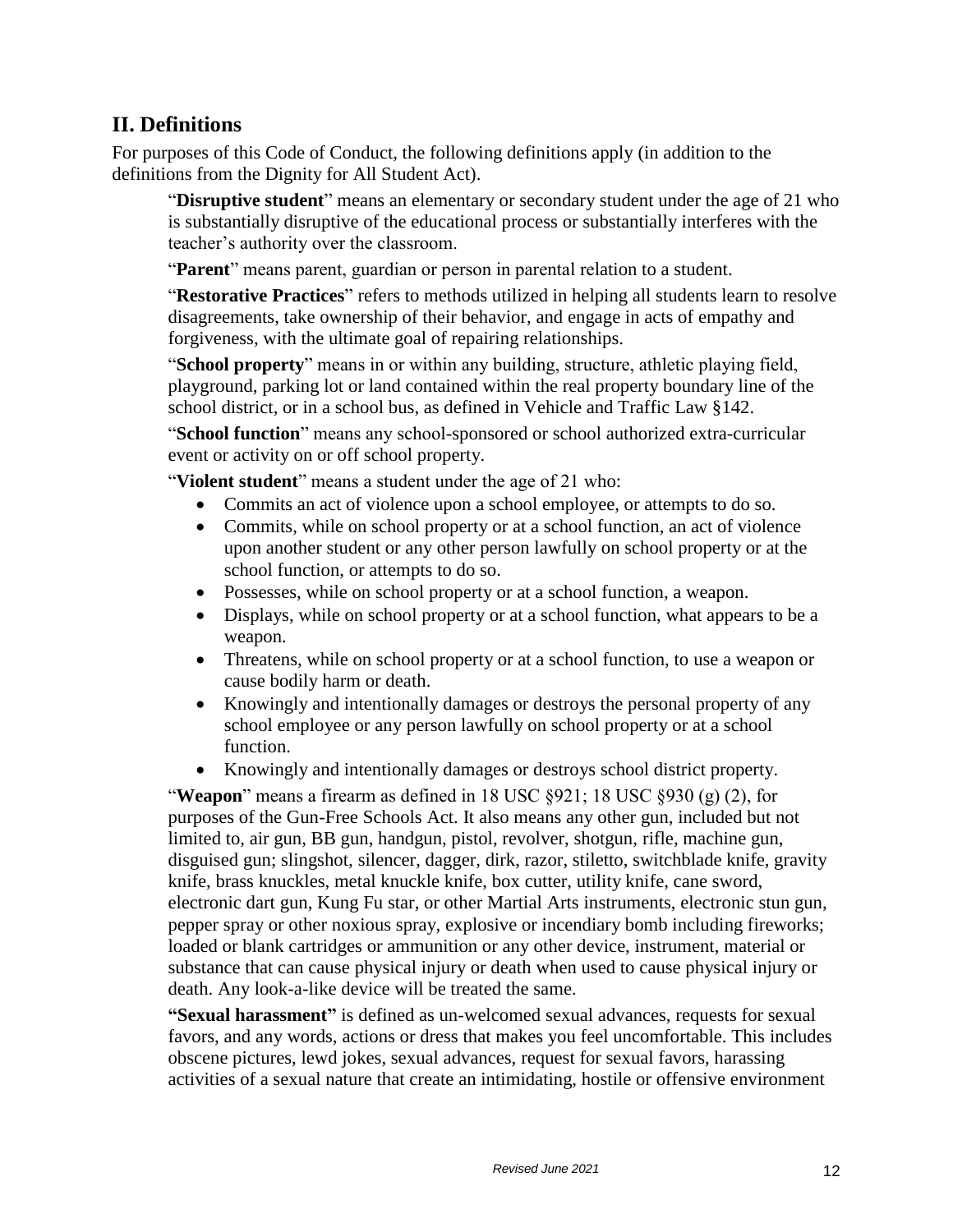that interferes with a course of study, educational or extracurricular activity or one's ability to learn or perform their job.

#### **III. Student Rights and Responsibilities**

The district is committed to safeguarding the rights given to all students under state and federal law. In addition, to promote a safe, healthy, orderly and civil school environment, all district students have the following rights and corresponding responsibilities:

| It is the student's right:                                                                                                                  | It is the students responsibility:                                                                                                                                                                                                                                                                                                      |
|---------------------------------------------------------------------------------------------------------------------------------------------|-----------------------------------------------------------------------------------------------------------------------------------------------------------------------------------------------------------------------------------------------------------------------------------------------------------------------------------------|
| 1. To attend school in the district in which one's<br>parent or legal guardian resides.                                                     | To attend school daily, regularly and on time and be<br>prepared to learn, perform assignments, and strive to do<br>the highest quality work possible.                                                                                                                                                                                  |
| 2. To expect that school will be a safe, orderly<br>and purposeful place for all students to gain an<br>education and to be treated fairly. | To be aware of and abide by all rules and expectations<br>regulating student's behavior and conduct oneself in<br>accordance with these guidelines. To seek help in solving<br>problems that might lead to disciplinary action. To<br>contribute to maintaining a safe and orderly school<br>environment that is conducive to learning. |
| 3. To be respected as an individual.                                                                                                        | To respect one another and to treat others in the manner<br>that one would want to be treated. To react to direction<br>of teachers, administrators, and other school personnel<br>in a respectful, positive manner. To show respect to<br>others and person and to property.                                                           |
| 4. To express one's opinions verbally or in<br>writing.                                                                                     | To express opinions and ideas in a respectful manner so<br>as not to offend, slander, or restrict the rights and<br>privileges of others.                                                                                                                                                                                               |
| 5. To dress in such a way as to express one's<br>personality.                                                                               | To dress appropriately in accordance<br>with the dress code, so as not to endanger physical<br>health, safety, limit participation in school activities or<br>be unduly distracting.                                                                                                                                                    |
| 6. To be afforded equal and appropriate<br>educational opportunities.                                                                       | To be aware of available educational programs in order<br>to use and develop one's capabilities to their maximum.<br>To ask questions when one does not understand. To<br>accept responsibility for one's learning.                                                                                                                     |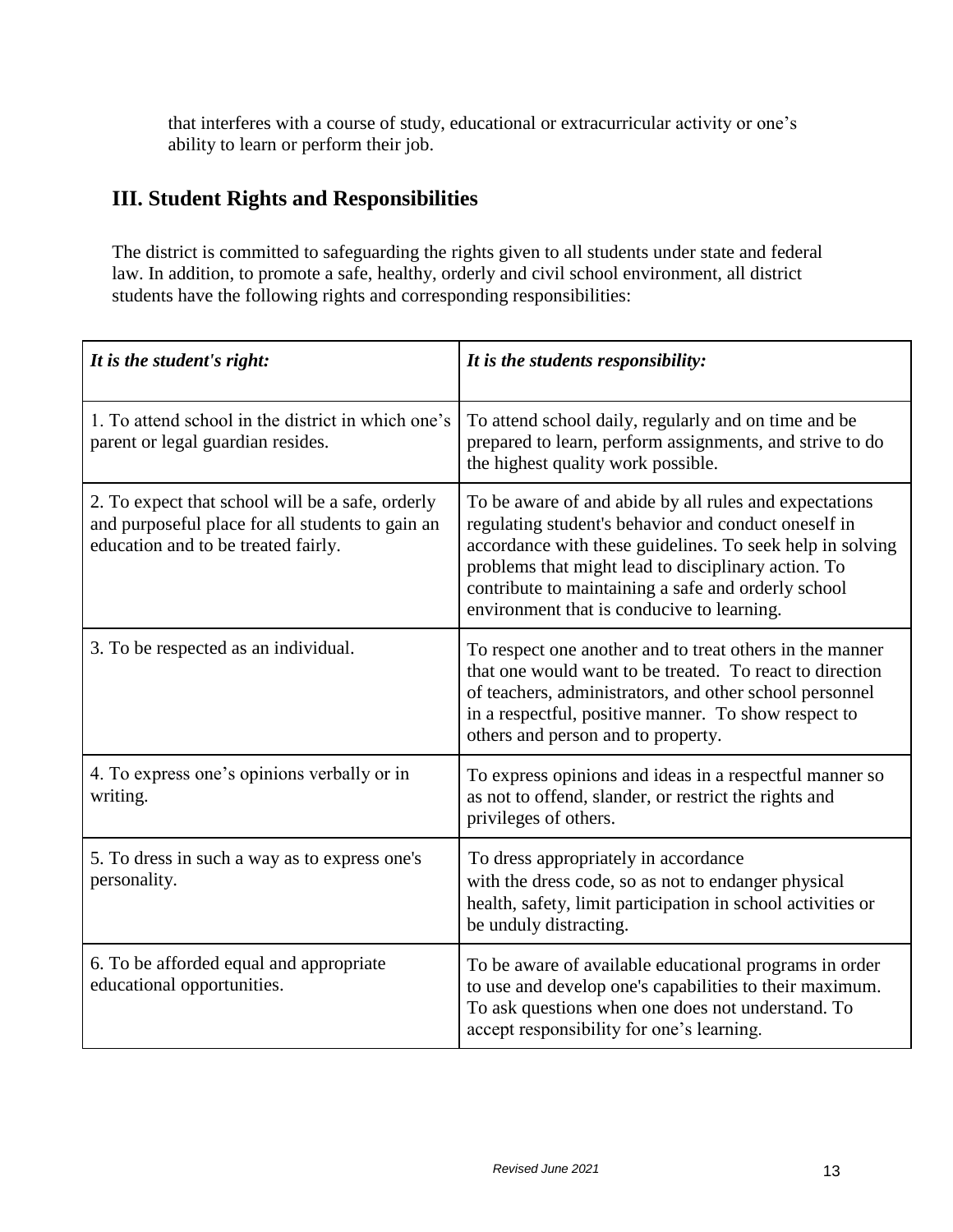| 7. To take part in all school activities on an<br>equal basis regardless of actual or perceived<br>race, color, weight (size), national origin, ethnic<br>group, religion or religious practice, sex, gender<br>identity, sexual orientation, disability, creed,<br>political affiliation, age, or marital status.                                                                    | To work to the best of one's ability in all academic and<br>extracurricular activities, as well as being fair and<br>supportive of others. To conduct oneself as a<br>representative of the District when participating in or<br>attending school-sponsored extracurricular events and to<br>hold oneself to the highest standards of conduct,<br>demeanor and sportsmanship.                             |
|---------------------------------------------------------------------------------------------------------------------------------------------------------------------------------------------------------------------------------------------------------------------------------------------------------------------------------------------------------------------------------------|-----------------------------------------------------------------------------------------------------------------------------------------------------------------------------------------------------------------------------------------------------------------------------------------------------------------------------------------------------------------------------------------------------------|
| 8. To have access to relevant and objective<br>information concerning drug and alcohol abuse,<br>as well as access to individuals or agencies<br>capable of providing direct assistance to<br>students with serious personal problems.                                                                                                                                                | To be aware of the information and services available<br>and to seek assistance in dealing with personal<br>problems, when appropriate. To come forward when<br>one has knowledge that someone might hurt themselves<br>or others.                                                                                                                                                                        |
| 9. To be protected from intimidation,<br>harassment/bullying, or discrimination based<br>on actual or perceived race, color, weight<br>(size), national origin, ethnic group, religion,<br>or religious practice, sex, gender identity,<br>sexual orientation or disability, by employees<br>or students on school property or at a school-<br>sponsored event, function or activity. | To respect one another and treat others fairly in<br>accordance with the District Code of Conduct and the<br>provisions of the Dignity Act. To conduct oneself in a<br>manner that fosters an environment that is free from<br>intimidation, harassment/bullying, or discrimination.<br>To report and encourage others to report any incidents<br>of intimidation, harassment/bullying or discrimination. |

#### **IV. Essential Partners**

#### **A. Parents**

All parents are expected to work as partners with the school district to:

- Recognize that the education of their child(ren) is a joint responsibility of the parents and the school community.
- Send their children to school ready to participate and learn, well-rested, well-nourished, with necessary supplies.
- Ensure their children attend school regularly/daily and on time.
- Ensure their children be dressed and groomed in a manner consistent with the student dress code, remembering the school is a place for learning and work.
- Know school rules and help their children understand and abide by them.
- Convey to their children a positive attitude toward education, the district, and support high academic expectations.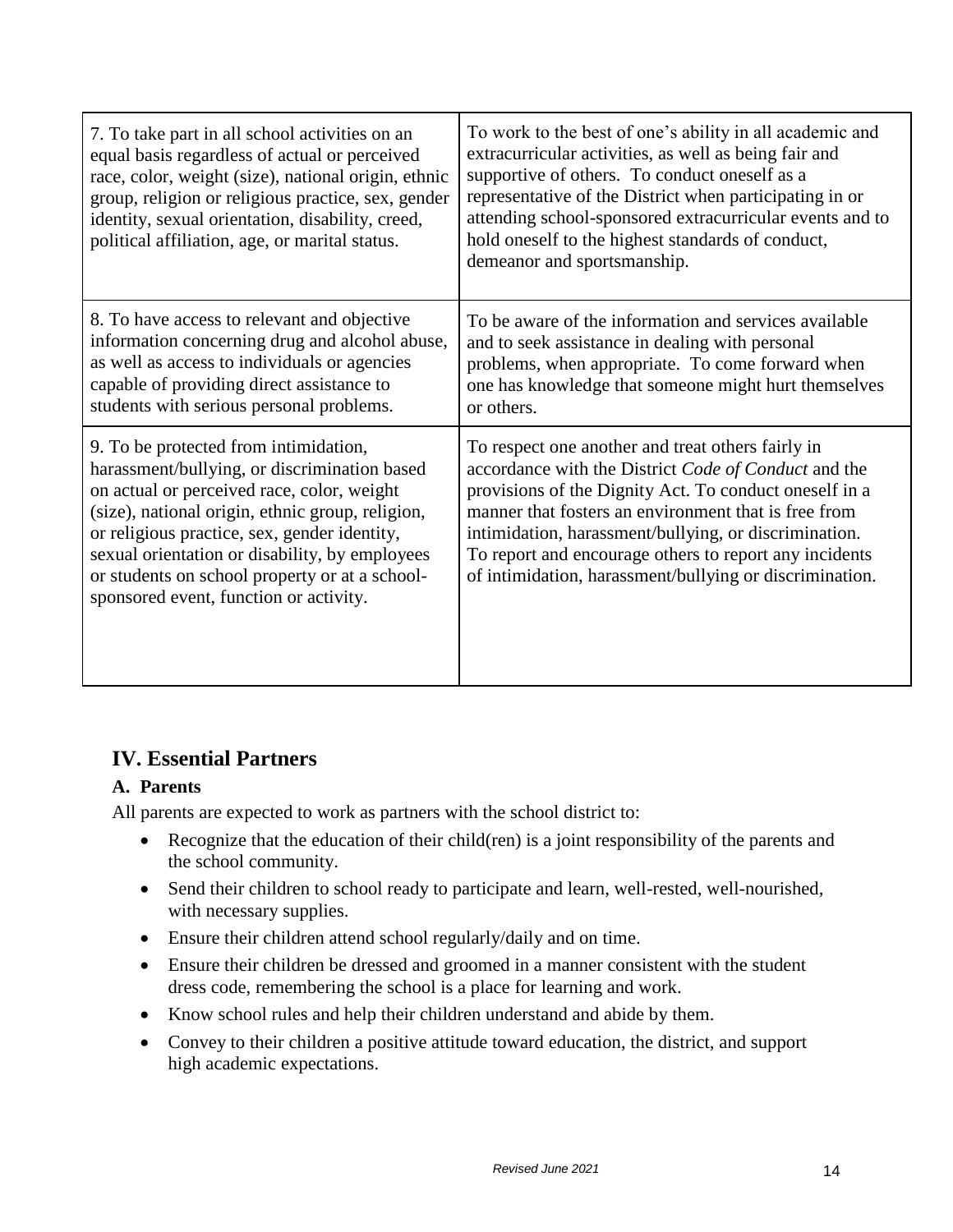- Build good relationships with school personnel, other parents and students, and communicate regularly with teachers.
- Help their children deal effectively with peer pressure.
- Inform school officials of changes in the home and/or personal situations that may affect student conduct or performance.
- Provide a place for study and ensure homework assignments are completed.
- Know the standards and graduation requirements for their children.
- Be responsible for their child's behavior and safety to, at, and from the bus stop.

#### **B. Faculty Members**

All district faculty are expected to:

- Model and maintain a climate of mutual respect and dignity, which will strengthen students' self-concept and promote confidence to learn.
- Be prepared to teach the district's curriculum and to accommodate a variety of learning styles.
- Demonstrate interest in teaching and concern for student achievement.
- Know school policies and rules, and enforce them in a fair and consistent manner.
- Communicate to students and/or parents:
	- o Course standards, objectives and requirements
	- o Marking/grading procedures
	- o Assignment deadlines
	- o Classroom discipline plans
- Communicate regularly with students, parents and other teachers concerning growth and achievement.
- Act in a manner that fosters and builds positive trusting relationships with others students/families/staff.
- Assist students in coping with peer pressure and emerging personal, social and emotional problems.
- Initiate teacher/student/counselor conferences and parent/teacher/student/counselor conferences, as necessary, as a way to resolve problems.
- Counselor to regularly review with students their educational progress and career plans.
- Counselor to provide information to assist students with career planning.
- Encourage students to achieve high expectations to benefit from the curriculum and extracurricular programs.
- Request or seek out professional development in areas they deem appropriate to improve professional practice.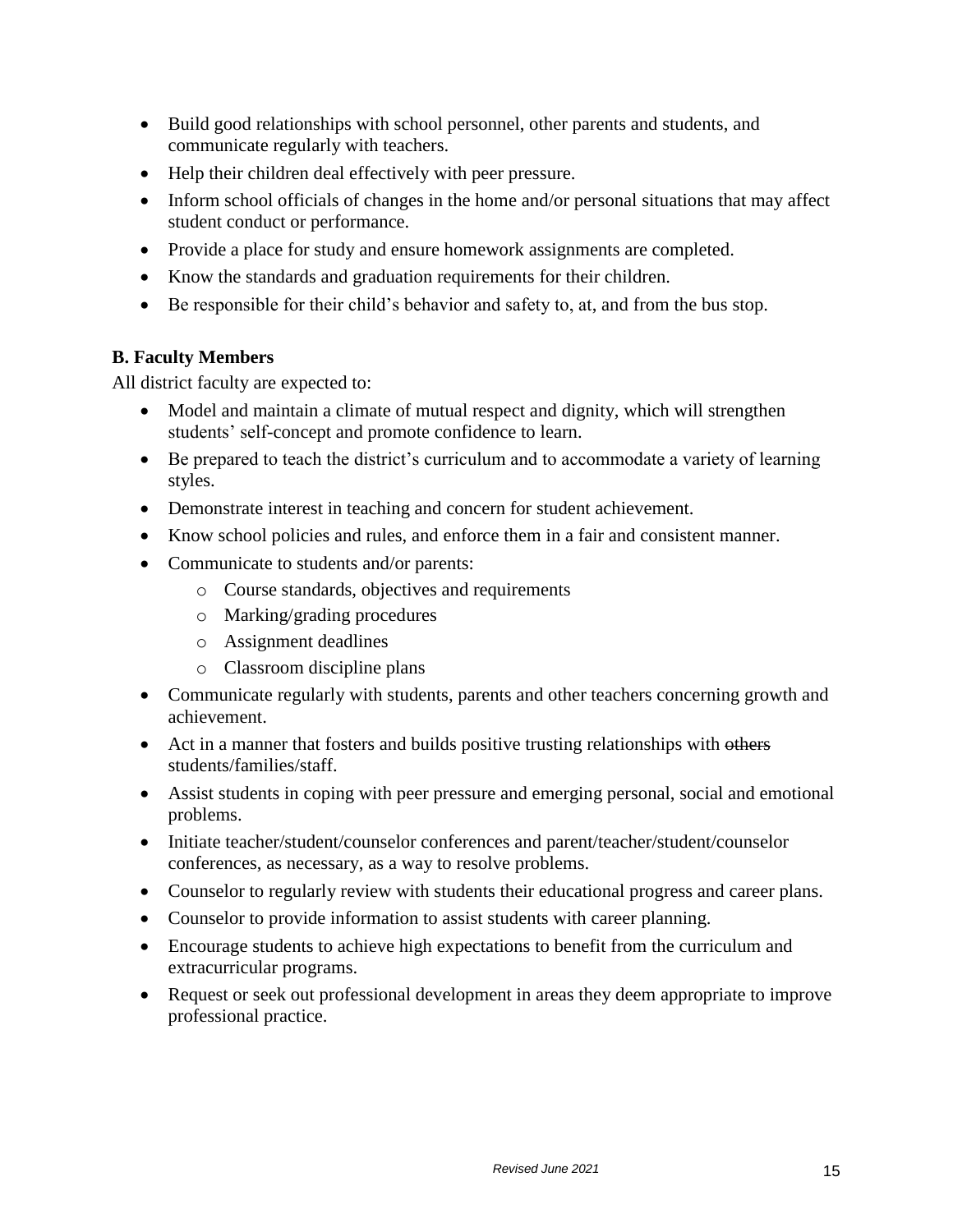#### **C. Support Staff**

All support staff are expected to:

- Model and maintain a climate of mutual respect and dignity.
- Act in a manner that fosters and builds positive trusting relationships with others students/families/staff.
- Know school policies and rules and enforce them in a fair and consistent manner.
- Act in a manner to build a trusting relationship with essential partners.
- Support a positive attitude to the learning process.

#### **D. Security Officer**

- Ensure the safety and well-being of students and staff and the security of the facility.
- Maintains relationship with police, fire and other municipal departments to insure maximum use of their services in order to provide adequate security and safety.
- Promote student responsibility for behavior and attitude by serving as a role model.
- Creating and maintain effective relationships with school administrators, teacher, students, and parents.

#### **E. Building Administrators**

All building level administrators are expected to:

- Promote a safe, orderly and stimulating school environment, supporting active teaching and learning.
- Provide professional development and/or training for school staff members to support educational best practices.
- Ensure that students and staff have the opportunity to communicate regularly with the principal and approach the principal for redress of grievances.
- Evaluate all instructional programs on a regular basis.
- Support the development of and student participation in appropriate extracurricular activities.
- Act in a manner that fosters and builds positive trusting relationships with students/families/staff.
- Be responsible for enforcing the code of conduct and ensuring that all cases are resolved promptly, fairly, and consistently.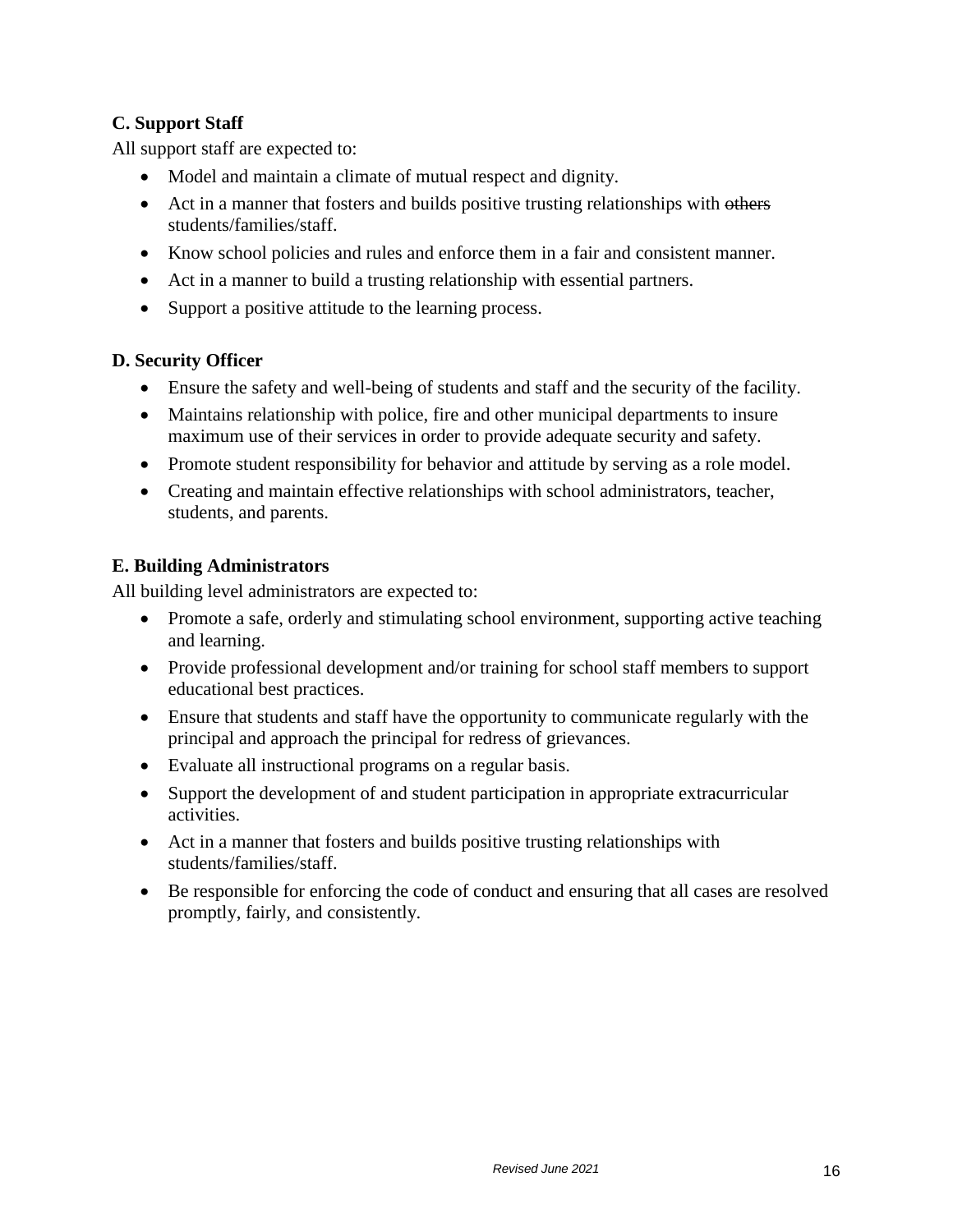#### **F. Superintendent**

The Superintendent is expected to:

- Promote a safe, orderly and stimulating school environment, supporting active teaching and learning.
- Provide professional development and/or training for school staff members to support educational best practices.
- Review with district administrators the policies of the Board of Education and state and federal laws relating to school operations and management.
- Inform the Board about educational trends relating to student discipline.
- Work to create instructional programs that emphasize high standards, minimize problems of misconduct, and are sensitive to student and teacher needs.
- Work with district administrators in enforcing the code of conduct and ensuring that all cases are resolved promptly, fairly, and consistently.

#### **G. Board of Education**

The Board of Education is expected to:

- Collaborate with student, teacher, administrator, and parent organizations, school safety personnel and other school personnel to develop a code of conduct that clearly defines expectations for the conduct of students, district personnel and visitors on school property and at school functions.
- Adopt and review at least annually the district's code of conduct to evaluate the code's effectiveness and the fairness and consistency of its implementation.
- Lead by example by conducting Board meetings in a professional, respectful, courteous manner.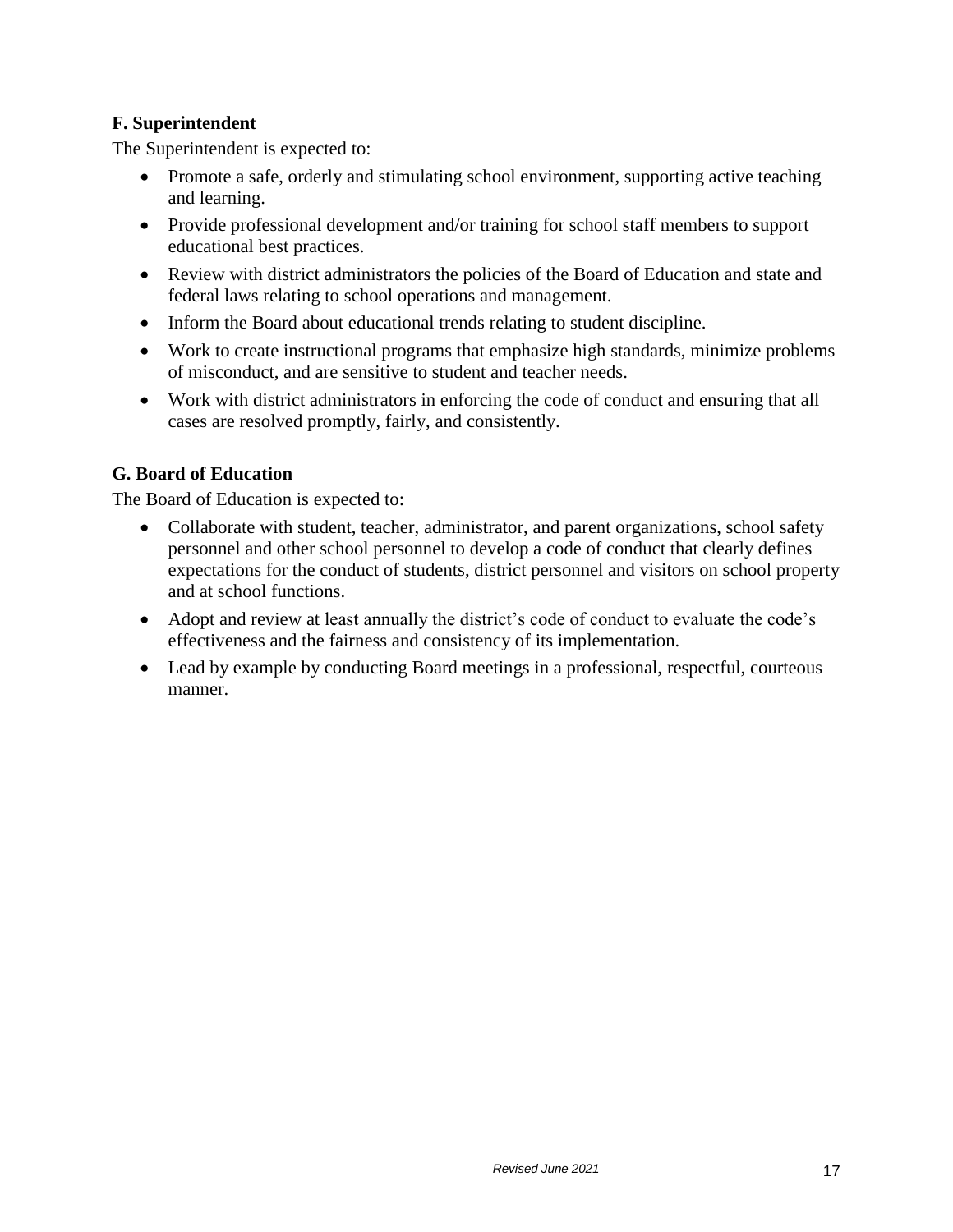#### **V. Student Dress Code**

#### **Dress Code Philosophy**

Holley School District's student dress code supports equitable educational access and is written in a manner that does not reinforce stereotypes. To ensure effective and equitable enforcement of this dress code, school staff shall enforce the dress code consistently and in a manner that does not reinforce or increase marginalization or oppression of any group based on race, sex, gender identity, gender expression, sexual orientation, ethnicity, religion, cultural observance, household income or body type/size.

Our values are:

● All students should be able to dress comfortably for school and engage in the educational environment without fear of or actual unnecessary discipline or body shaming.

● All students and staff should understand that they are responsible for managing their own personal "distractions" without regulating individual students' clothing/self-expression.

● Student dress code enforcement should not result in unnecessary barriers to school attendance.

• School staff should be trained and able to use student/body-positive language to explain the code and to address code violations.

● Teachers should focus on teaching without the additional and often uncomfortable burden of dress code enforcement.

● Reasons for conflict and inconsistent and/or inequitable discipline should be minimized whenever possible. Our student dress code is designed to accomplish several goals:

● Maintain a safe learning environment in classes where protective or supportive clothing is needed, such as chemistry/biology (eye or body protection), dance (bare feet, tights/leotards), or PE (athletic attire/shoes).

- Allow students to wear clothing of their choice that is comfortable.
- Allow students to wear clothing that expresses their self-identified gender.
- Allow students to wear religious attire without fear of discipline or discrimination.

● Prevent students from wearing clothing or accessories with offensive images or language, including profanity, hate speech, and pornography.

● Prevent students from wearing clothing or accessories that denote, suggest, display or reference alcohol, drugs or related paraphernalia or other illegal conduct or activities.

• Prevent students from wearing clothing or accessories that will interfere with the operation of the school, disrupt the educational process, invade the rights of others, or create a reasonably foreseeable risk of such interference or invasion of rights.

● Prevent students from wearing clothing or accessories that reasonably can be construed as being or including content that is racist, lewd, vulgar or obscene, or that reasonably can be construed as containing fighting words, speech that incites others to imminent lawless action, defamatory speech, or threats to others.

● Ensure that all students are treated equitably regardless of race, sex, gender identity, gender expression, sexual orientation, ethnicity, religion, cultural observance, household income or body type/size.

The following dress code shall apply to regular school days and summer school days, as well as any school-related events and activities, such as graduation ceremonies, dances and prom.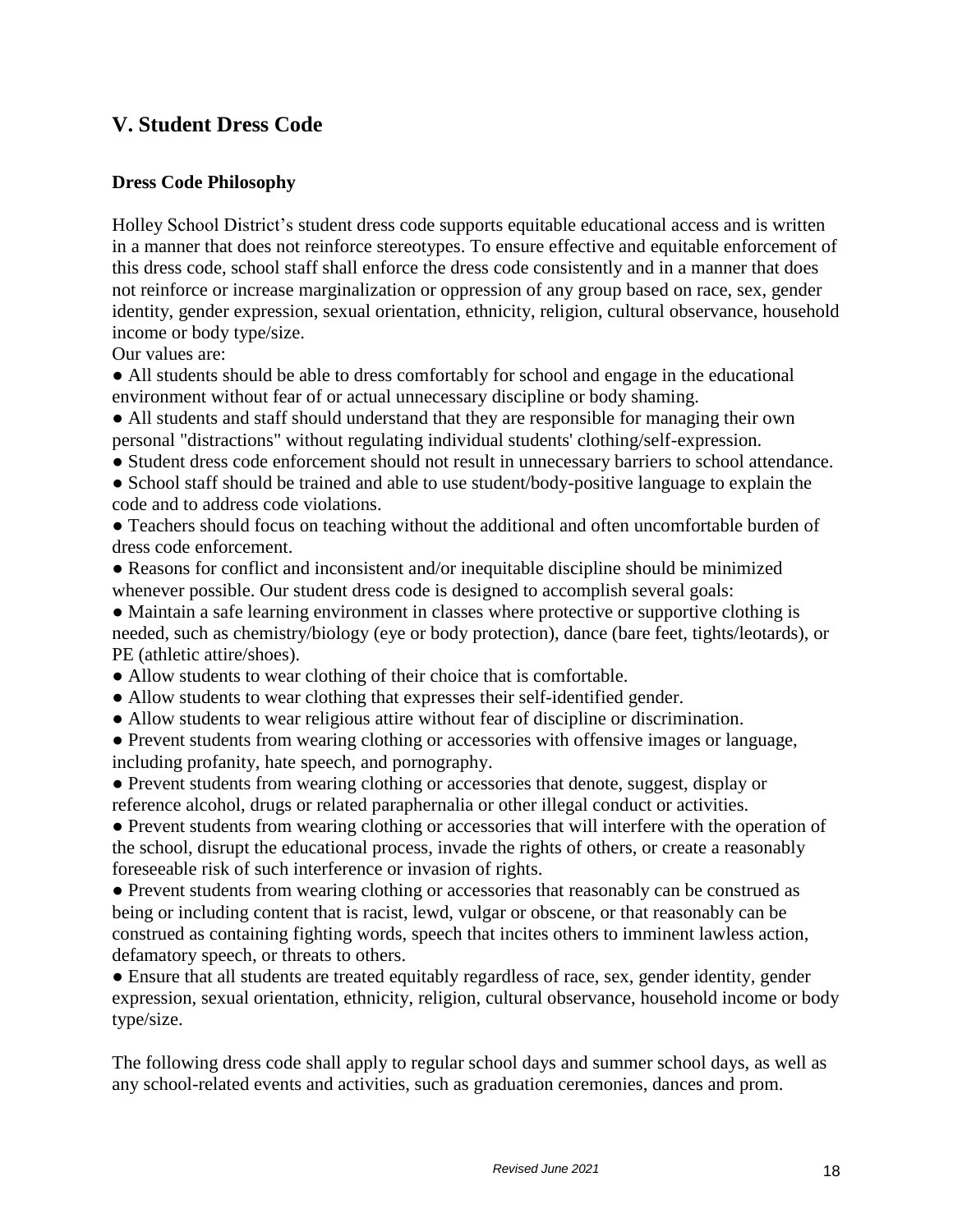#### **Dress Code**

Holley School District expects that all students will dress in a way that is appropriate for the school day or for any school sponsored event. Student dress choices should respect the District's intent to sustain a community that is inclusive of a diverse range of identities. The primary responsibility for a student's attire resides with the student and their parent(s) or guardian(s). The school district is responsible for seeing that student attire does not interfere with the health or safety of any student, that student attire does not contribute to a hostile or intimidating atmosphere for any student, and that dress code enforcement does not reinforce or increase marginalization or oppression of any group based on race, sex, gender identity, gender expression, sexual orientation, ethnicity, religion, cultural observance, household income, or body type/size. Any restrictions to the way a student dresses must be necessary to support the overall educational goals of the school and must be explained within this dress code.

#### **1. Basic Principle: Certain body parts must be covered for all students at all times.**

Clothes must be worn in a way such that genitals, buttocks, breasts, and nipples are fully covered with opaque fabric. However, cleavage should not have coverage requirements. All items listed in the "must wear" and "may wear" categories below must meet this basic principle.

**2. Students Must Wear\*,** while following the basic principle of Section 1 above:

• A Shirt (with fabric in the front, back, and on the sides under the arms), AND

• Pants/jeans or the equivalent (for example, a skirt, sweatpants, leggings, a dress or shorts), AND

• Shoes.

\*Courses that include attire as part of the curriculum (for example, professionalism, public speaking, and job readiness) may include assignment-specific dress, but should not focus on covering bodies in a particular way or promoting culturally-specific attire. Activity-specific shoes requirements are permitted (for example, athletic shoes for PE).

**3. Students May Wear**, as long as these items do not violate Section 1 above: ● Hats facing straight forward or straight backward. Hats must allow the face to be visible to staff, and not interfere with the line of sight of any student or staff.

● Religious headwear

● Hoodie sweatshirts (wearing the hood overhead is allowed, but the face and ears must be visible to school staff).

- Fitted pants, including opaque leggings, yoga pants and "skinny jeans"
- Pajamas
- Ripped jeans, as long as underwear and buttocks are not exposed.
- Tank tops, including spaghetti straps; halter tops
- Athletic attire

• Visible waistbands on undergarments or visible straps on undergarments worn under other clothing (as long as this is done in a way that does not violate Section 1 above).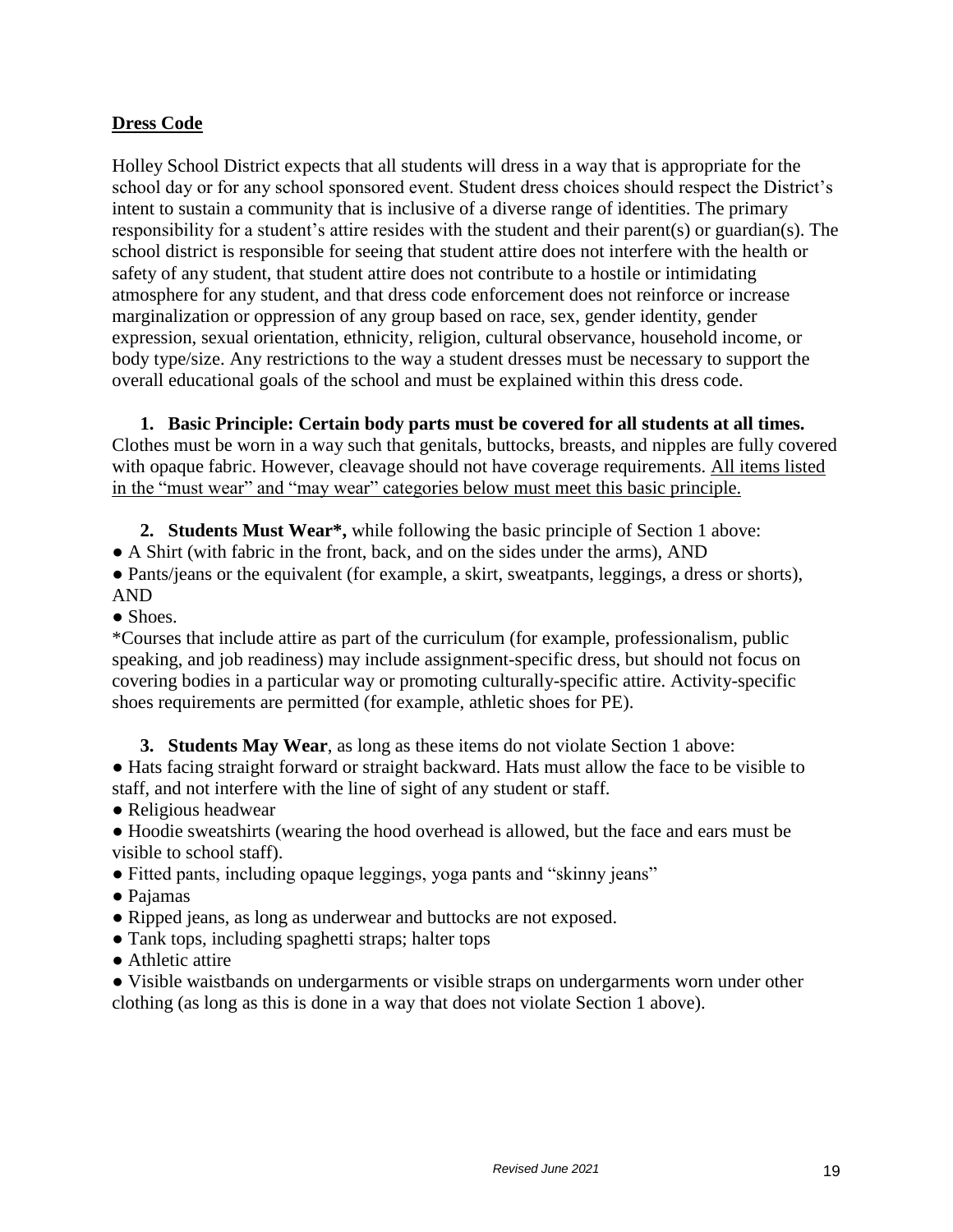#### **4. Students Cannot Wear:**

• Violent language or images.

● Images or language depicting/suggesting drugs, alcohol, vaping or paraphernalia (or any illegal item or activity).

- Bullet proof vest, body armour, tactical gear, or facsimile.
- Hate speech, profanity, pornography.
- Images or language that creates a hostile or intimidating environment based on any protected class or consistently marginalized groups.

● Any clothing that reveals visible undergarments (visible waistbands and visible straps are allowed)

- Swimsuits (except as required in class or athletic practice).
- Accessories that could be considered dangerous or could be used as a weapon.
- Any item that obscures the face or ears (except as a religious observance).

#### **5. Dress Code Enforcement**

To ensure effective and equitable enforcement of this dress code, school staff shall enforce the dress code consistently using the requirements below. School administration and staff shall not have discretion to vary the requirements in ways that lead to discriminatory enforcement.

● Students will only be removed from spaces, hallways, or classrooms as a result of a dress code violation as outlined in Sections 1 and 4 above. Students in violation of Section 1 and/or 4 will be provided three (3) options to be dressed more to code during the school day:

○ Students will be asked to put on their own alternative clothing, if already available at school, to be dressed more to code for the remainder of the day.

○ Students will be provided with temporary school clothing to be dressed more to code for the remainder of the day.

○ If necessary, students' parents may be called during the school day to bring alternative clothing for the student to wear for the remainder of the day.

• No student should be affected by dress code enforcement because of racial identity, sex assigned at birth, gender identity or expression, sexual orientation, ethnicity, cultural or religious identity, household income, body size/type, or body maturity.

• School staff shall not enforce the school's dress code more strictly against transgender and gender nonconforming students than other students.

• Students should not be shamed or required to display their body in front of others (students, parents, or staff) in school. "Shaming" includes, but is not limited to:

○ kneeling or bending over to check attire fit;

○ measuring straps or skirt length;

○ asking students to account for their attire in the classroom or in hallways in front of others;

○ calling out students in spaces, in hallways, or in classrooms about perceived dress code violations in front of others; in particular, directing students to correct sagged pants that do not expose the entire undergarment, or confronting students about visible bra straps, since visible waistbands and straps on undergarments are permitted; and,

○ accusing students of "distracting" other students with their clothing.

*Students who feel they have been subject to discriminatory enforcement of the dress code should contact the building Principal or Assistant Principal.*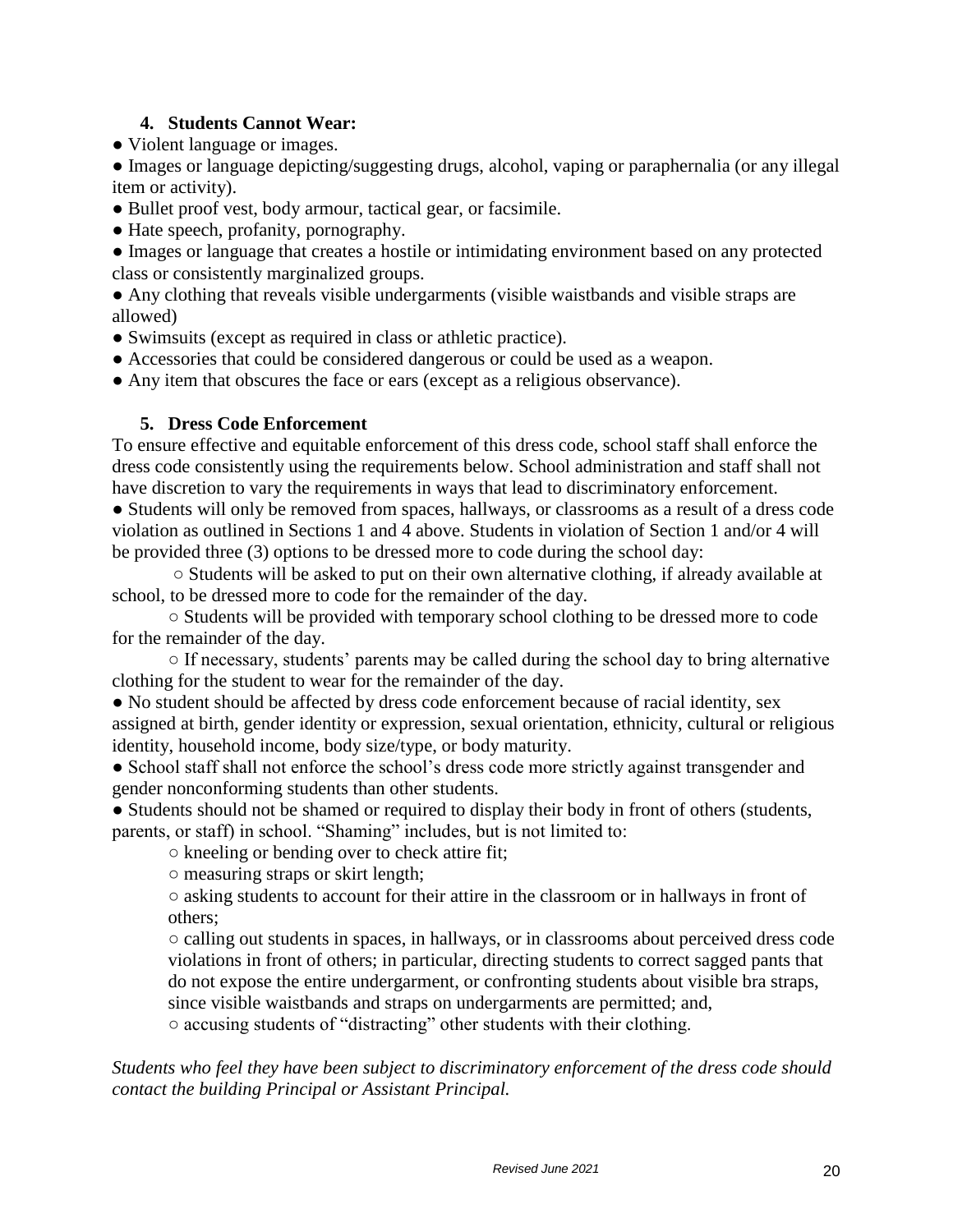#### **VI. Student Use of Cell Phones and Electronic Devices**

- Students will agree to and follow the Acceptable Use Policy for any and all electronic device usage (see AUP addendum).
- The District is not responsible for loss, damages, or theft of any electronic device brought to school.
- Electronic devices/cell phones may be used by students while on school buses. If using the electronic device causes safety/privacy concerns or interferes with the normal operations, it will be confiscated and the privilege may be suspended or revoked.
- Cameras, video, and music functions on an electronic device are not allowed to be used in school unless part of an authorized school activity. (ie: yearbook, class project, etc.)
- Electronic devices are NOT permitted in a locker room at any time.

#### **Elementary/Middle School (grades 7-8) students:**

The use of personal electronic devices not provided by the school (cell phones, iPods, iPads, tablets, etc) are prohibited in school. **If a parent or guardian needs to contact a student during school hours, they should call the office.** 

- **Elementary/Middle School electronic devices need to be off and away all day.**  Electronic devices need to be stored and away prior to students unloading the school bus, and when leaving school they are not permitted for use until students are on the school bus.
- Any electronic devices that are audible (i.e. a cell phone ringing in a backpack) will be confiscated, labeled with the student's name, and brought to the principal's office. Parents will be called and the device will be released to the parent. Students who violate this policy multiple times will be referred to administration for a disciplinary referral.

#### **High School Students (grades 9-12):**

Appropriate cell phone usage by high school students is dependent on the classroom teacher/situation.The following policy serves as an indicator for student cell phone use for grades 9-12:

Red, Yellow and Green policy:

Red room – All personal devices put away

Yellow room – All personal devices silenced unless directed by teacher

Green Room – Personal electronic devices are permitted for use

#### *Not giving an electronic device to a staff member who requests it is insubordination and will result in the student facing further disciplinary consequences.*

**"Sexting" is an unacceptable (and potentially illegal) use of technology. Parents and law enforcement will be contacted as warranted. Consequences will be given for a disruption to the educational process.**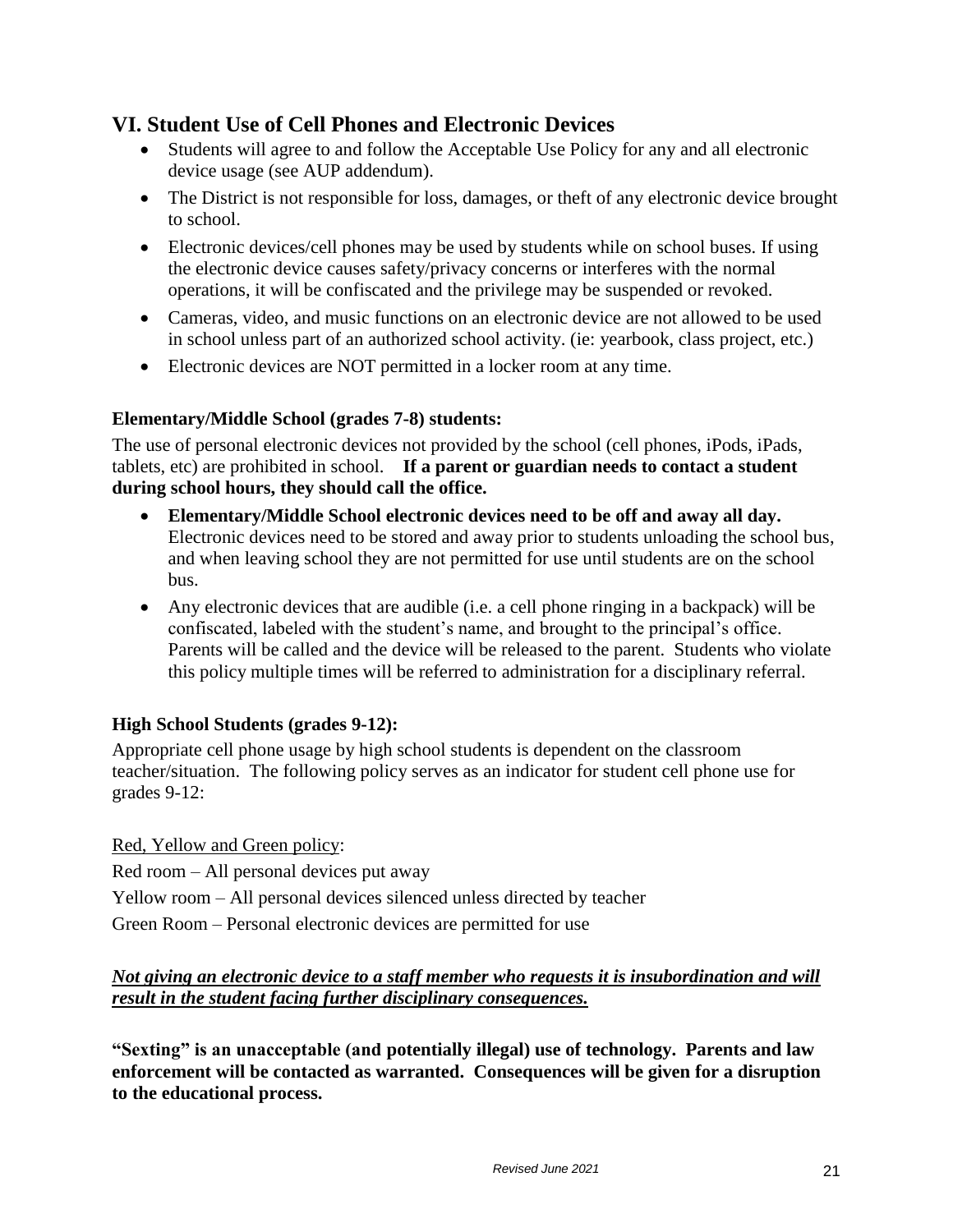#### **VII. Beverages**

Students are allowed to bring school appropriate beverages in a personal sized, reseal-able container for personal consumption throughout the school day. Beverages brought into school may be subject to random testing.

#### **VIII. Prohibited Student Conduct**

The Board of Education expects all students to conduct themselves in an appropriate and civil manner, with proper regard for the rights and welfare of other students, district personnel and other members of the school community, and for the care of school facilities, equipment and property. The best discipline is self-imposed, and students must learn to assume and accept responsibility for their own behavior, as well as the consequences of their misbehavior. District personnel who interact with students are expected to use disciplinary action only when necessary and to place emphasis on the students' ability to grow in self-discipline. This will be accomplished by encouraging restorative practices, with the ultimate goal being that of fostering an understanding of the impact of behavior and seeking to repair the harm that was done.

The Board recognizes the need to make its expectations for student conduct while on school property or engaged in a school function specific and clear. The rules of conduct listed below are intended to do that and focus on safety and respect for others and their property. Students who will not accept responsibility for their own behavior and who violate these school rules will be required to accept the consequences for their conduct.

Just as every student is unique, so is every disciplinary circumstance. Each disciplinary situation will be handled on an individual basis. Furthermore, consequences will be progressive in nature.

Students will be subject to disciplinary action, up to and including suspension from school, when they:

#### **A. Engage in conduct that is disorderly. Examples of disorderly conduct include, but are not limited to**:

- Dress Code
- Running in hallways.
- Making unreasonable noise.
- Horseplay
- Using language or gestures that are profane, lewd, vulgar or abusive(swearing)
- Obstructing vehicular or pedestrian traffic.
- Engaging in any willful act which disrupts the normal operation of the school community.
- Trespassing. Students are not permitted in any school building, other than the one they regularly attend, without permission from the administrator in charge of the building.
- Bus misconduct Acting in a manner that distracts the school bus driver, standing/getting out of seat while it is in motion, etc.
- Cafeteria misconduct Each incident (throwing items, not cleaning up area, being too loud, etc.,) of misconduct can result in removal from the cafeteria for up to 5 days.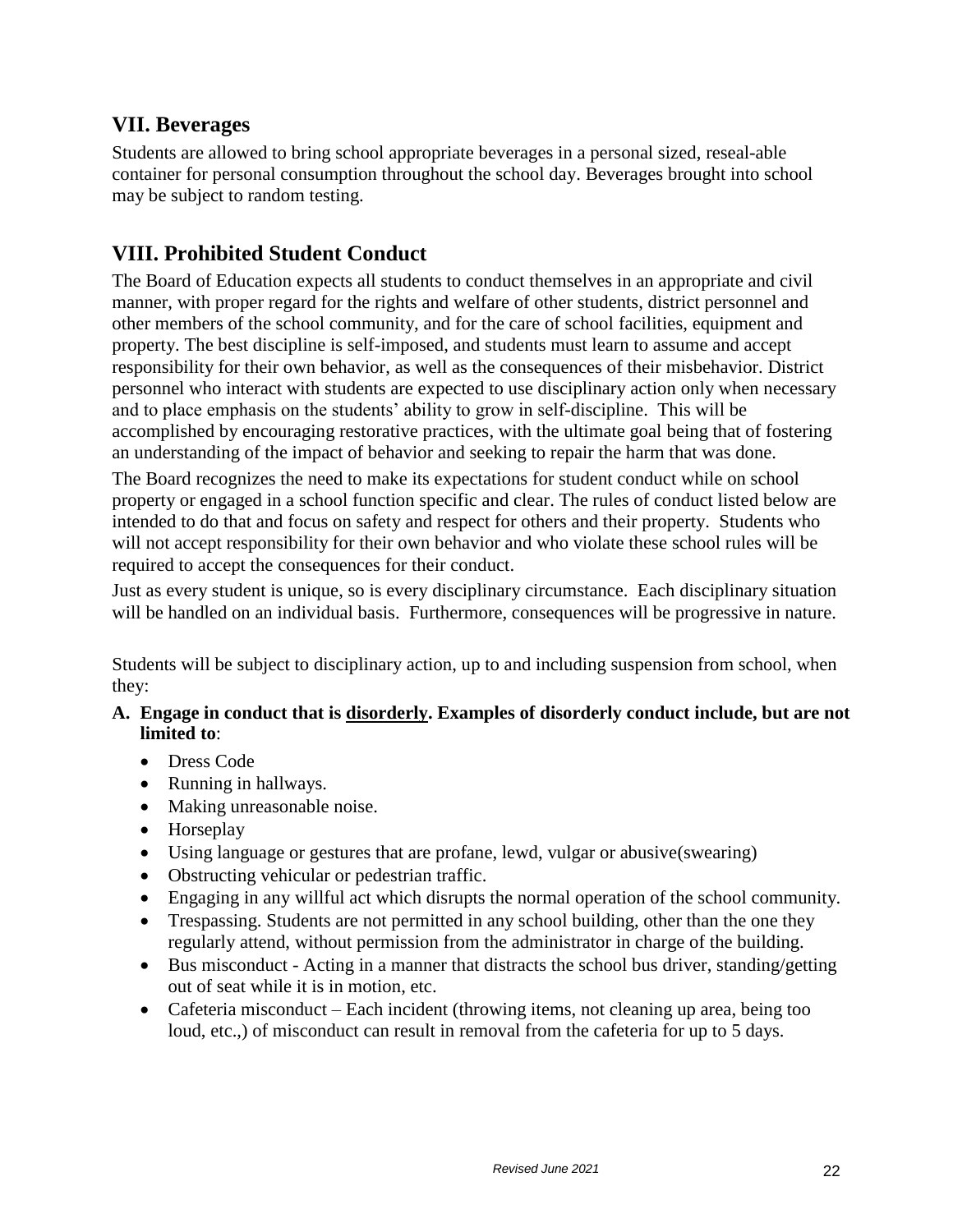#### **B. Engage in conduct that is behaviorally insubordinate. Examples of insubordinate conduct include, but are not limited to:**

- Refusing to comply with the reasonable directions of teachers, school administrators, bus drivers or other school employees in charge of students or otherwise demonstrating disrespect.
- Lateness for, missing (truancy) or leaving school without permission.
- Failing to fulfill disciplinary consequences for violations to the Code of Conduct.

#### **C. Engage in conduct that is disruptive. Examples of disruptive conduct include, but are not limited to:**

- Disruptive classroom behavior that disrupts the learning process for self or others.
- Assisting others in prohibited conduct.
- Computer/electronic communications misuse, including any unauthorized use of computers, software, or internet/intranet account; accessing inappropriate websites; or any other violation of the district's acceptable use regulation.
- Violation of the use of electronic device portion of this code.

#### **D. Engage in conduct that is violent. Examples of violent conduct include, but are not limited to:**

- Committing an act of violence (such as hitting, kicking, punching, and scratching) upon another student, teacher, administrator, bus driver, other school employee, or any other person lawfully on school property, or attempting to do so.
- **Threatening (direct or indirect) including electronic to commit an act of violence upon** another student, teacher, administrator, bus driver, other school employee, or any other person lawfully on school property, at a school function or in the commission of one's duties as an employee of the District.
- Threatening to use or displaying what appears to be a weapon.
- Intentionally damaging or destroying the personal property of a student, teacher, administrator, other district employee or any person lawfully on school property, including graffiti or arson.
- **Intentionally damaging or destroying school district property.**
- Utilizing any form of social media to cause fear or harm, even if done outside of school, is inappropriate and may be subject to consequences.

#### **E. Engage in any conduct that endangers the safety, morals, health or welfare of themselves or others. Examples of such conduct including, but are not limited to:**

- Lying to school personnel.
- Stealing the property of other students, school personnel or any other person lawfully on school property or attending a school function.
- Defamation, which includes making false or unprivileged statements or representations about an individual or identifiable group of individuals that harm the reputation of the person or the identifiable group by demeaning them.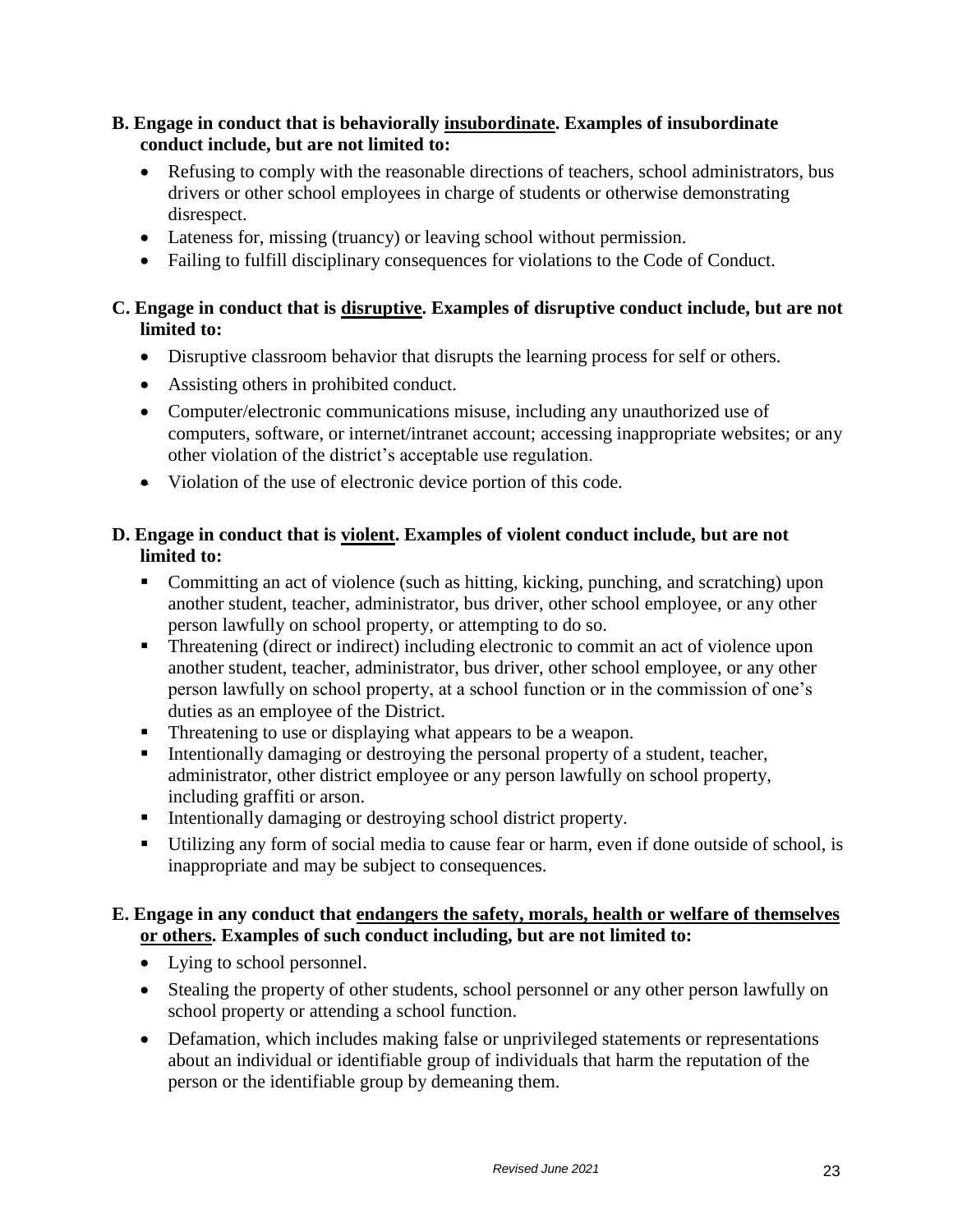- Willfully reporting false information to a student, teacher, administrator, other school employee, or any other person lawfully on school property that endangers the safety, morals, health or welfare of others.
- Discrimination, which includes the use of an individual's actual or perceived race, color, weight, national origin, ethnic group, religion, religious practice, disability, sexual orientation, gender (which includes gender identity and/or expression), or sex as a basis for treating another in a negative manner.
- Harassment, including sexual harassment, bullying, and cyber bullying, which includes a sufficiently severe action or a persistent, pervasive pattern of actions or statements directed at an identifiable individual or group which are intended to be or which a reasonable person would perceive as ridiculing or demeaning.
- Intimidation, which includes engaging in actions or statements that, put an individual in fear of bodily harm or reprisal.
- Hazing, which includes any intentional or reckless act directed against another for the purpose of initiation into, affiliating with or maintaining membership in any school sponsored activity, organization, club or team.
- Selling, using, possessing or distributing obscene material.
- Using vulgar or abusive language, cursing or swearing.
- Possessing, smoking, using or distributing tobacco products. This includes e-cigarettes, vaporizers, etc.
- Possessing anything that is illegal for minors to possess.
- Possessing, consuming, selling, distributing or exchanging alcoholic beverages, illegal substances or drug paraphernalia, or being under the influence of either. "Illegal substances" include, but are not limited to, inhalants, marijuana, cocaine, LSD, PCP, amphetamines, heroin, steroids, look-alike drugs, and any substances commonly referred to as "designer drugs."
- Possessing a weapon. Authorized law enforcement officials are the only persons permitted to have a weapon in their possession while on school property or at a school function.
- Possession of empty shot gun shells or discharged ammunition of any type.
- Inappropriately using, selling or distributing prescription or over-the-counter drugs.
- Gambling.
- Indecent exposure, that is, exposure to sight of the private parts of the body in a lewd or indecent manner.
- Inappropriate or unwanted physical contact or displays of affection.
- Initiating a report warning of fire or other catastrophes without valid cause, misuse of 911, falsely reporting a bomb threat, discharging a fire extinguisher or tampering with door alarms.
- Assisting others in prohibited conduct or serving as a "look-out."
- Unauthorized use of skateboards, roller blades/skates, hoverboards, or "heelies" on school property.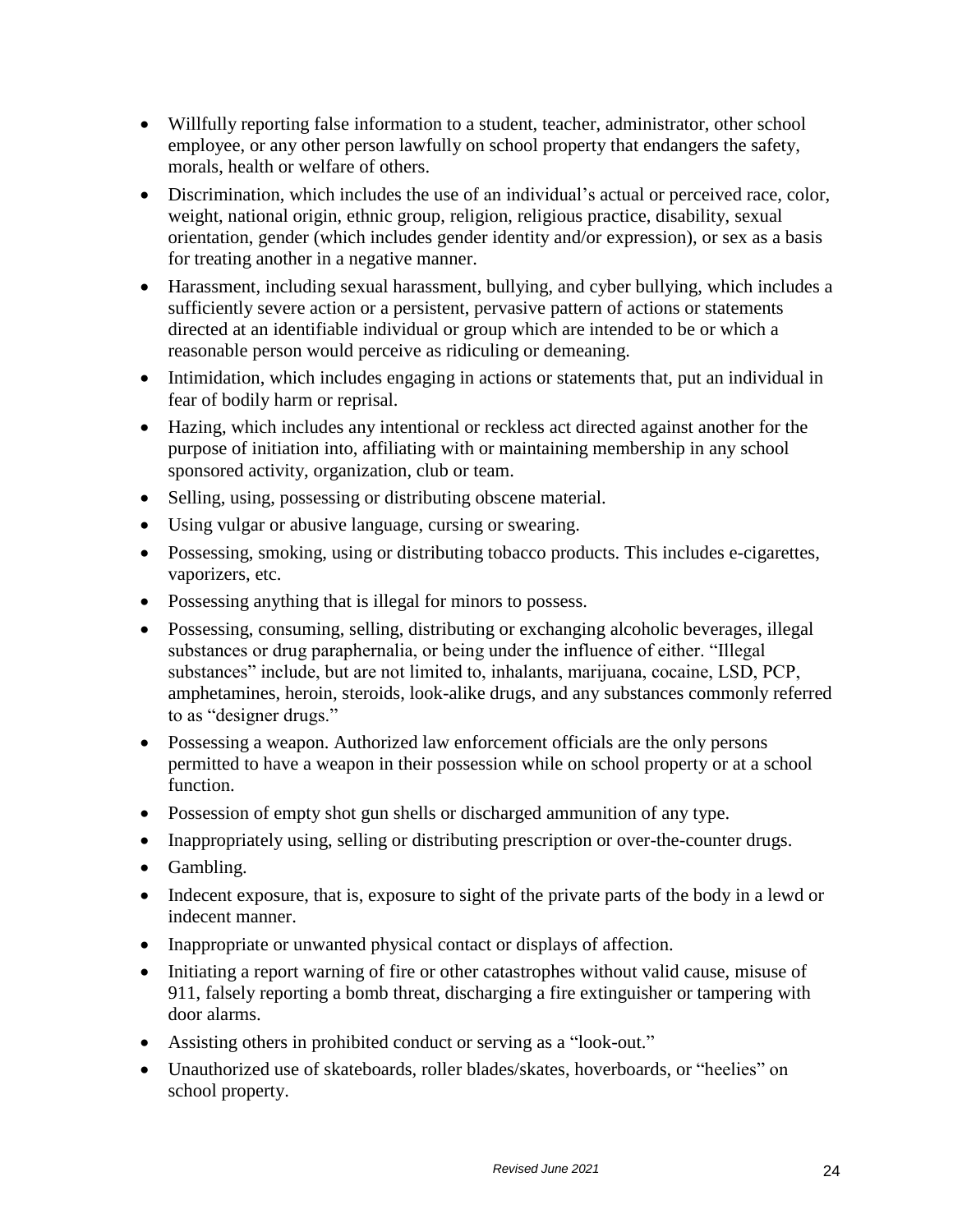- Unauthorized driving to and parking of cars/trucks/vans/motorcycles on school grounds without permission and a parking permit during school hours.
- Engage in unauthorized solicitation of money (i.e. non-sanctioned fund raising, pressure borrowing).
- Bringing a lighter or matches to school.

#### **F. Engage in any conduct that is academically insubordinate. Examples of such conduct include, but are not limited to:**

- Plagiarism stealing or taking credit for another person's words or ideas; using another person's work without crediting the source.
- Cheating/Copying violating academic rules through dishonesty or deception; using unauthorized resources to complete an assignment or test, or to provide unauthorized assistance to another student.
- Altering records.
- Assisting another student in any of the above actions.
	- $\circ$  For the first incident of academic misconduct in a class the student will receive a zero for the test/quiz/assignment, a warning from the administrator, and the teacher will make contact home.
	- o For subsequent incidents of academic misconduct in a class the student will receive a zero for the test/quiz/assignment, teacher will make contact home, and a referral will be made to the administrator for additional consequence.

#### **G. Documentation – minor offences**

- This is used by teachers and the office to document behaviors that occur in the classroom.
- This is used by the office to document that the referral has been seen but needs no further action, or may be attached to another referral for consequences.
- Data Collection helps us see patterns.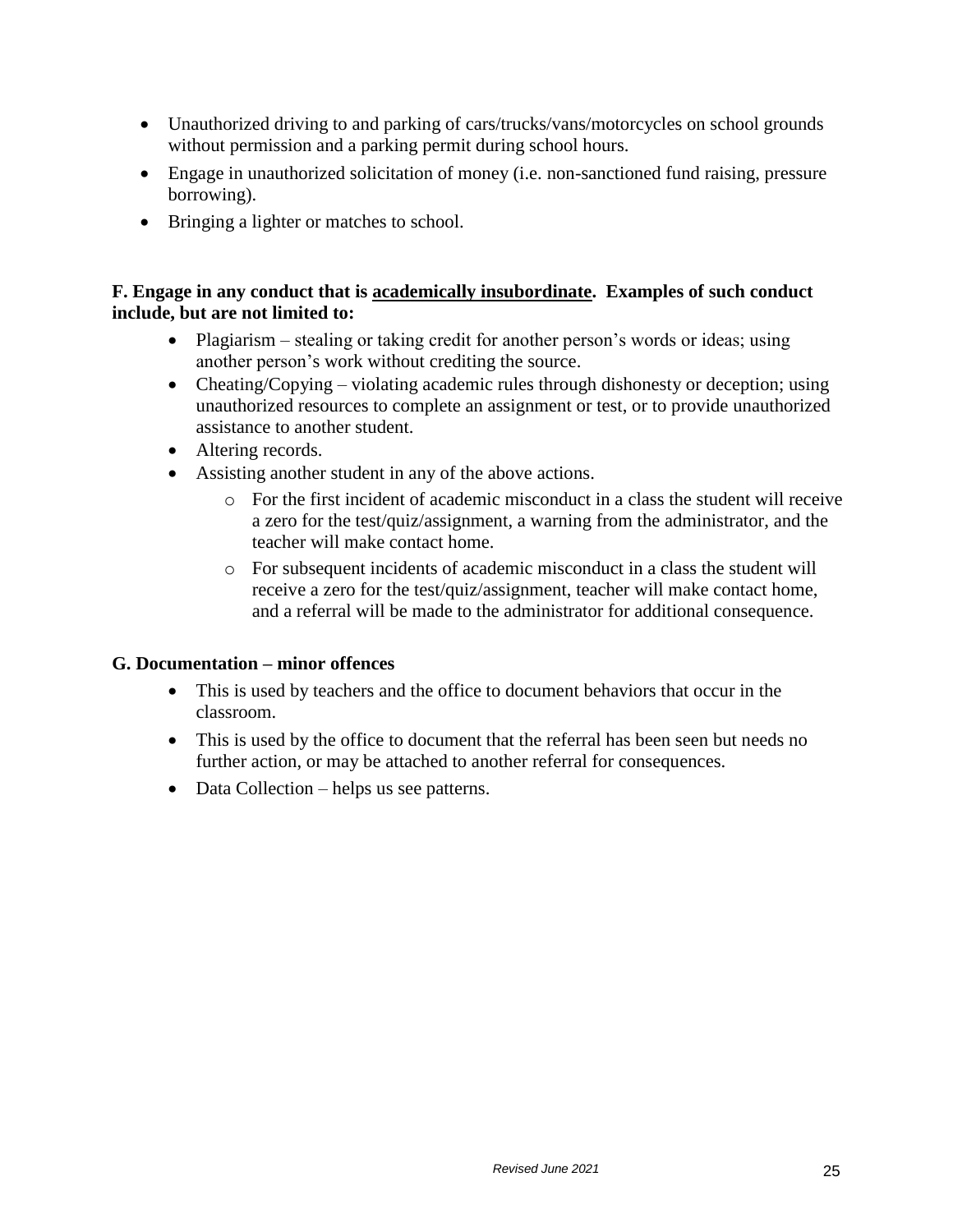| <b>Minor Infraction</b>   | <b>Description</b>                                                        | <b>Disciplinary Responses</b>                                             |
|---------------------------|---------------------------------------------------------------------------|---------------------------------------------------------------------------|
| Defiance/Non-             | Student engages in brief or low-                                          | Minor infractions can include the following                               |
| Compliance /              | intensity failure to respond to adult                                     | consequences:                                                             |
| Insubordination           | requests.                                                                 | <b>Conference with Student-</b><br>$\bullet$                              |
|                           |                                                                           | Consequences for referral results in                                      |
| Disruption                | Student engages in low-intensity, but                                     | student meeting with administrator,                                       |
|                           | inappropriate disruption to others that                                   | teacher, staff member, and/or parent or                                   |
|                           | takes away from others learning that                                      | any combination thereof.                                                  |
|                           | requires student to receive multiple                                      | <b>Loss of Privilege-</b><br>$\bullet$                                    |
|                           | warnings, change in seating, or taken<br>out into the hall.               | Consequence for referral results in                                       |
|                           |                                                                           | student being unable to participate in                                    |
|                           |                                                                           | some type of classroom/teacher privilege.                                 |
| Inappropriate<br>Language | Student engages in low-intensity<br>instance of inappropriate language in | <b>Parent Contact-</b><br>$\bullet$                                       |
|                           | conversation.                                                             | Consequence for referral results in parent                                |
|                           |                                                                           | communication by e-mail, phone, or<br>person-to-person about the problem. |
| <b>Physical Contact</b>   | Horseplay, Rough housing                                                  | <b>Teacher Detention-</b>                                                 |
|                           |                                                                           | Consequence for referral results in                                       |
| Inappropriate             | Student engages in inappropriate,                                         | student spending time in a specified area                                 |
| Displays of               | consensual verbal and/or physical                                         | away from scheduled activities during                                     |
| Affection                 | gestures/contact, of a sexual nature to                                   | lunches or before/after school.                                           |
|                           | another student or adult                                                  | <b>Time Out of Class-</b><br>$\bullet$                                    |
|                           |                                                                           | Consequence for referral results in a                                     |
| Technology                | Misuse of cell phone policy or other                                      | period of time spent away from                                            |
| Violation                 | electronic devices (i.e.: music player)                                   | scheduled activities/classes during the                                   |
|                           |                                                                           | school day. If sent to ISS by two or more                                 |
| <b>Tardiness to Class</b> | The first two offenses are minor, third                                   | teachers, student will serve the next 9                                   |
|                           | one automatic major                                                       | periods in ISS. If in ISS a student does                                  |
|                           |                                                                           | not participate in extra-curricular                                       |
| No pass                   | Student is found out of an assigned                                       | activities that day.                                                      |
|                           | area without an appropriate pass                                          | <b>Individualized Instruction-</b>                                        |
|                           |                                                                           | Consequences for referral results in                                      |
| <b>Property Misuse</b>    | Student engages in low-intensity                                          | student receiving individualized                                          |
|                           | misuse of property                                                        | instruction specifically related to the                                   |
|                           |                                                                           | student's problem behaviors. (This may                                    |
|                           |                                                                           | be provided directly or indirectly, orally,<br>or in writing.)            |
|                           |                                                                           | <b>Other Teacher Consequence-</b><br>$\bullet$                            |
|                           |                                                                           | Consequence for referral results in a                                     |
|                           |                                                                           | teacher decision that is not listed. The                                  |
|                           |                                                                           | teacher will specify the teacher action                                   |
|                           |                                                                           | taken (i.e. move seat, assign seating,                                    |
|                           |                                                                           | written assignment, etc)                                                  |

## **H. Minor Infraction Descriptors and Descriptors of Disciplinary Responses**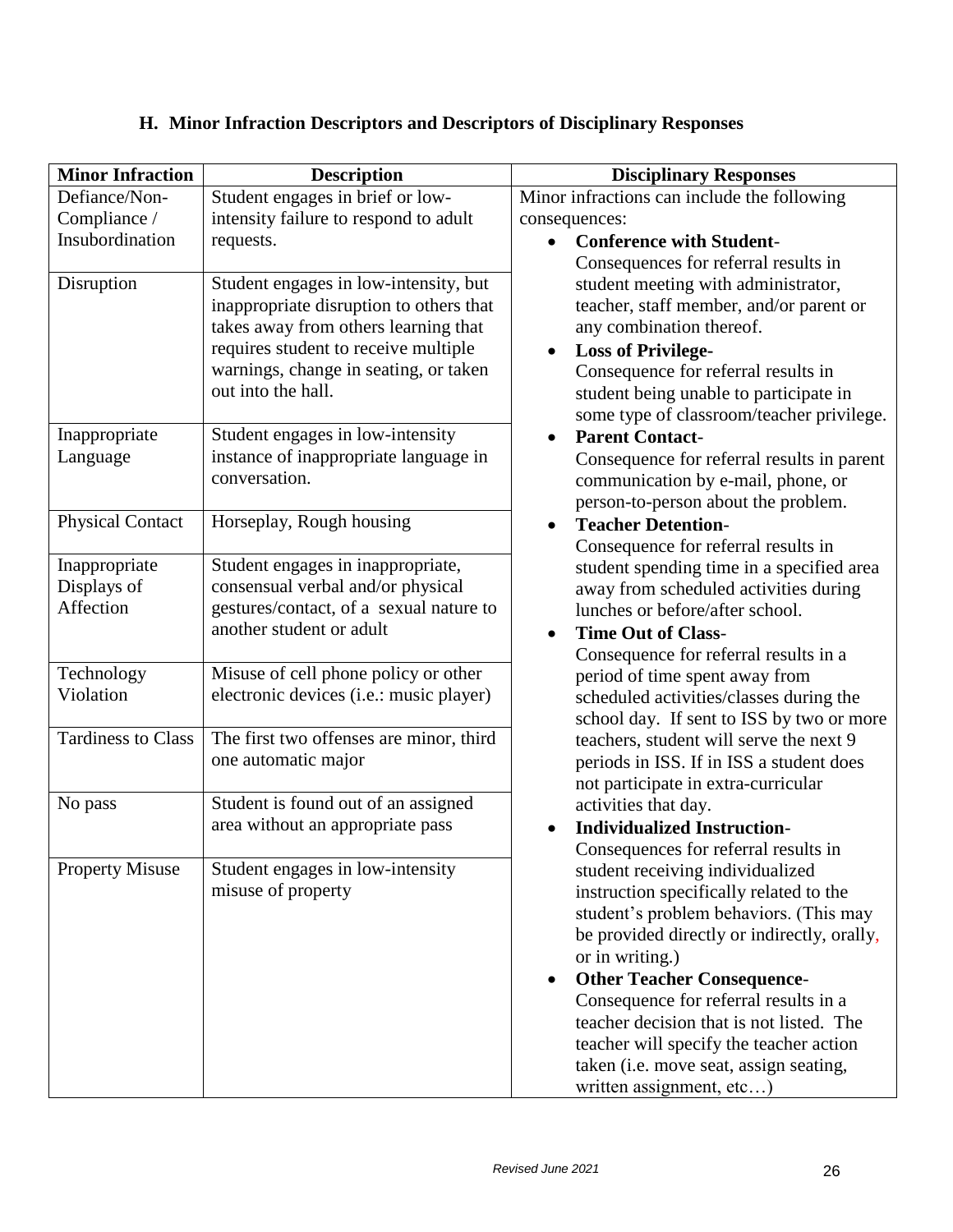| <b>Major Behavior</b><br>Problem                      | <b>Description</b>                                                                                                                                                                                                                                                                                                                               | Consequence                                                                                         | <b>Consequence Descriptor</b>                                                                                                                                                                                                                                                                                                              |
|-------------------------------------------------------|--------------------------------------------------------------------------------------------------------------------------------------------------------------------------------------------------------------------------------------------------------------------------------------------------------------------------------------------------|-----------------------------------------------------------------------------------------------------|--------------------------------------------------------------------------------------------------------------------------------------------------------------------------------------------------------------------------------------------------------------------------------------------------------------------------------------------|
| Multiple infractions<br>of minor behavior<br>problems |                                                                                                                                                                                                                                                                                                                                                  |                                                                                                     | Major Behavior problems can<br>include the following consequences:<br><b>Loss of Privilege-</b><br>Consequence for referral                                                                                                                                                                                                                |
| Defiance/Non-<br>Compliance                           | Student engages in high-<br>intensity or extended period<br>of defiance towards others<br>including adults and school<br>property and failure to<br>respond to adult requests,<br>especially if posing a safety<br>issue.                                                                                                                        | Loss of<br>Privilege, Time<br>In Office,<br>Detention, ISS,<br>OSS, etc                             | results in student being<br>unable to participate in some<br>type of school privilege (i.e.<br>parking privileges, pass<br>privileges, computer<br>privileges.)<br>Time- In -Office-<br>Consequence for referral<br>will result in student                                                                                                 |
| Disruption                                            | Student engages in high-<br>intensity episode of<br>inappropriate disruption to<br>others that requires the<br>removal of others or<br>offending student to an<br>alternative setting. (sustained<br>yelling, loud talking, or<br>screaming, noise with<br>materials; horseplay or<br>roughhousing; and/or<br>sustained out of seat<br>behavior) | If warranted,<br>this could result<br>in possible<br>criminal charges<br>for disorderly<br>conduct. | spending time in the office<br>away from scheduled<br>activities/classes.<br><b>Time-Out/Detention-</b><br>Consequence for referral<br>results in student spending<br>time in a specified area<br>away from scheduled<br>activities/classes before,<br>during, or after the school<br>day.<br><b>Extended</b><br><b>Detention/Saturday</b> |
| Abusive Language                                      | Student engages in high-<br>intensity instance of<br>inappropriate/verbally<br>abusive language directed at<br>another person, including<br>peers and adults.                                                                                                                                                                                    | If warranted,<br>this could result<br>in possible<br>criminal charges<br>for disorderly<br>conduct. | <b>Morning Detention-</b><br>Consequence for continued<br>referrals results in students<br>serving a detention until<br>5:00PM or serving detention<br>on Saturday mornings.                                                                                                                                                               |
| Physical<br>Aggression/Fighting                       | Student engages in actions<br>involving serious physical<br>contact where injury may<br>occur (i.e. hitting, punching,<br>hitting with an object,<br>kicking, hair pulling,<br>scratching, biting, etc)                                                                                                                                          | 2 -5 days OSS<br>Possible Supt.<br>Hearing<br>depending on<br>severity and<br>frequency.            | <b>Bus Suspension-</b><br>Consequence for referral<br>results in 1 or more day<br>period when student is not<br>allowed on the bus.<br><b>In-School Suspension-</b><br>Consequence for referral<br>results in 1-5 day period of                                                                                                            |

## **I. Major Behavior Referral** Descriptors (with **possible** consequences)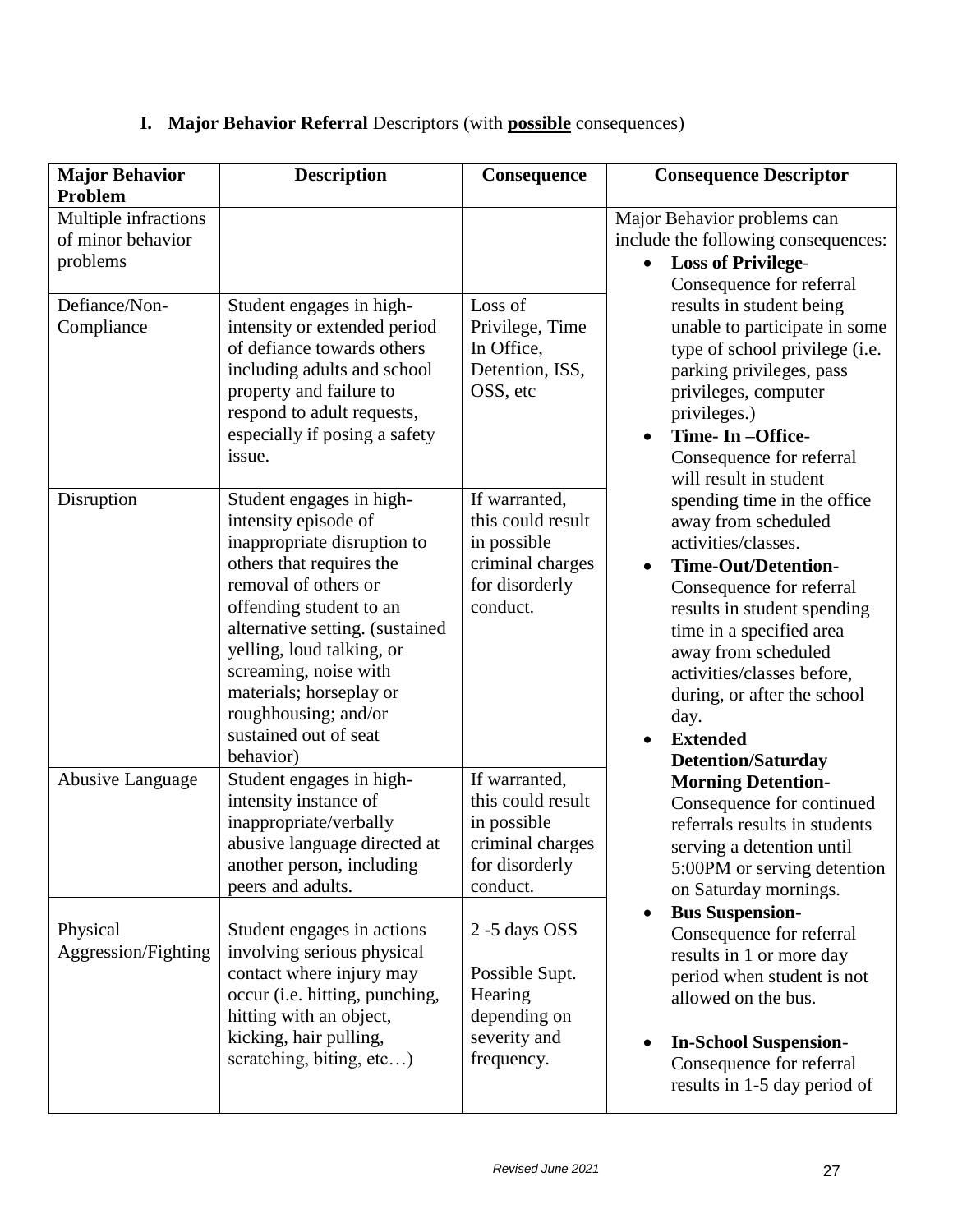| Technology<br>Violation | Misuse of computers, i.e.<br>getting on site through the<br>"back door", hacking into<br>school systems, illegally<br>obtaining others' passwords,<br>failure to follow the district's<br>Acceptable Use Policy, etc                                                                                                                                                                      | Loss of<br>privilege,<br>detention, ISS,<br><b>OSS</b>                                                                                                                                                    | time spent away from<br>scheduled activities/classes<br>during the school day.<br>Students serving time in ISS<br>will not be able to<br>participate in any extra-<br>curricular/sporting activity                                                                                                                                                                          |
|-------------------------|-------------------------------------------------------------------------------------------------------------------------------------------------------------------------------------------------------------------------------------------------------------------------------------------------------------------------------------------------------------------------------------------|-----------------------------------------------------------------------------------------------------------------------------------------------------------------------------------------------------------|-----------------------------------------------------------------------------------------------------------------------------------------------------------------------------------------------------------------------------------------------------------------------------------------------------------------------------------------------------------------------------|
| Tardiness               | Student arrives to school after<br>the starting bell. For a tardy<br>to be excused the student<br>must have a verifiable<br>legitimate reason (doctor,<br>dentist, funeral, college visit,<br>etc.) and a doctor or<br>parent/guardian note.                                                                                                                                              | After the fourth<br>tardy a lunch<br>detention will be<br>assigned every<br>time the student<br>is tardy. If the<br>tardiness<br>becomes<br>extensive further<br>disciplinary<br>action will be<br>taken. | during the dates served.<br><b>Out-of-School Suspension-</b><br>Consequence for referral<br>results in a 1-5 day period<br>when student is not allowed<br>on campus.<br><b>Restitution/Community</b><br>Service-Consequence for<br>referral results in<br>apologizing or compensating<br>for loss, damage, or injury;<br>community services.<br><b>Other Administrative</b> |
| Harassment              | Student directs disrespectful<br>verbal or gestural messages to<br>another person that includes<br>threats and intimidation,<br>obscene gestures, pictures,<br>and/or written notes based on<br>race, religion, gender, age,<br>national origin, sexual<br>orientation, ability, disability<br>or other personal matters. (Be<br>specific for type observed)<br>Taunting, egging on, etc. | $3 - 5$ days<br>ISS/OSS                                                                                                                                                                                   | Decision-Consequence for<br>referral results in an<br>administrative decision that<br>is not listed. The<br>administrator will specify<br>the administrative action<br>taken.<br><b>Superintendent Hearing</b><br>Decision-<br>Consequence for referral<br>results in student being<br>dismissed from school by<br>the superintendent for 1 or<br>more days, beyond the     |
| Hazing                  | Any intentional or reckless<br>act directed against another<br>for the purpose of initiation<br>into, affiliating with or<br>maintaining membership in<br>any school sponsored<br>activity, organization, club or<br>team.                                                                                                                                                                | $3 - 5$ days<br>ISS/OSS<br>Removal from<br>group                                                                                                                                                          | original 5 day out of school<br>suspension.                                                                                                                                                                                                                                                                                                                                 |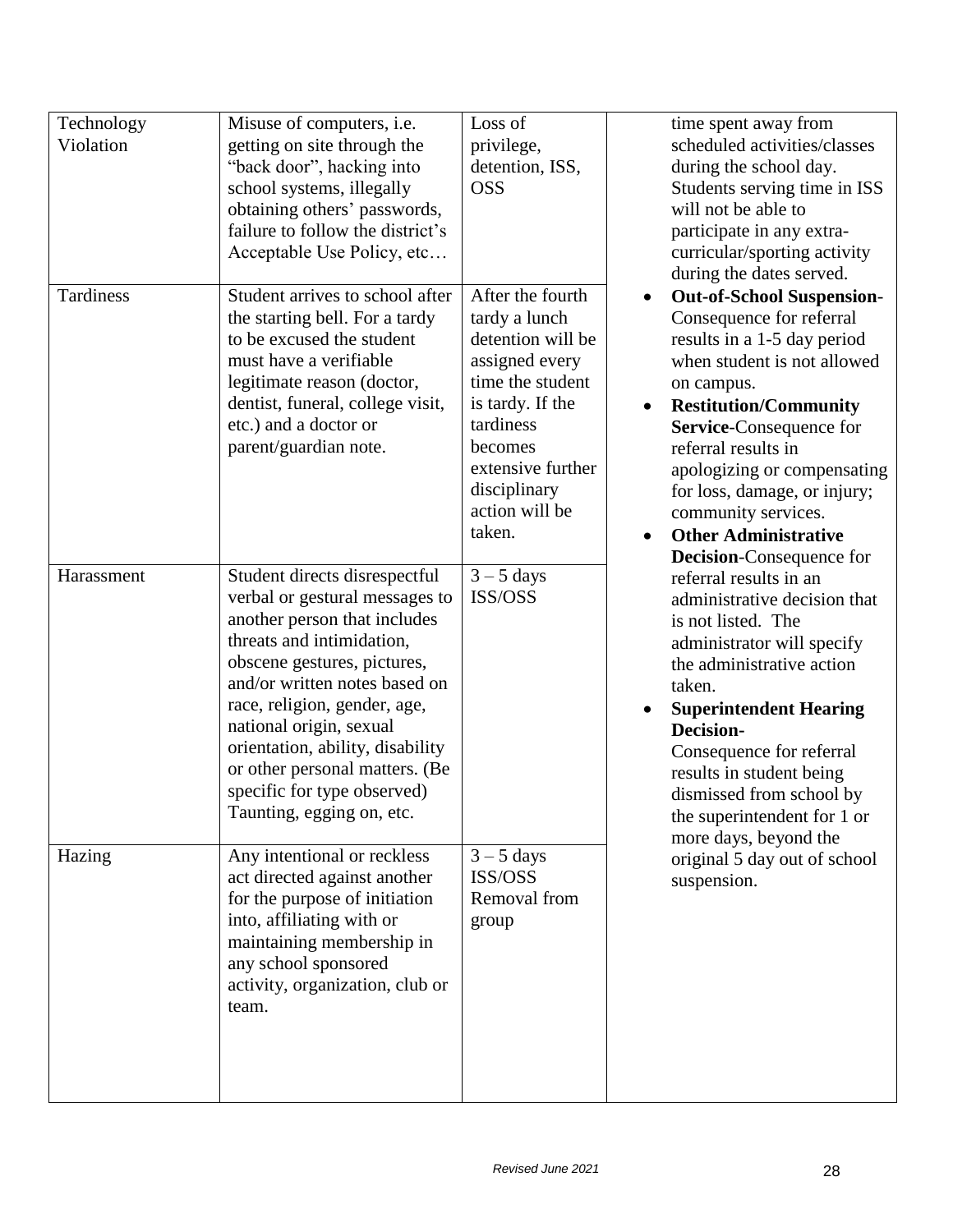| Hate Speech<br><b>Bullying</b>                        | Any abusive or threatening<br>speech or writing that<br>expresses prejudice against a<br>particular group, especially<br>on the basis of race, religion,<br>or sexual orientation. This<br>can include posting or<br>publishing video, photos,<br>audio recordings or pictures.<br>Continual, repeated,                                                                                                                      | $3-5$ days<br>ISS/OSS<br>$2 - 5$ days OSS,                                                                  |  |
|-------------------------------------------------------|------------------------------------------------------------------------------------------------------------------------------------------------------------------------------------------------------------------------------------------------------------------------------------------------------------------------------------------------------------------------------------------------------------------------------|-------------------------------------------------------------------------------------------------------------|--|
|                                                       | pervasive harassment of<br>another person (based on the<br>definition of harassment in<br>this document) Can be<br>reported on the Holley<br><b>Central School District</b><br>website bully report form.                                                                                                                                                                                                                    | possible<br>superintendent's<br>hearing.                                                                    |  |
| Forgery/<br>Lying/Cheating/<br>Academic<br>Misconduct | Student is in possession of,<br>having passed on, or being<br>responsible for removing<br>someone else's property or<br>has signed another person's<br>name without that person's<br>permission. Student delivers<br>message that is untrue and/or<br>deliberately violates rules.<br>Student cheats or willfully<br>allows another to cheat or<br>plagiarizes work (including<br>doing another student's work<br>for them). | No credit for<br>work in<br>question,<br>Detention, $1 - 5$<br>days ISS/OSS                                 |  |
| Theft                                                 | Taking something that does<br>not belong to you without<br>permission, or being in<br>possession of stolen property.                                                                                                                                                                                                                                                                                                         | $1 - 5$ days<br>ISS/OSS.<br><b>Restitution if</b><br>warranted.                                             |  |
| Possession of<br>Weapon or<br>Combustibles            | Student is in possession of<br>substances that can catch fire,<br>objects readily capable of<br>causing bodily harm and/or<br>property damage or knives or<br>guns <sup>*</sup> (real or look alike)<br>*Police will be contacted                                                                                                                                                                                            | 5 days OSS and<br>superintendent's<br>hearing.<br>Possible<br>consequence is<br>up to 1 year<br>suspension. |  |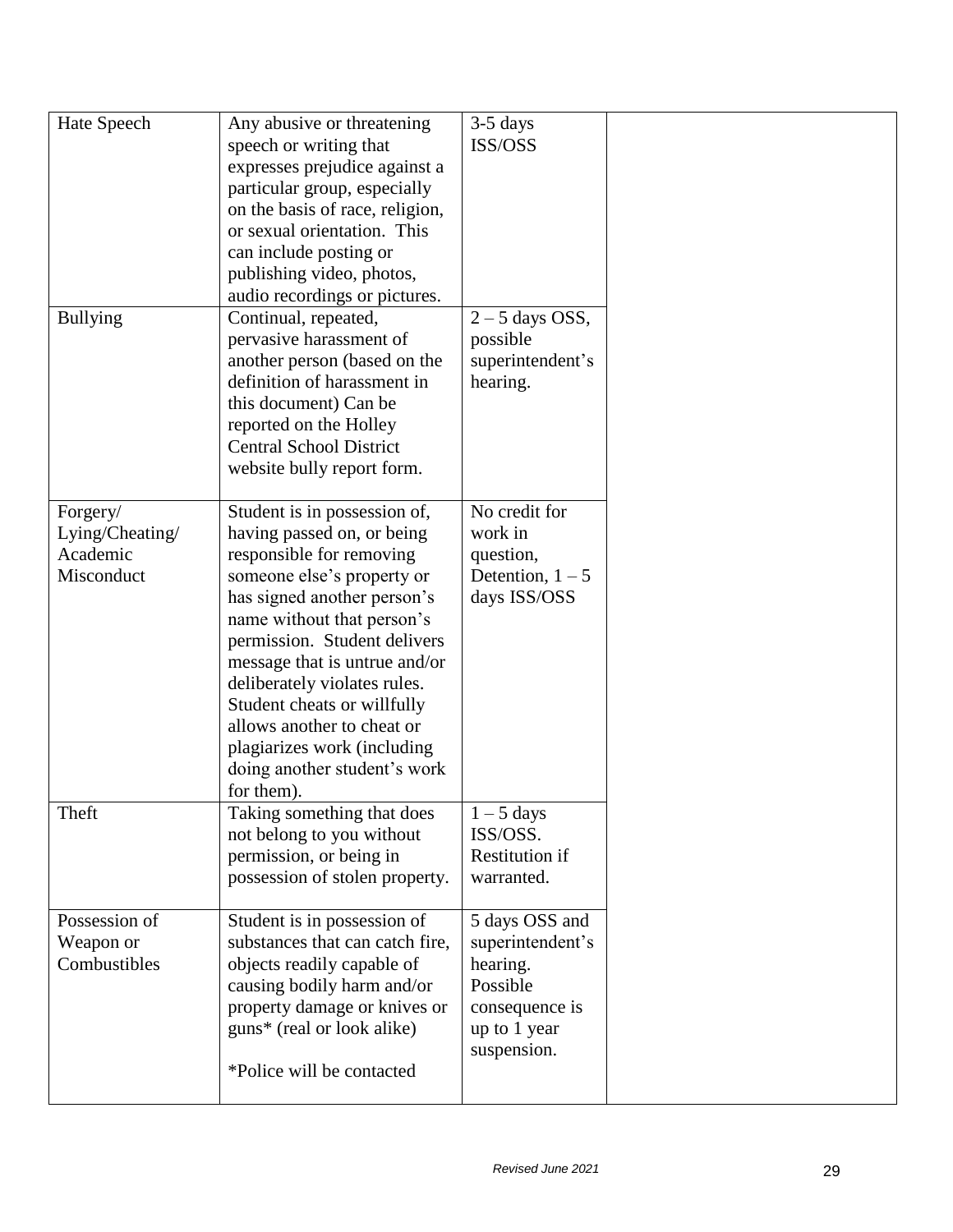| Possession, sale<br>and/or use of<br>Alcohol and/or<br>Drugs         | Student is in possession of or<br>using alcohol, illegal<br>substances/drugs* or look a-<br>likes. This includes any<br>intention of inappropriate sale<br>or use of over the counter and<br>prescription medication.<br>*Police will be contacted | 5 days OSS and<br>superintendent's<br>hearing.<br>Possible<br>consequence is<br>up to 1 year<br>suspension.                                                     |  |
|----------------------------------------------------------------------|----------------------------------------------------------------------------------------------------------------------------------------------------------------------------------------------------------------------------------------------------|-----------------------------------------------------------------------------------------------------------------------------------------------------------------|--|
| Possession, sale<br>and/or use of<br>tobacco or tobacco<br>products. | Student is in possession of<br>tobacco or tobacco product,<br>even if of legal age, in school<br>or on school property.                                                                                                                            | Product is<br>confiscated, 1 <sup>st</sup><br>$instance - ISS,$<br>$2nd$ – longer ISS,<br>$3rd$ - OSS,<br>possible referral<br>for<br>superintendent<br>hearing |  |
| Possession, sale<br>and/or use of e-<br>cigarettes, vapes<br>etc.    | Student is in possession of a<br>"vape" or vaping product,<br>even if of legal age, in school<br>or on school property.<br>Substance may be tested to<br>determine if it's a "drug".                                                               | Product is<br>confiscated, 1st<br>$instance - ISS,$<br>$2nd - longer$<br>ISS, 3rd - OSS,<br>possible referral<br>for<br>superintendent<br>hearing               |  |
| Truancy/Skip Class                                                   | Student leaves or misses class<br>without permission.                                                                                                                                                                                              | $1 - 5$ days<br>detention                                                                                                                                       |  |
| Property<br>Damage/Vandalism                                         | Student participates in an<br>activity that results in the<br>destruction or disfigurement<br>of property                                                                                                                                          | $1 - 5$ days<br>ISS/OSS,<br>restitution can<br>be a<br>consideration,<br>not required                                                                           |  |
| Other Behavior                                                       | Student engages in problem<br>behavior not listed.                                                                                                                                                                                                 | Detention, ISS,<br><b>OSS</b>                                                                                                                                   |  |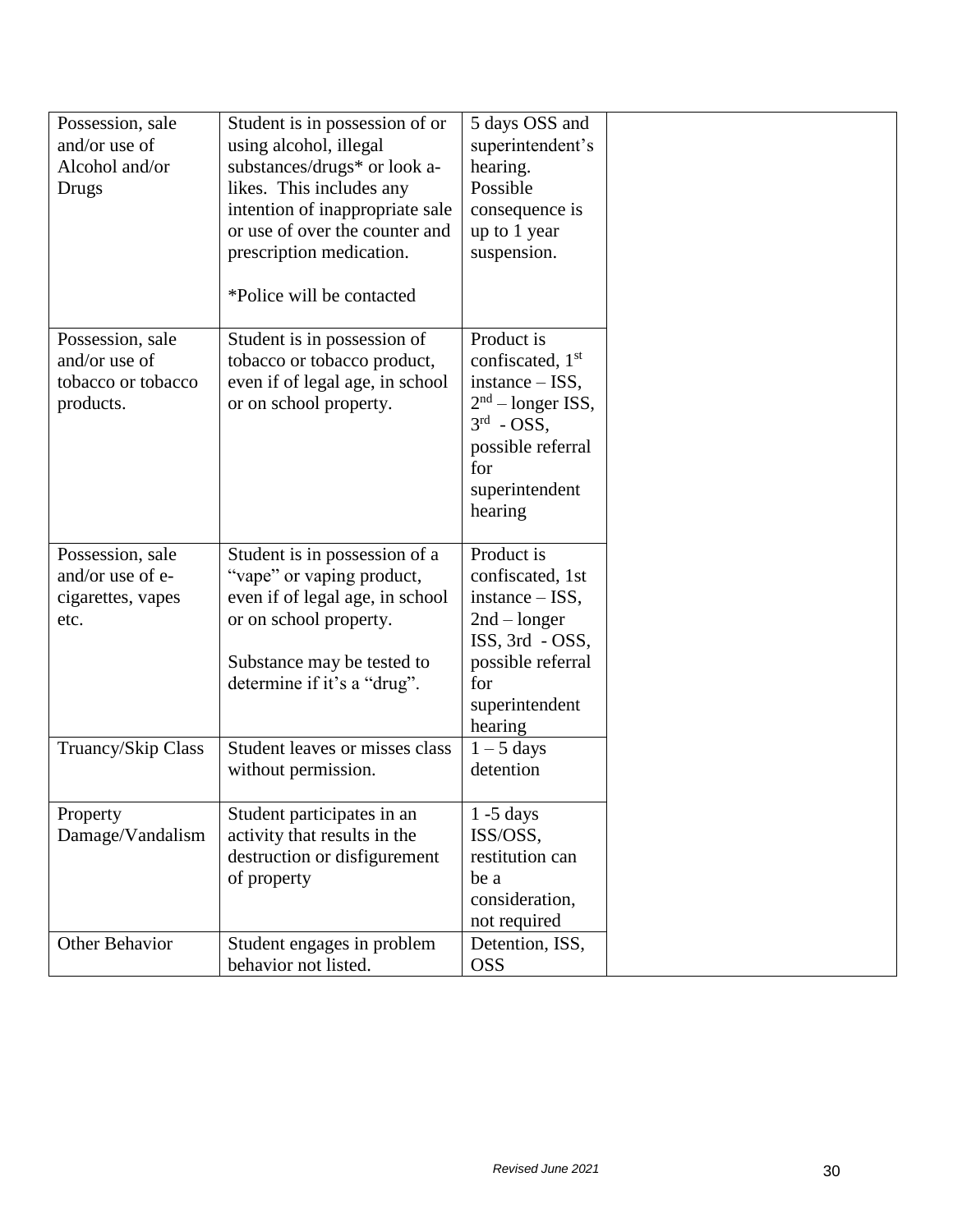#### **IX. Reporting Violations**

#### **All staff members are obligated to immediately report a violent student to the school principal, assistant principal, or office.**

All students are expected to promptly report violations of the code of conduct to a bus driver, teacher, school counselor, staff member, the school principal or his or her designee. Any student observing a student possessing a weapon, alcohol or illegal substance on school property or at a school function shall report this information immediately to a teacher, the school principal, the principal's designee or the Superintendent.

All district staff who are authorized to impose disciplinary sanctions are expected to do so in a prompt, fair and lawful manner. District staff who are not authorized to impose disciplinary sanctions are expected to promptly report violations of the code of conduct to their supervisor, who shall in turn impose an appropriate disciplinary sanction, if so authorized, or refer the matter to a staff member who is authorized to impose an appropriate sanction.

Any weapon, alcohol or illegal substance found shall be confiscated immediately, if possible, followed by notification to the parent of the student involved and the appropriate disciplinary sanction, which may include permanent suspension and referral for prosecution.

The school principal or his or her designee must notify the appropriate local law enforcement agency of those code violations that constitute a crime and substantially affect the order or security of school or school function as soon as practical, but in no event later than the close of business the day the principal or his or her designee learns of the violation. The notification may be made by telephone, followed by a letter mailed on the same day as the telephone call is made. The notification must identify the student and explain the conduct that violated the code of conduct and constituted a crime.

The reporting of prohibited student conduct is a shared responsibility by all members of the school. Students can expect to have a conference with their teacher, and/or building administrator when they have violated the code of conduct. Parents can expect notification from either the teacher or building administrator in most cases. In some instances, conferences will be scheduled including the student, teacher, parent(s), and building administrator (optional). Additionally, some violations of the code of conduct may be reported to support agencies within the community.

#### **X. Disciplinary Consequences, Procedures and Referrals**

Discipline is most effective when it deals directly with the problem at the time and place it occurs, and in a way that students view as fair, impartial, and dignified. School personnel who interact with students are expected to use disciplinary action only when necessary and to place emphasis on the students' ability to grow in self-discipline.

Disciplinary action, when necessary, will be firm, fair, and consistent, so as to be the most effective in changing student behavior. Fairness means that all students will be held accountable for all aspects of student conduct and will be afforded "due process" as defined in this document. Consistency is defined as the school's process of addressing all instances of misconduct in a firm and fair manner.

In determining the appropriate disciplinary action, school personnel authorized to impose disciplinary consequences will consider the following: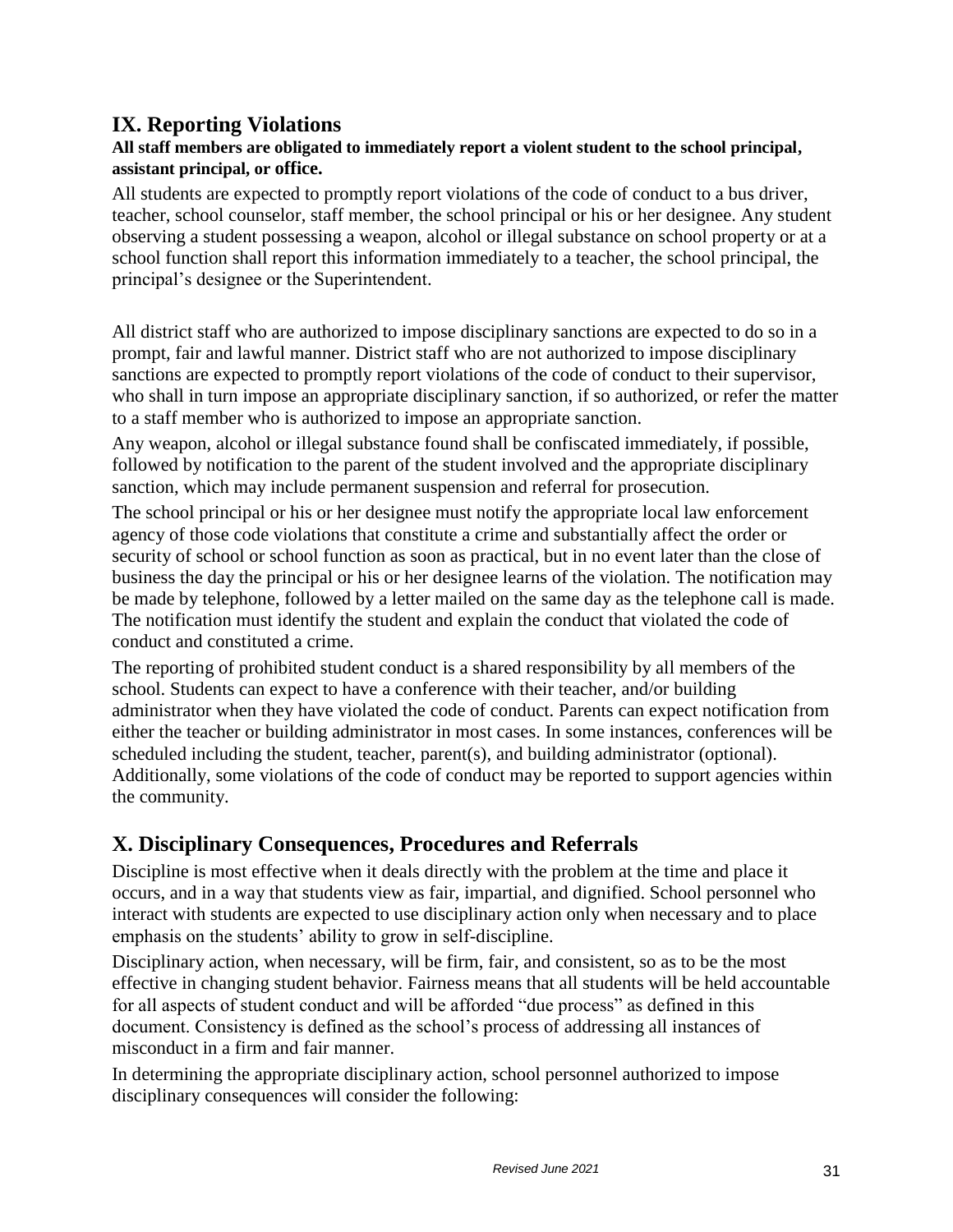- The student's age.
- The nature of the offense and the circumstances which led to the offense.
- The student's prior disciplinary record.
- The effectiveness of other forms of discipline.
- Information from parents, teachers and/or others, as appropriate
- Other extenuating circumstances.

As a general rule, discipline will be progressive. This means that a student's first violation will usually merit a lighter consequence than subsequent violations.

If the conduct of a student is related to a disability or suspected disability, the student shall be referred to the Committee on Special Education. A student identified as having a disability shall not be disciplined for behavior related to his/her disability. Discipline, if warranted, shall be administered consistent with the separate requirements of this code of conduct for disciplining students with a disability or presumed to have a disability.

#### **A. Consequences**

Students who are found to have violated the district's code of conduct may be subject to the following consequences, either alone or in combination. The school personnel identified after each consequence are authorized to impose that consequence, consistent with the student's right to due process.

- Oral warning  $-$  any member of the district staff
- Written warning cafeteria staff, bus drivers, teacher aides, coaches, school counselors, teachers, teaching assistants, administrators, Superintendent
- Written notification to parent transportation supervisor, coaches, teacher aides, teaching assistants, school counselors, teachers, administrators, Superintendent
- Lunch Detention teachers, administrators
- Detention teacher aides, teaching assistants, teachers, administrators, Superintendent
- Extended Detention/Saturday Detention administrators, Superintendent
- Suspension from transportation Director of Transportation, transportation supervisor, administrators, Superintendent
- Suspension from athletic participation coaches, administrators, Director of Athletics, Superintendent
- Suspension from social or extracurricular activities activity advisor/director, administrators, Superintendent
- Suspension of other privileges –administrators, Superintendent
- In-school suspension –administrators, Superintendent
- Removal from classroom– teacher aides, teaching assistants, teachers, administrators
- Short-term (five days or less) suspension from school principal, Superintendent, Board of Education
- Long-term (more than five days) suspension from school Superintendent, Board of Education
- Permanent suspension from school Superintendent, Board of Education.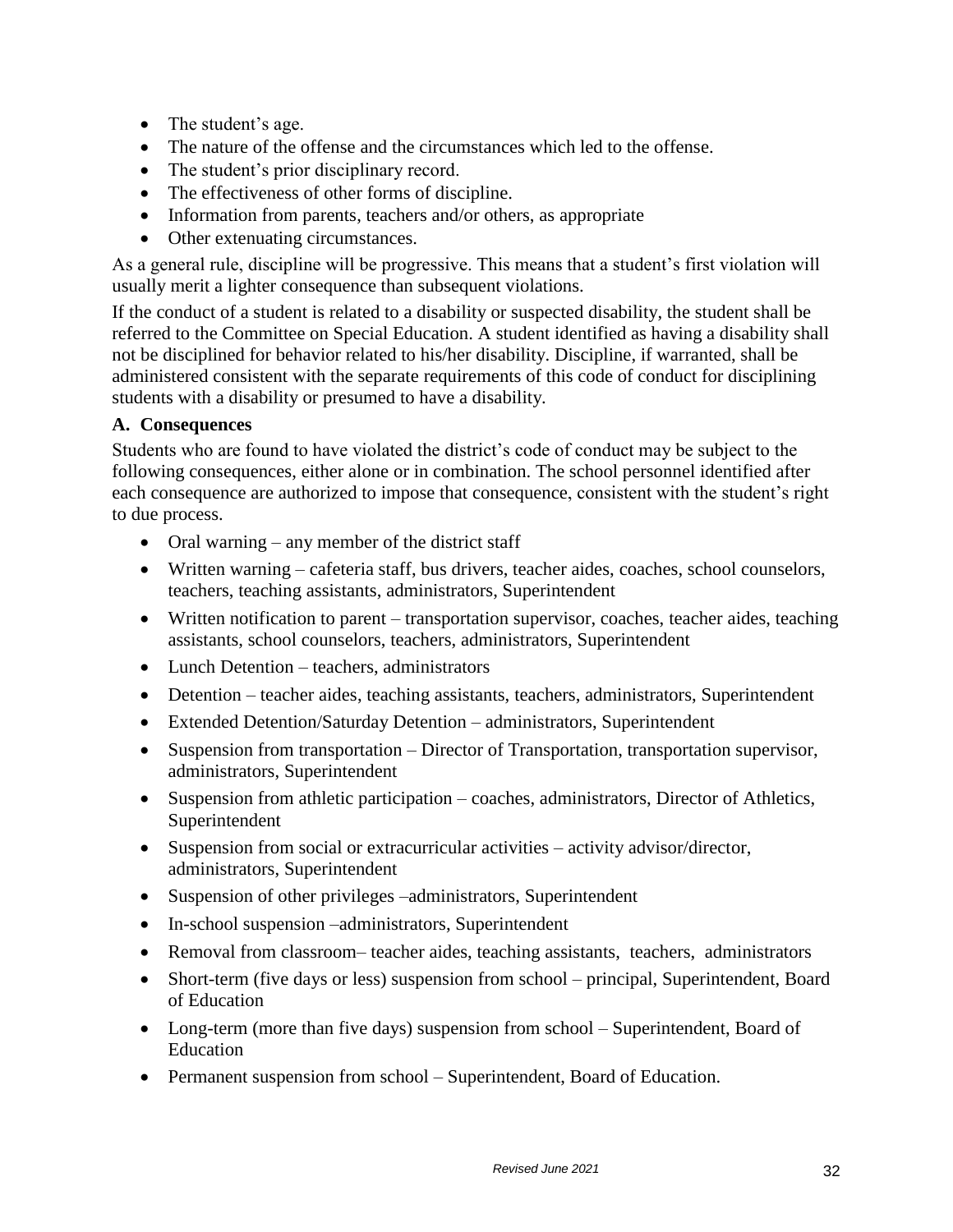#### **B. Procedures**

Violations will be documented in a timely manner, with a written referral.

The amount of due process a student is entitled to receive before a consequence is imposed depends on the consequence being imposed. In all cases, regardless of the consequence imposed, the school personnel authorized to impose the consequence must inform the student of the alleged misconduct and must investigate, to the extent necessary, the facts surrounding the alleged misconduct. All students will have an opportunity to present their version of the facts to the school personnel imposing the disciplinary consequence in connection with the imposition of the consequence.

Students who are to be given consequences other than an oral warning, written warning or written notification to their parents are entitled to additional rights before the consequence is imposed. These additional rights are explained below.

#### **1. Detention**

Teacher aides, teaching assistants, teachers, assistant principals, principals and the Superintendent may use after school or lunch detention as a consequence for student misconduct in situations where removal from the classroom or suspension would be inappropriate. Detention will be imposed as a consequence provided there are no parental objections after notification, and the student has appropriate transportation home.

#### **2. Extended Detention**

The principal and the Superintendent may use extended detention, until 5: 00 PM, as a consequence for student misconduct in situations where removal from the classroom, detention, or suspension would be inappropriate. Extended detention will be imposed as a consequence provided there are no parental objections after notification, and the student has appropriate transportation home.

#### **3. Suspension from transportation**

If a student does not conduct himself/herself properly on a bus, the bus driver is expected to bring such misconduct to the attention of the transportation supervisor or the Director of Transportation. If appropriate, the transportation supervisor or the Director of Transportation will communicate with school personnel to relay information on bus misbehavior. Students who become a serious disciplinary problem may have their riding privileges suspended by the transportation supervisor or Director of Transportation. In such cases, the student's parent will become responsible for seeing that his or her child gets to and from school safely.

A student subjected to a suspension from transportation is not entitled to a full hearing pursuant to Education Law §3214. However, the student and the student's parent will be provided with a reasonable opportunity for an informal conference with transportation supervisor or the Director of Transportation to discuss the conduct and the consequence involved.

#### **4. Suspension from athletic participation, extra curricular activities and other privileges**

Activity directors, coaches, advisors, assistant principals, principals and the Superintendent may suspend a student from athletic participation or extracurricular activities, or suspend other privileges. A student subjected to a suspension from athletic participation, extra-curricular activities or other privileges is not entitled to a full hearing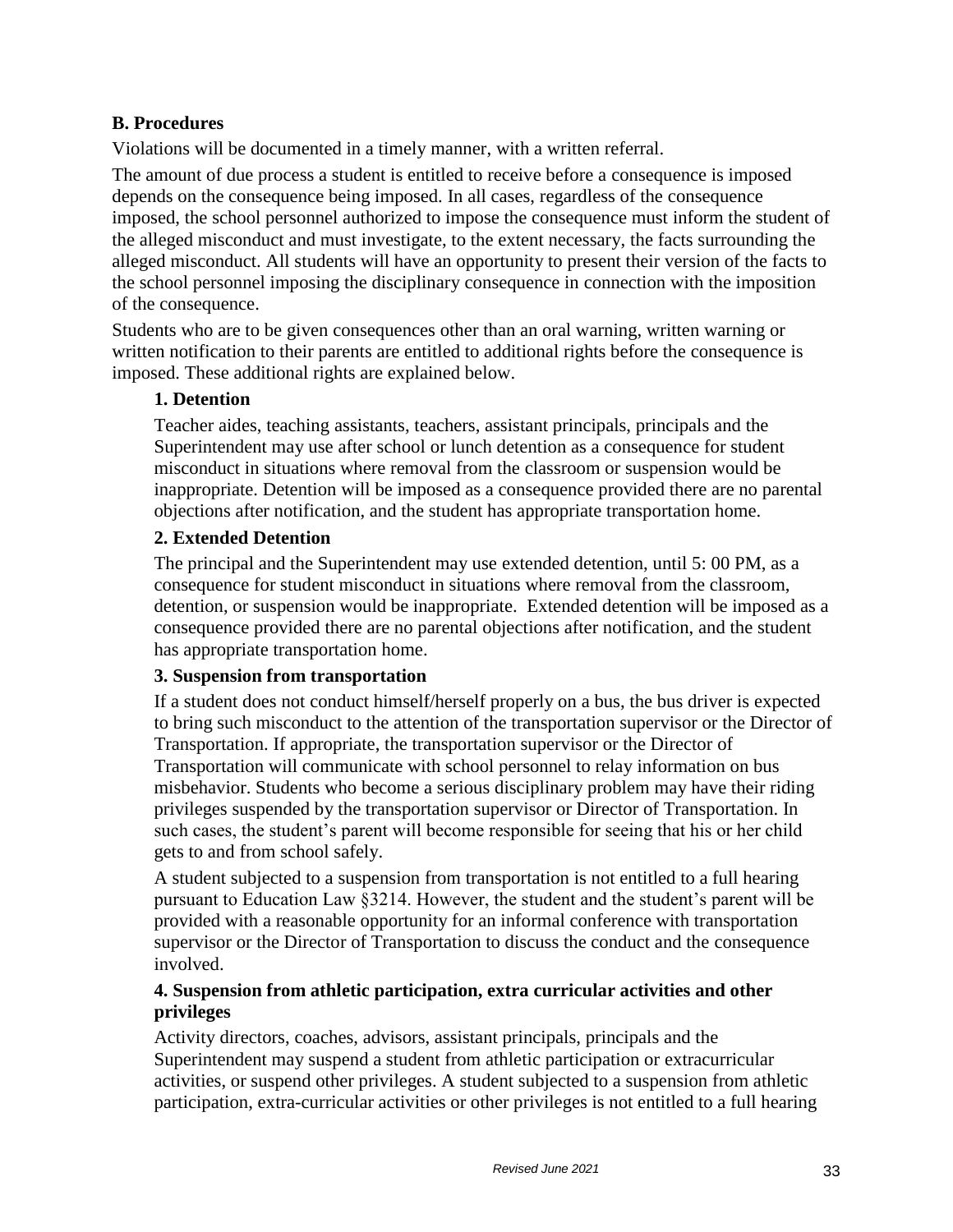pursuant to Education Law §3214. However, the student and the student's parent will be provided with a reasonable opportunity for an informal conference with the district official imposing the suspension to discuss the conduct and the consequence involved.

#### **5. In-school suspension**

The Board recognizes the school must balance the need of students to attend school and the need for order in the classroom to establish an environment conducive to learning. As such, the Board authorizes school principals and the Superintendent to place students who would otherwise be suspended from school as the result of a code of conduct violation in "in-school suspension."

A student subjected to an in-school suspension is not entitled to a full hearing pursuant to Education Law §3214. However, the student and the student's parent will be provided with a reasonable opportunity for an informal conference with the district official imposing the in-school suspension to discuss the conduct and the consequence involved.

#### **6. Teacher disciplinary removal of disruptive students**

A student's behavior can affect a teacher's ability to teach and can make it difficult for other students in the classroom to learn. In most instances, the classroom teacher can control a student's behavior and maintain or restore control over the classroom by using good classroom management techniques. Such practices may include, but are not limited to sending a student into the hallway briefly (supervised) or to the office for the remainder of the period. Teachers should write a documentation referral for this removal.

On occasion, a student's behavior may become disruptive. For purposes of this code of conduct, a disruptive student is a student who is substantially disruptive of the educational process or substantially interferes with the teacher's authority over the classroom. A substantial disruption of the educational process or substantial interference with a teacher's authority occurs when a student demonstrates a persistent unwillingness to comply with the teacher's instructions or repeatedly violates the teacher's classroom behavior rules.

A classroom teacher may remove a disruptive student from their class for one to five days. The removal from class applies to the class of the removing teacher only. The teacher must provide work for the student while they are out of class. A teacher will submit a discipline referral and will work together with administration to effectively remove the disruptive student.

#### **7. Suspension from school**

Suspension from school is a severe consequence, and is reserved for serious offences.

Any staff member may recommend to the principal (or Superintendent if not available) that a student be suspended. All staff members must immediately report and refer a violent student to the principal for a violation of the code of conduct. All recommendations and referrals shall be made in writing unless the conditions underlying the recommendation or referral warrant immediate attention. In such cases a written report is to be prepared as soon as possible by the staff member recommending the suspension.

The principal, upon receiving a recommendation or referral for suspension or when processing a case for suspension, shall gather the facts relevant to the matter and record them for subsequent presentation, if necessary.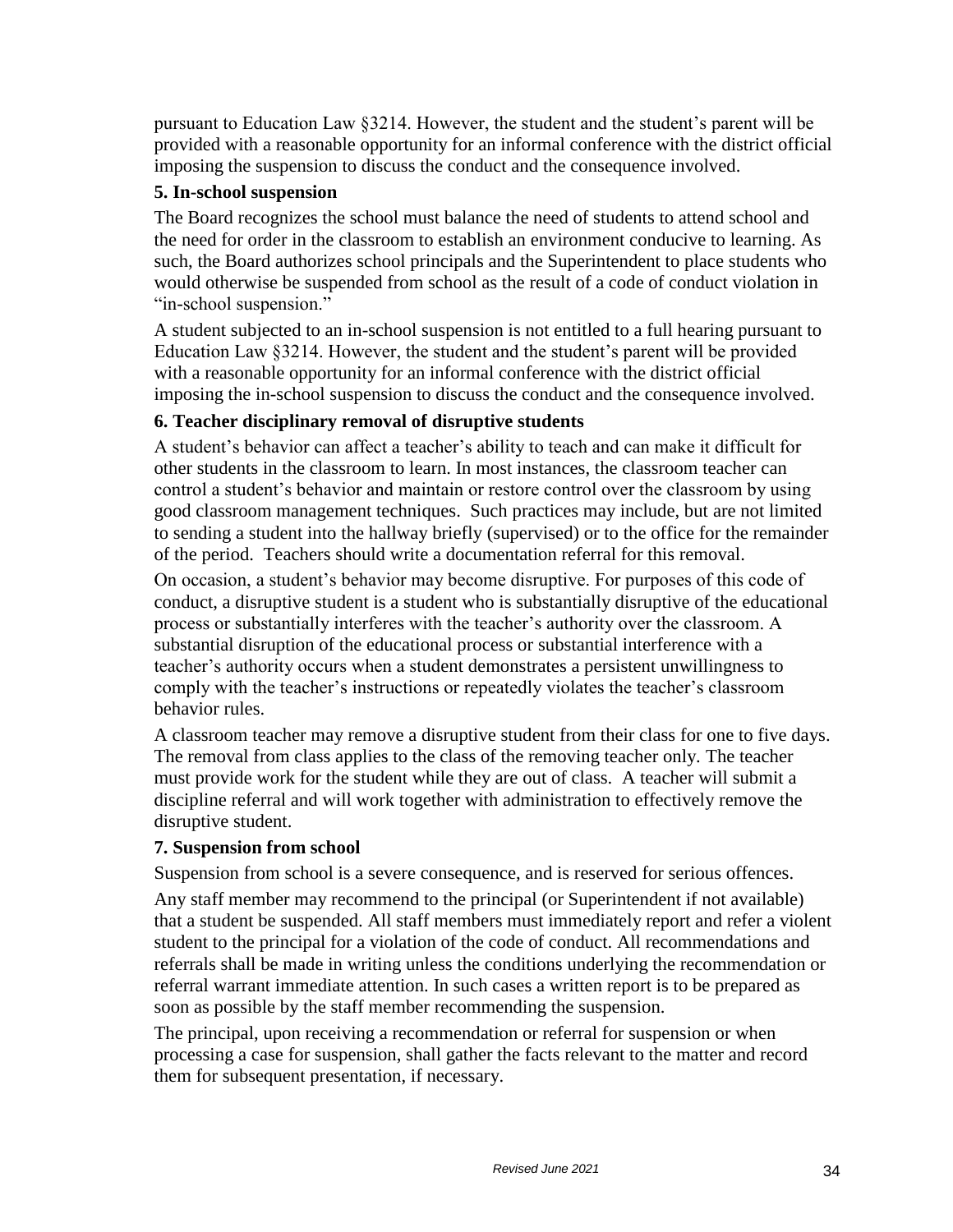#### **a) Short-term (5 days or less) suspension from school**

When the Superintendent or principal (referred to as the "suspending authority") proposes to suspend a student charged with misconduct for five days or less pursuant to Education Law §3214(3), the suspending authority must immediately notify the student orally. If the student denies the misconduct, the suspending authority must provide an explanation of the basis for the proposed suspension. The suspending authority must also notify the student's parents in writing that the student may be suspended from school. The written notice must be provided by personal delivery, express mail delivery, or some other means that is reasonably calculated to assure receipt of the notice within 24 hours of the decision to propose suspension at the last known address for the parents. Where possible, notice should also be provided by telephone if the school has been provided with a telephone number(s) for the purpose of contacting the parents.

The notice shall provide a description of the charges against the student and the incident for which suspension is proposed and shall inform the parents of the right to request an immediate informal conference with the principal. Both the notice and informal conference shall be in the dominant language or mode of communication used by the parents. At the conference, the parents shall be permitted to ask questions of complaining witnesses under such procedures as the principal may establish.

The notice and opportunity for an informal conference shall take place before the student is suspended unless the student's presence in school poses a continuing danger to persons or property or an ongoing threat of disruption to the academic process. If the student's presence does pose such a danger or threat of disruption, the notice and opportunity for an informal conference shall take place as soon after the suspension as is reasonably practicable.

After the conference, the principal shall promptly advise the parents in writing of his or her decision. The principal shall advise the parents that if they are not satisfied with the decision and wish to pursue the matter, they must file a written appeal to the Superintendent within five business days, unless they can show extraordinary circumstances precluding them from doing so. The Superintendent shall issue a written decision regarding the appeal within 10 business days of receiving the appeal. If the parents are not satisfied with the Superintendent's decision, they must file a written appeal to the Board of Education with the district clerk within 10 business days of the date of the Superintendents' decision, unless they can show extraordinary circumstances precluding them from doing so. Only final decisions of the Board of Education may be appealed to the Commissioner within 30 days of the decision.

#### **b) Long-term (more than 5 days) suspension from school**

Only the Superintendent may suspend a student for longer than five days.

When the Superintendent or school principal determines that a suspension for more than five days may be warranted, he or she shall give reasonable notice to the student and the student's parents of their right to a fair hearing. At the hearing the student shall have the right to be represented by counsel, the right to question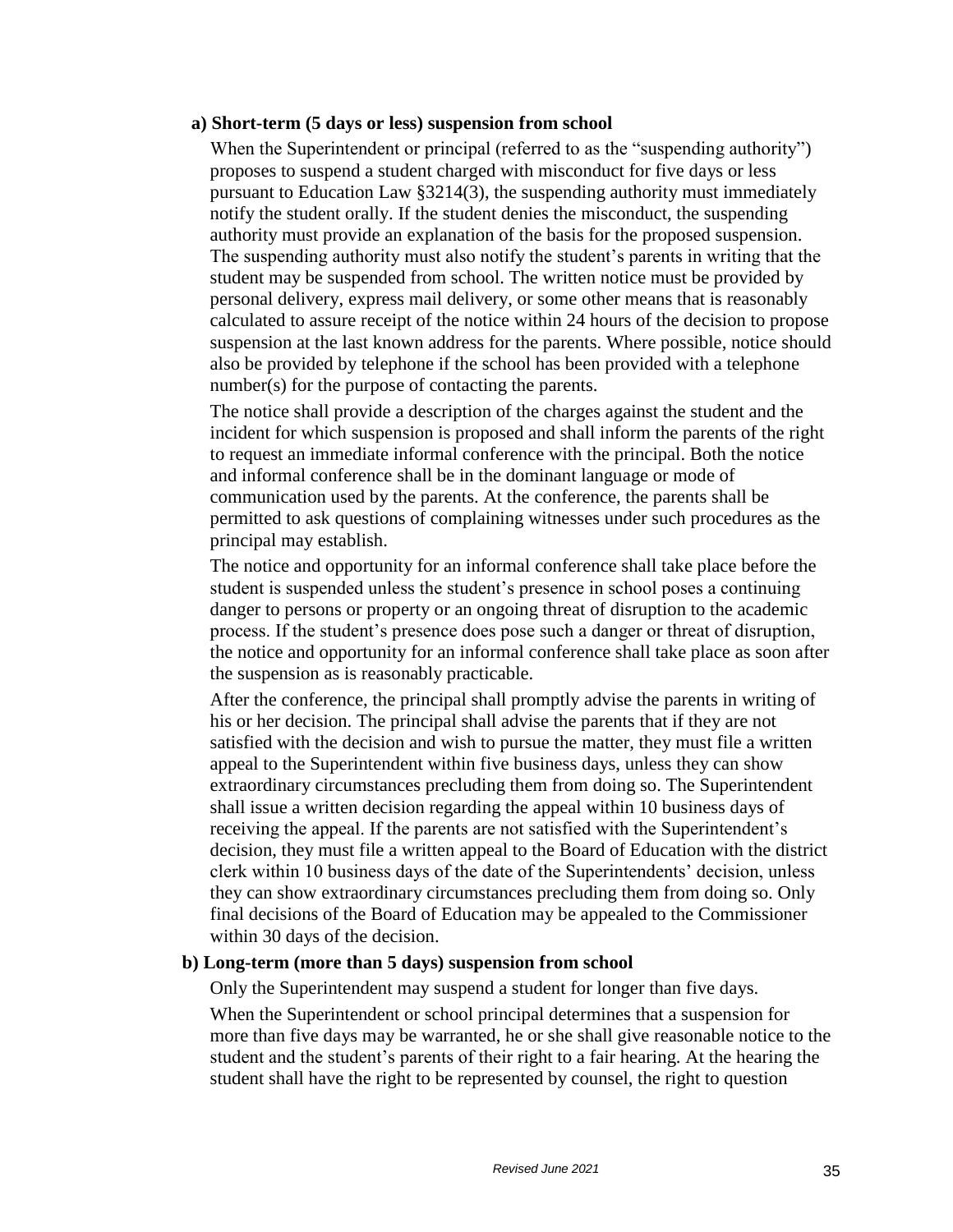witnesses against him or her and the right to present witnesses and other evidence on his or her behalf.

The Superintendent shall personally hear and determine the proceeding or may, in his or her discretion, designate a hearing officer to conduct the hearing. The hearing officer shall be authorized to administer oaths and to issue subpoenas in conjunction with the proceeding before him or her. A record of the hearing shall be maintained, but no steno-graphic transcript shall be required. A tape recording shall be deemed a satisfactory record. The hearing officer shall make findings of fact and recommendations as to the appropriate measure of discipline to the Superintendent. The report of the hearing officer shall be advisory only, and the Superintendent may accept all or any part thereof.

An appeal of the decision of the Superintendent may be made to the Board that will make its decision based solely upon the record before it. All appeals to the Board must be in writing and submitted to the district clerk within 30 business days of the date of the Superintendent's decision, unless the parents can show that extraordinary circumstances precluded them from doing so. The Board may adopt in whole or in part the decision of the Superintendent. Final decisions of the Board may be appealed to the Commissioner within 30 days of the decision.

#### **c) Permanent suspension**

Permanent suspension is reserved for extraordinary circumstances such as where a student's conduct poses a life-threatening danger to the safety and well-being of other students, school personnel or any other person lawfully on school property or attending a school function

#### **C. Minimum Periods of Suspension**

#### **1. Students who bring a weapon to school**

Any student, other than a student with a disability, found guilty of bringing a weapon onto school property will be subject to suspension from school for at least one calendar year. Before being suspended, the student will have an opportunity for a hearing pursuant to Education Law §3214. The Superintendent has the authority to modify the one-year suspension on a case-by-case basis. In deciding whether to modify the consequence, the Superintendent may consider the following:

- The student's age.
- The student's grade in school.
- The student's prior disciplinary record.
- The Superintendent's belief that other forms of discipline may be more effective.
- Input from parents, teachers and/or others.
- Other extenuating circumstances.
- $\bullet$

#### **2. Students who commit violent acts other than bringing a weapon to school**

Any student, other than a student with a disability, who is found to have committed a violent act, other than bringing a weapon onto school property, shall be subject to suspension from school for at least five days. If the proposed consequence is the minimum five-day suspension, the student and the student's parents will be given the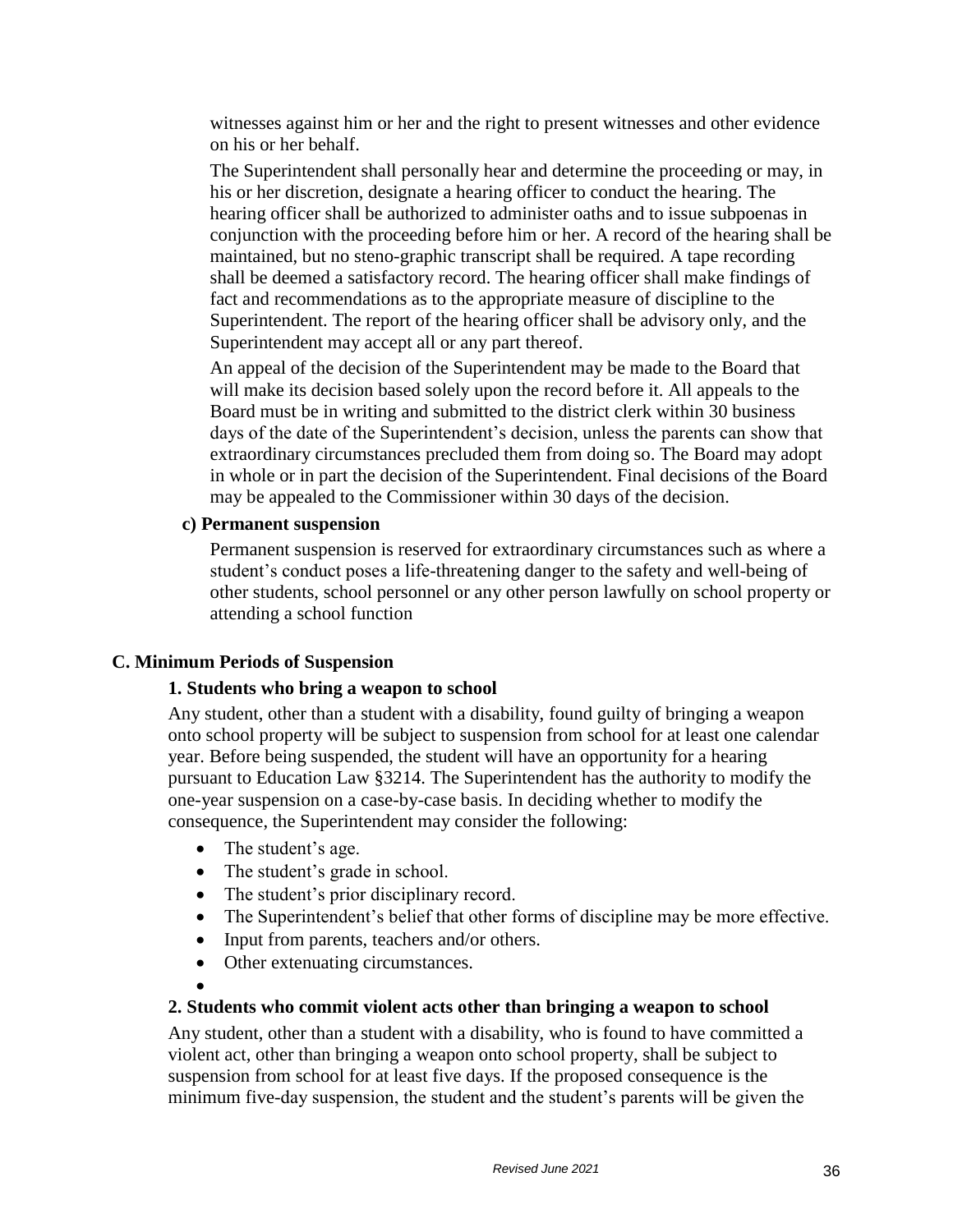same notice and opportunity for an informal conference given to all students subject to a short-term suspension. If the proposed consequence exceeds a five-day suspension, the student and the student's parents will be given the same notice and opportunity for a hearing given to all students subject to a long-term suspension. The principal has the authority to modify the minimum five-day suspension on a case-by-case basis.

#### **3. Students who are repeatedly substantially disruptive of the educational process or who repeatedly substantially interfere with the teacher's authority over the classroom**

Any student, other than a student with a disability, who repeatedly is substantially disruptive of the educational process or substantially interferes with the teacher's authority over the classroom, will be suspended from school for at least five days.

For purposes of this code of conduct, "repeatedly and substantially disruptive" means engaging in conduct that results in the student being removed from the classroom by teacher(s) pursuant to Education Law §3214(3-a) and this code on four or more occasions during a semester.

If the proposed consequence is the minimum five-day suspension, the student and the student's parent will be given the same notice and opportunity for an informal conference given to all students subject to a short-term suspension. If the proposed consequence exceeds the minimum five-day suspension, the student and the student's parent will be given the same notice and opportunity for a hearing given to all students subject to a long-term suspension. The Superintendent has the authority to modify the minimum five-day suspension on a case-by-case basis. In deciding whether to modify the consequence, the Superintendent may consider the same factors considered in modifying a one-year suspension for possessing a weapon.

#### **4. Students who possess or sell/distribute drugs, drug paraphernalia, look-a-likes, or alcohol, or are under the influence of drugs or alcohol**

Any student who is in possession of an illegal drug, drug paraphernalia or alcohol, selling or sharing a drug or alcohol, including prescription or over the counter medication, or is under the influence of a drug or alcohol will be subject to a suspension from school for a minimum of five school days and will be referred to the Superintendent for a hearing. Before being suspended for terms longer than five days, the student will have the opportunity for a hearing pursuant to Education Law §3214. The Superintendent has the authority to modify the suspension on a case-by-case basis.

#### **5. Students who are in possession of tobacco/vape products or use tobacco/vape products on school property or school events**

Any student who is in possession of tobacco/vape products or uses tobacco/vapes on school grounds or at any school event is subject to consequences. If a student is in possession or using three or more times, the student will be referred to the Superintendent of Schools for possible long term suspension from school. Before being suspended for terms longer than five days, the student will have the opportunity for a hearing pursuant to Education Law §3214. The Superintendent has the authority to modify the suspension on a case-by-case basis.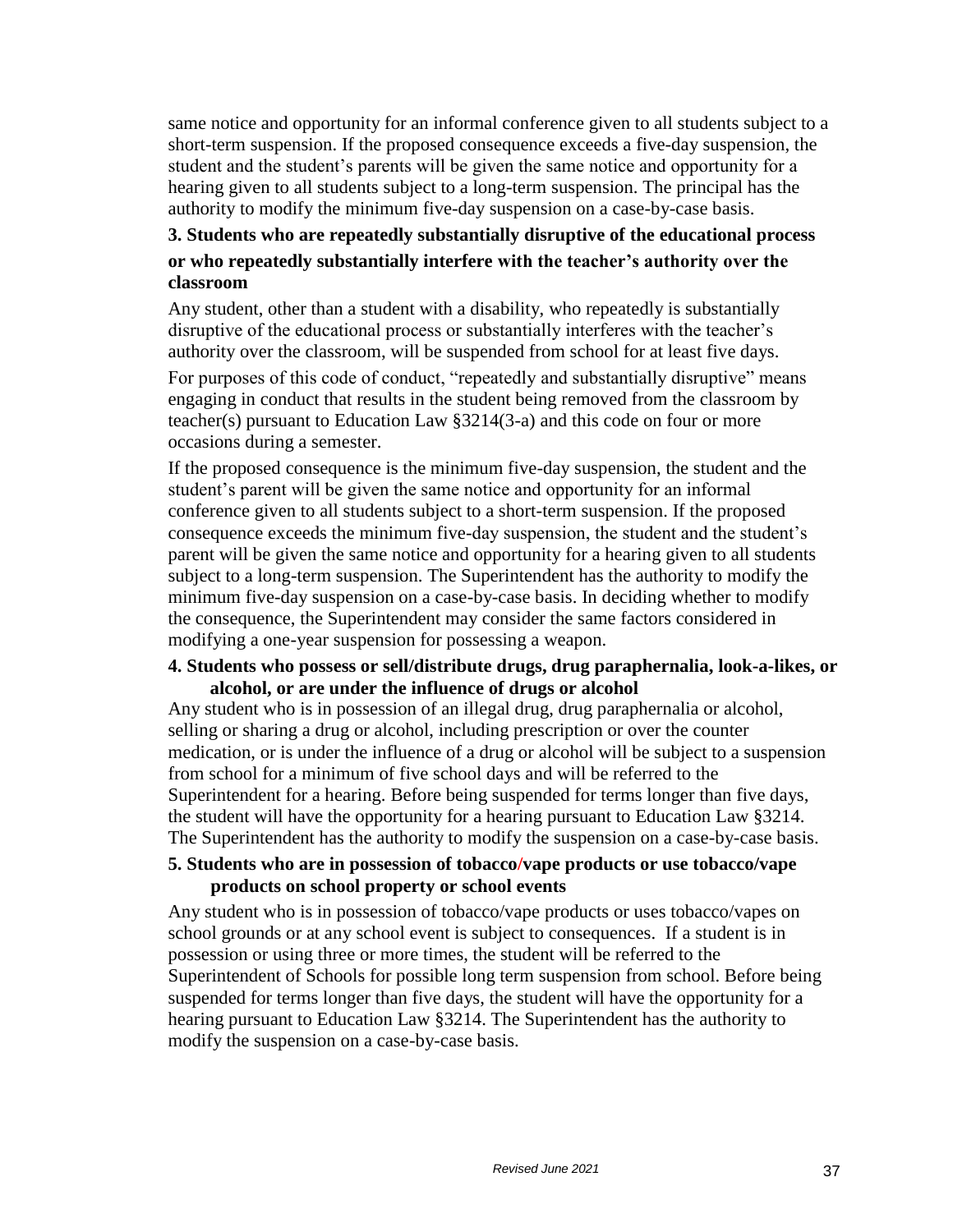#### **D. Referrals for Services**

#### **1. Counseling**

All referrals for counseling shall start with the school counseling office.

#### **2. Response to Intervention team (RTI) Referral**

Students should be referred to the Response to Intervention Team for repeated behavior problems which would then be cause for conducting an assessment of behavior and design and implementation of a behavior plan in accordance with established district procedures.

#### **3. PINS Petitions**

The district may file a PINS (person in need of supervision) petition in Family Court on any student under the age of 18 who demonstrates that he or she requires supervision and treatment by:

- a) Being habitually truant and not attending school as required by part one of Article 65 of the Education Law.
- b) Knowingly and unlawfully possesses illegal drugs in violation of Penal Law § 221.05. A single violation of § 221.05 will be a sufficient basis for filing a PINS petition.

#### **4. Juvenile Delinquents and Juvenile Offenders**

The Superintendent is required to refer the following students to the County Attorney for a juvenile delinquency proceeding before the Family Court:

- a.) Any student under the age of 16 who is found to have brought a weapon to school, or
- b.) Any student 14 or 15 years old who qualifies for juvenile offender status under the Criminal Procedure Law §1.20 (42).

The Superintendent is required to refer students age 16 and older or any student 14 or 15 years old who qualifies for juvenile offender status to the appropriate law enforcement authorities or District Attorney or County Attorney.

#### **XI. Alternative Instruction (Tutoring)**

When a student of any age is removed from class by a teacher or a student of compulsory attendance age is suspended from school pursuant to Education Law §3214, the district will take immediate steps to provide alternative means of instruction for the student. It is the student's responsibility to attend this alternative instruction. Failure to attend would be treated as an absence from the assigned instructional program.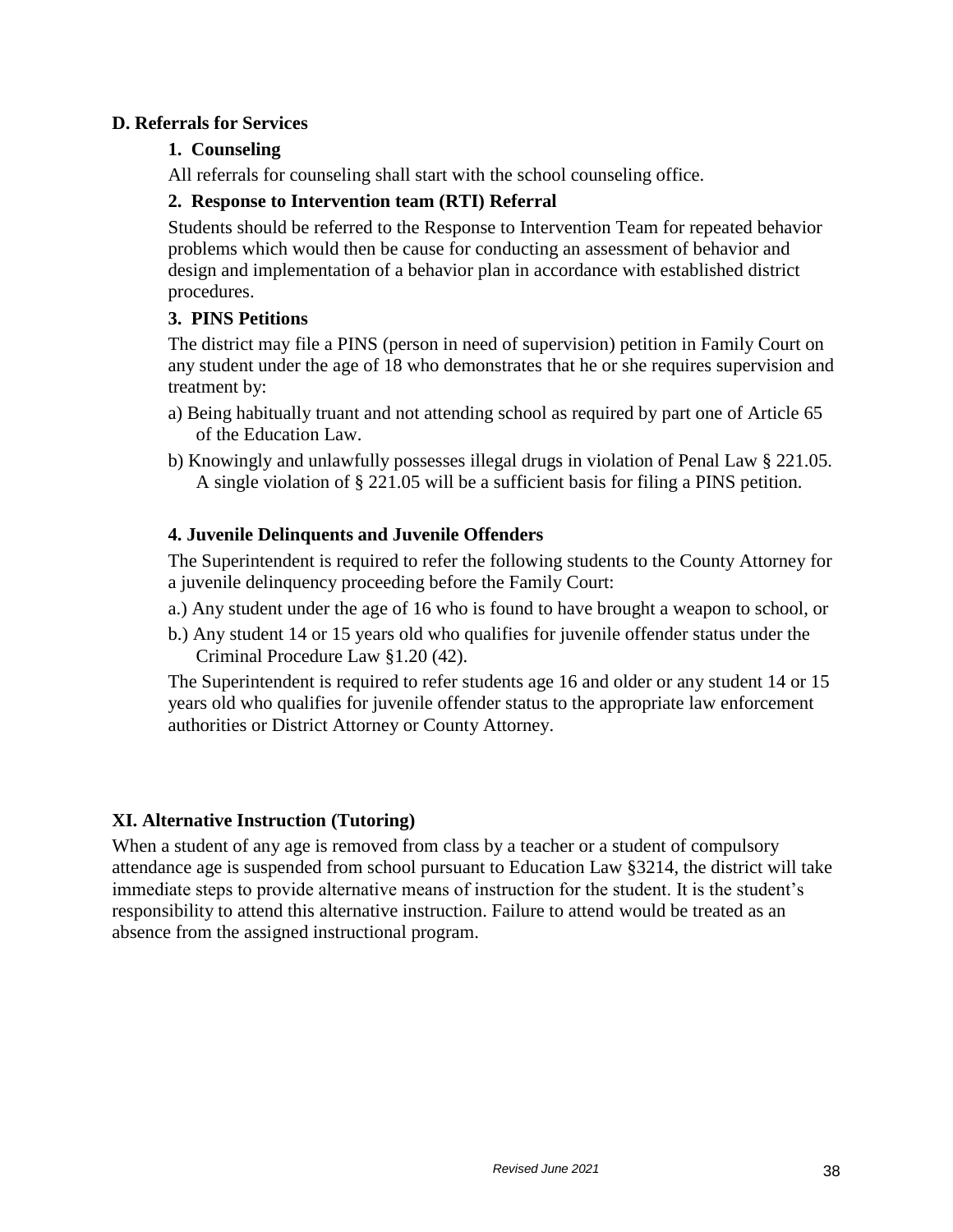#### **XII. Discipline of Students with Disabilities**

The Board recognizes that it may be necessary to suspend, remove or otherwise discipline students with disabilities to address disruptive or problem behavior. The Board also recognizes that students with disabilities are afforded certain procedural protections whenever school authorities intend to impose discipline upon them. The Board is committed to ensuring that the procedures followed for suspending, removing or otherwise disciplining students with disabilities are consistent with the procedural safeguards required by applicable laws and regulations.

This code of conduct affords students with disabilities subject to disciplinary action no greater or lesser rights than those expressly afforded by applicable federal and state law and regulations.

#### **A. Authorized Suspensions or Removals of Students with Disabilities**

- 1. For purposes of this section of the code of conduct, the following definitions apply.
- A "suspension" means a suspension pursuant to Education Law § 3214.
- A "removal" means a removal for disciplinary reasons from the student's current educational placement other than a suspension and change in placement to an interim alternative educational setting (IAES) ordered by an impartial hearing officer because the student poses a risk of harm to himself or herself or others.
- An "Interim Alternative Education Setting" (IAES) means a temporary educational placement for a period of up to 45 school days, other than the student's current placement at the time the behavior precipitating the IAES placement occurred, that
	- a) Enables the student to continue to progress in the general curriculum, although in another setting,
	- b) to continue to receive those services and modifications, including those described on the student's current individualized education program (IEP), that will enable the student to meet the goals set out in such IEP, and
	- c) Include services and modifications to address the behavior which precipitated the IAES placement that are designed to prevent the behavior from recurring.

2. School personnel may order the suspension or removal of a student with a disability from his or her current educational placement as follows:

- a) The Board, the district (BOCES) Superintendent of Schools or a school principal may order the placement of a student with a disability into an IAES, another setting or suspension for a period not to exceed five consecutive school days and not to exceed the amount of time a non-disabled student would be subject to suspension for the same behavior.
- b) The Superintendent may order the placement of a student with a disability into an IAES, another setting or suspension for up to 10 consecutive school days, inclusive of any period in which the student has been suspended or removed under subparagraph (a) above for the same behavior, if the Superintendent determines that the student has engaged in behavior that warrants a suspension and the suspension or removal does not exceed the amount of time non-disabled students would be subject to suspension for the same behavior.
- c) The Superintendent may order additional suspensions of not more than 10 consecutive school days in the same school year for separate incidents of misconduct, as long as those removals do not constitute a change of placement.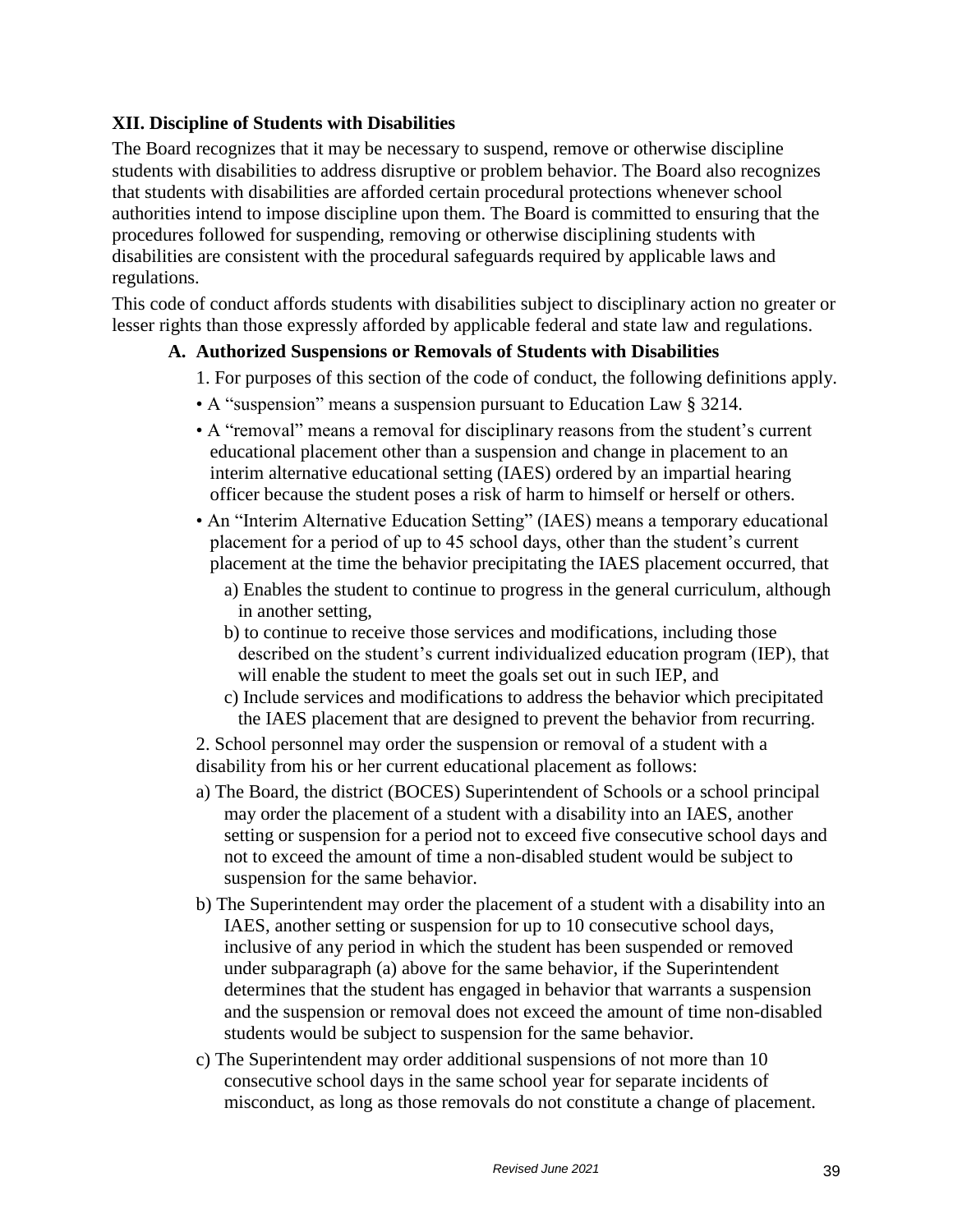- d) The Superintendent may order the placement of a student with a disability in an IAES to be determined by the Committee on Special Education (CSE), for the same amount of time that a student without a disability would be subject to discipline, but not more than 45 school days, if the student carries or possesses a weapon to or at school or to or at a school function, or the student knowingly possesses or uses illegal drugs or sells, distributes or solicits the sale of a controlled substance while at school or a school function.
- e) Subject to specified conditions required by both federal and state law and regulations, an impartial hearing officer may order the placement of a student with a disability in an IAES setting for up to 45 school days at a time, if maintaining the student in his or her current educational placement poses a risk of harm to the student or others.

#### **B. Change of Placement Rule**

1. A disciplinary change in placement means a suspension or removal from a student's current educational placement that is either:

- a) for more than 10 consecutive school days; or
- b) for a period of 10 consecutive school days or less if the student is subjected to a series of suspensions or removals that constitute a pattern because they accumulate to more than 10 school days in a school year and because of such factors as the length of each suspension or removal, the total amount of time the student is removed and the proximity of the suspensions or removals to one another.
- 2. School personnel may not suspend or remove a student with disabilities if imposition of the suspension or removal would result in a disciplinary change in placement based on a pattern of suspension or removal. However, the district may impose a suspension or removal, which would otherwise result in a disciplinary change in placement, based on a pattern of suspensions or removals if the CSE has determined that the behavior was not a manifestation of the student's disability, or the student is placed in an IAES for behavior involving weapons, illegal drugs or controlled substances.

#### **C. Special Rules Regarding the Suspension or Removal of Students with Disabilities**

1. The district's Committee on Special Education shall:

**a**. Conduct functional behavioral assessments to determine why a student engages in a particular behavior, and develop or review behavioral intervention plans whenever the district is first suspending or removing a student with a disability for more than 10 school days in a school year or imposing a suspension or removal that constitutes a disciplinary change in placement, including a change in placement to an IAES for misconduct involving weapons, illegal drugs or controlled substances or the infliction of serious bodily harm.

If subsequently, a student with a disability who has a Behavioral Intervention Plan and who has been suspended or removed from his or her current educational placement for more than 10 school days in a school year is subjected to a suspension or removal that does not constitute a disciplinary change in placement, the members of the CSE shall review the behavioral intervention plan and its implementation to determine if modifications are necessary.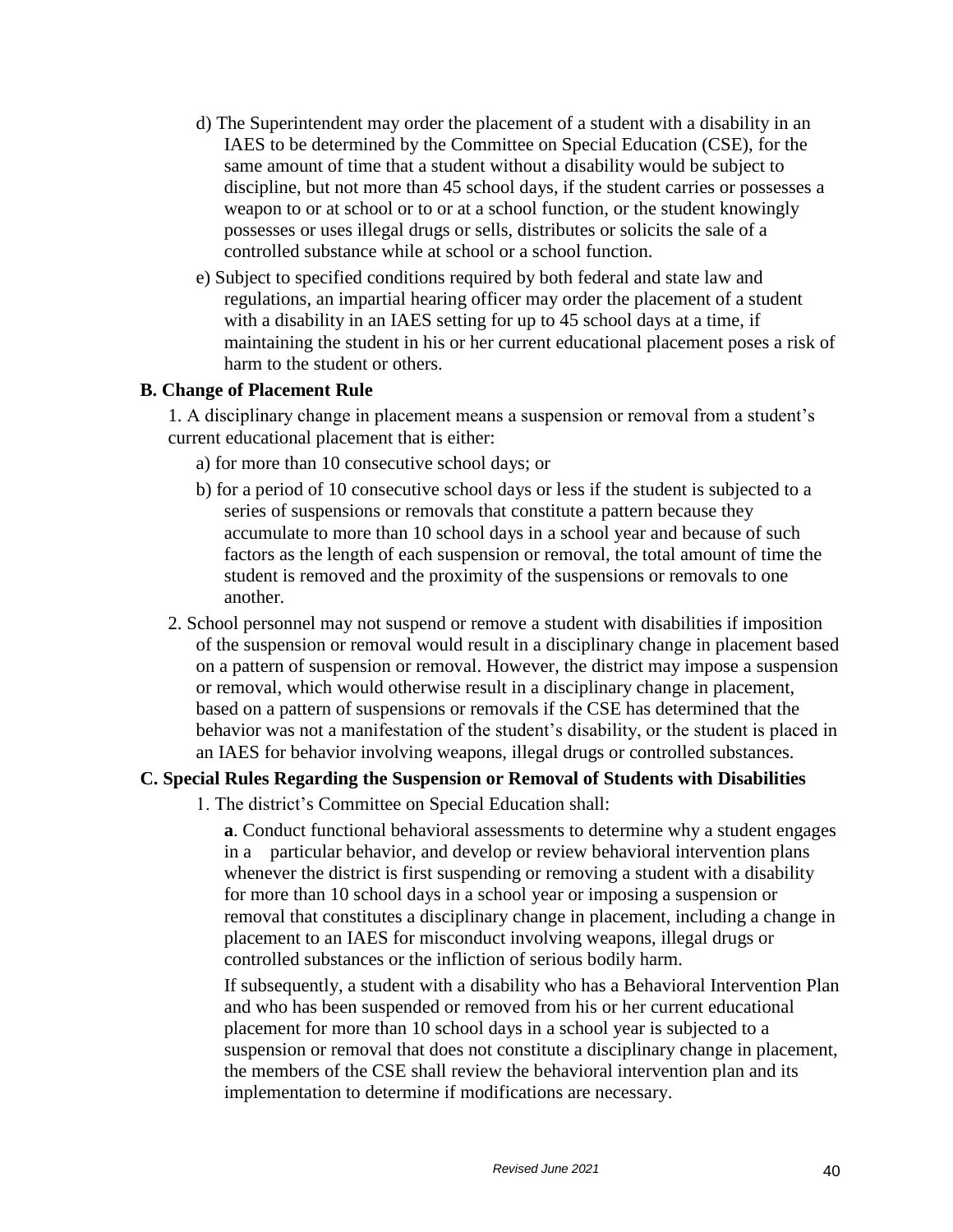If one or more members of the CSE believe that modifications are needed, the school district shall convene a meeting of the CSE to modify such plan and its implementation, to the extent the committee determines necessary.

**b.** Conduct a manifestation determination review of the relationship between the student's disability and the behavior subject to disciplinary action whenever a decision is made to place a student in an IAES either

- 1) for misconduct involving weapons, illegal drugs or controlled substances or
- 2) because maintaining the student in his current educational setting poses a risk of harm to the student or others;
- 3) or a decision is made to impose a suspension that constitutes a disciplinary change in placement.
- 2. The parents of a student who is facing disciplinary action, but who has not been determined to be eligible for services under IDEA and Article 89 at the time of misconduct, shall have the right to invoke applicable procedural safeguards set forth in federal and state law and regulations if, in accordance with federal and state statutory and regulatory criteria, the school district is deemed to have had knowledge that their child was a student with a disability before the behavior precipitating disciplinary action occurred. If the district is deemed to have had such knowledge, the student will be considered a student presumed to have a disability for discipline purposes.
	- a. The Superintendent, school principal or other school official imposing a suspension or removal shall be responsible for determining whether the student is a student presumed to have a disability.
	- b. A student will not be considered a student presumed to have a disability for discipline purposes if, upon receipt of information supporting a claim that the district had knowledge the student was a student with a disability, the district either:

1) conducted an individual evaluation and determined that the student is not a student with a disability, or

2) determined that an evaluation was not necessary and provided notice to the parents of such determination, in the manner required by applicable law and regulations.

If there is no basis for knowledge that the student is a student with a disability prior to taking disciplinary measures against the student, the student may be subjected to the same disciplinary measures as any other non-disabled student who engaged in comparable behaviors.

However, if a request for an individual evaluation is made while such non-disabled student is subjected to a disciplinary removal, an expedited evaluation shall be conducted and completed in the manner prescribed by applicable federal and state law and regulations. Until the expedited evaluation is completed, the non-disabled student who is not a student presumed to have a disability for discipline purposes shall remain in the educational placement determined by the district, which can include suspension.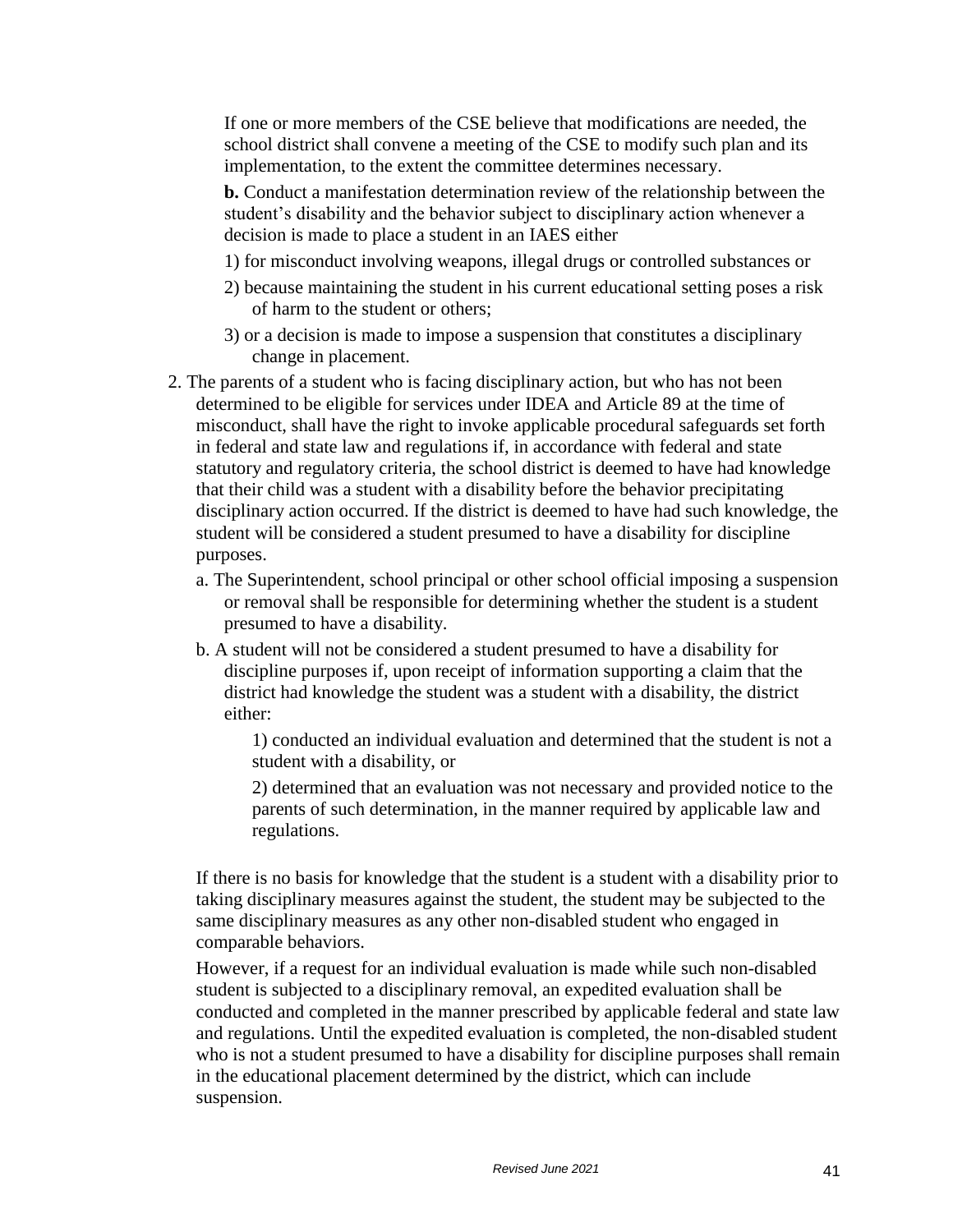3. The district shall provide parents with notice of disciplinary removal no later than the date on which a decision is made to change the placement of a student with a disability to an IAES for either misconduct involving weapons, illegal drugs or controlled substances or because maintaining the student in his/her current educational setting poses a risk of harm to the student or others; or a decision is made to impose a suspension or removal that constitutes a disciplinary change in placement.

The procedural safeguards notice prescribed by the Commissioner shall accompany the notice of disciplinary removal.

- 4. The parents of a student with disabilities subject to a suspension of five consecutive school days or less shall be provided with the same opportunity for an informal conference available to parents of non-disabled students under the Education Law.
- 5. Superintendent hearings on disciplinary charges against students with disabilities subject to a suspension of more than five school days shall be bifurcated into a guilt phase and a consequence phase in accordance with the procedures set forth in the Commissioner's regulations incorporated into this code.
- 6. The removal of a student with disabilities other than a suspension or placement in an IAES shall be conducted in accordance with the due process procedures applicable to such removals of non-disabled students, except that school personnel may not impose such removal for more than 10 consecutive days or for a period that would result in a disciplinary change in placement, unless the CSE has determined that the behavior is not a manifestation of the student's disability.
- 7. During any period of suspension or removal, including placement in an IAES, students with disabilities shall be provided services as required by the Commissioner's regulations incorporated into this code.

#### **D. Expedited Due Process Hearings**

An expedited due process hearing is an impartial hearing conducted under the procedures specified in S200.5 of regulations of the Commissioner when there is a dispute between parents and school personnel regarding disciplinary actions and to initiate temporary removals of a student in a dangerous situation. An expedited due process hearing shall be conducted in the manner specified by the Commissioner's regulations incorporated into this code, if:

- 1. The district requests such a hearing to obtain an order of an impartial hearing officer placing a student with a disability in an IAES where school personnel maintain that it is dangerous for the student to be in his or her current educational placement, or during the pendency of due process hearings where school personnel maintain that it is dangerous for the student to be in his or her current educational placement during such proceedings.
- 2. The parent requests such a hearing from a determination that the student's behavior was not a manifestation of the student's disability, or relating to any decision regarding placement, including but not limited to any decision to place the student in an IAES.
	- a) During the pendency of an expedited due process hearing or appeal regarding the placement of a student in an IAES for behavior involving weapons, illegal drugs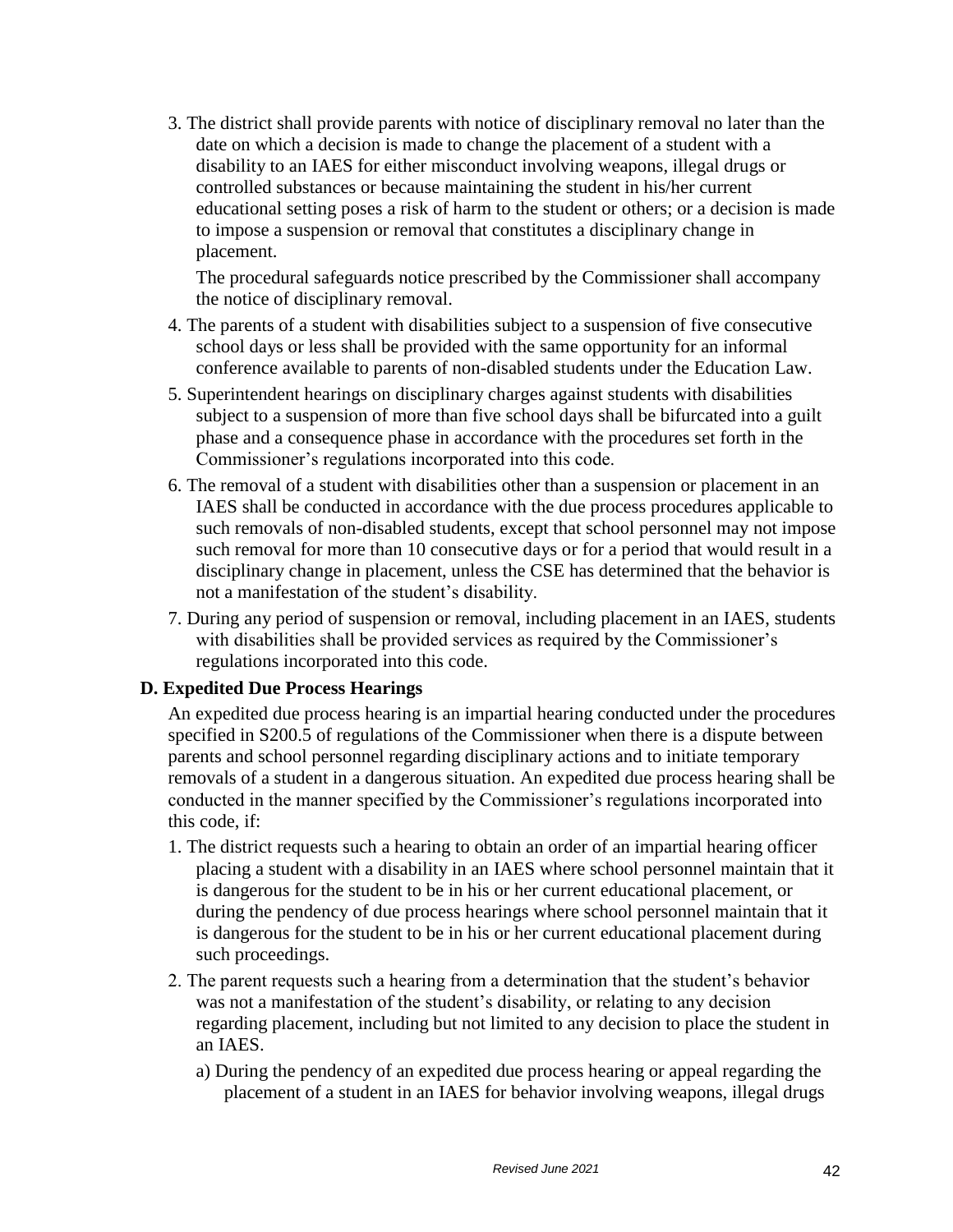or controlled substances, or on grounds of dangerousness, or regarding a determination that the behavior is not a manifestation of the student's disability for a student who has been placed in an IAES, the student shall remain in the IAES pending the decision of the impartial hearing officer or until expiration of the IAES placement, whichever occurs first, unless the parents and the district agree otherwise.

- b) If school personnel propose to change the student's placement after expiration of an IAES placement, during the pendency of any proceeding to challenge the proposed change in placement, the student shall remain in the placement prior to removal to the IAES, except where the student is again placed in an IAES.
- 3. An expedited due process hearing shall be completed within 20 school days of receipt of the request for a hearing. Although the impartial hearing officer may grant specific extensions of such time period, he or she must mail a written decision to the district and the parents within 10 school days after the last hearing date, and in no event later than 45 calendar days after receipt of the request for a hearing, without exceptions or extensions.

#### **E. Referral to law enforcement and judicial authorities**

In accordance with the provisions of IDEA and its implementing regulations:

- 1. The district may report a crime committed by a child with a disability to appropriate authorities, and such action will not constitute a change of the student's placement.
- 2. The Superintendent shall ensure that copies of the special education and disciplinary records of a student with disabilities are transmitted for consideration to the appropriate authorities to whom a crime is reported.

#### **XIII. Corporal Punishment**

Corporal punishment is defined as act of physical force, used by a district employee, upon a student, for the sole purpose of punishing that student, and is strictly forbidden.

However, if alternative procedures and methods which would not involve physical force do not work, then the use of reasonable force is not prohibited for the following reasons:

- Protect oneself, another student, teacher or any person from physical injury.
- Restrain or remove a student whose behavior interferes with the orderly exercise and performance of school district functions, powers and duties, if that student has refused to refrain from acts that potentially endanger the safety of self or others.

All complaints regarding the use of corporal punishment will be reported by the District, with the Commissioner of Education, in accordance with the Commissioner's regulations.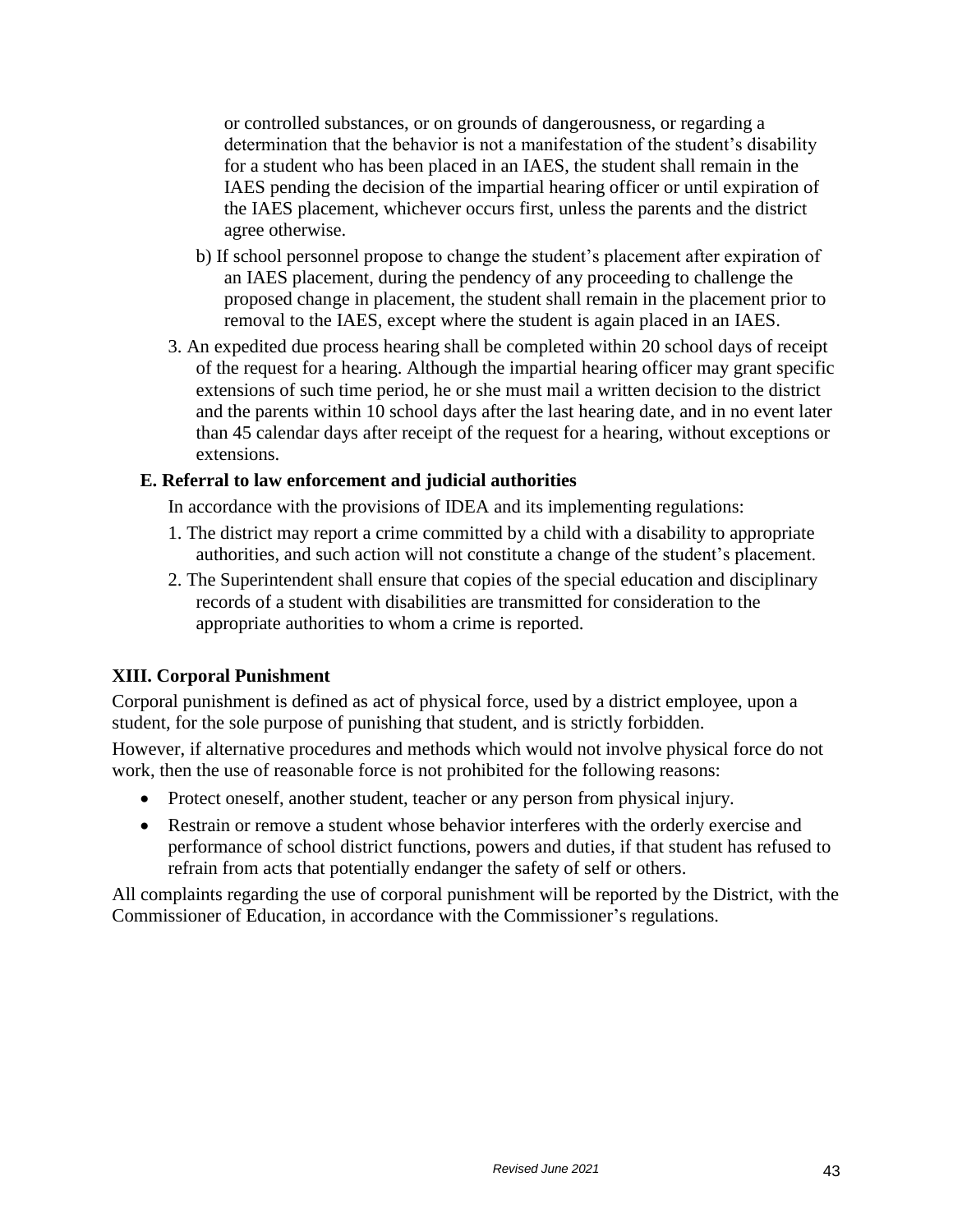#### **XIV. Student Searches and Interrogations**

#### **A. Searchers**

The Board of Education authorizes the Superintendent and designated district employees to conduct searches of students and their belongings when the authorized school employee has reasonable suspicion to believe that the search will result in evidence that the student violated the law or the district code of conduct.

An authorized school employee may search a student or the student's belongings based upon information received from a reliable informant. Searches will be limited to the extent necessary to locate the evidence sought.

#### **1. Student Lockers, Desks and other School Storage Places**

The rules in this code of conduct regarding searches of students and their belongings do not apply to student lockers, desks and other school storage places. Students have no reasonable expectation of privacy with respect to these places and school officials retain complete control over them. This means that student lockers, desks and other school storage places may be subject to search at any time by school officials, without prior notice to students and without their consent.

#### **2. Searches of a Student's Person and/or Belongings**

The authorized school employee may conduct a search of a student's person or belongings when they have reasonable suspicion to believe the student is concealing evidence of a violation of law or the district code. It is noted, however, that as the level of intrusiveness increases, a higher standard of suspicion is required.

When sufficient cause exists, an administrator may conduct a more intrusive search requiring a student to remove any or all of his or her clothing, other than an outer coat or jacket or footwear (socks and shoes). When an authorized school official believes it is necessary to conduct such a search of a student, the school official may do so only when the search is authorized in advance by the Superintendent or the school attorney. The only exception to requiring advanced authorization is when the authorized school employee has probable cause to believe there is an emergency situation that could threaten the safety of the student or others.

Searches requiring the removal of clothing may only be conducted by authorized school employees of the same sex as the student being searched and in the presence of another district professional employee who is also of the same sex as the student. Authorized school employees will attempt to notify the student's parent by telephone before conducting such a search or in writing after the fact if the parent could not be reached by telephone.

#### **3. Regulation Pertaining to Vehicles**

Student use of a motor vehicle on school property is a privilege. Motor vehicles driven onto school property by students are subject to search by school officials without notice or consent, if the school official reasonably suspects that the student or his/her passenger has engaged in activity which is in violation of school rules and/or is illegal, or that the contents of the motor vehicle may present a threat or potential threat to the health, safety, or welfare of students, staff, or the school in general.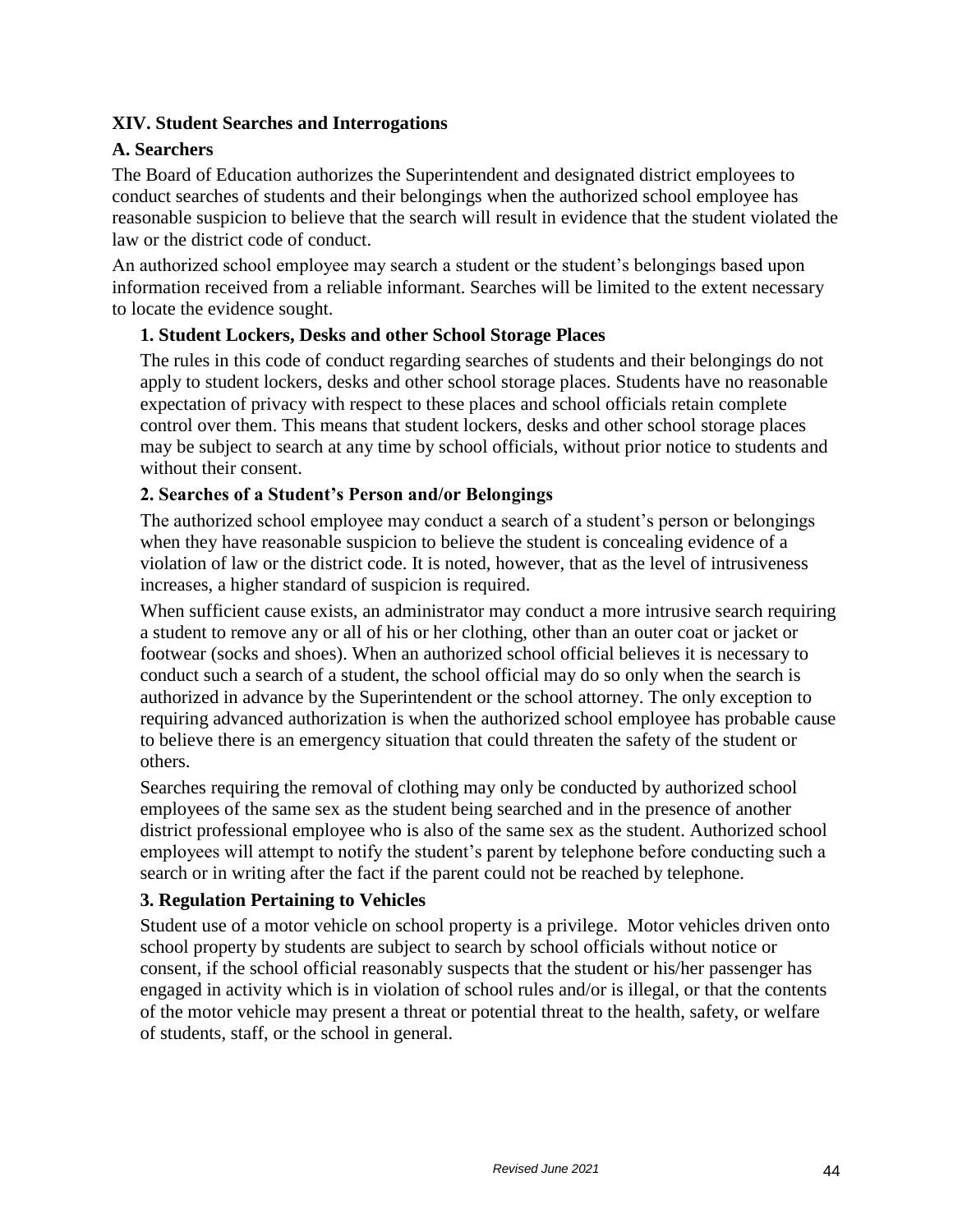#### **4. Regulation Pertaining to Cell Phones, Pagers, and other Personal Electronic Signaling Devices**

Student cell phones, pagers, and other personal electronic signaling devices, and their contents, including, but not limited to, text messages, video/picture messages, and digital photos, may be searched by school officials who have a reasonable suspicion that the search will provide evidence that a student has violated either the law or a school rule.

#### **5. Documentation of Searches**

The authorized school employee initiating the search shall be responsible for recording the following information about each search:

- Name, age and grade of student searched.
- Reasons for the search.
- Name of any informant(s).
- Type and scope of search.
- Person conducting search and his or her title and position.
- Witnesses, if any, to the search.
- Time and location of search.
- Results of search (that is, what items(s) were found).
- Disposition of items found.
- Time, manner and results of parental notification.

The principal or the principal's designee shall be responsible for the custody, control and disposition of any illegal or dangerous item taken from a student. The principal or his or her designee shall clearly label each item taken from the student and retain control of the item(s), until the item is turned over to the police. The principal or his or her designee shall be responsible for personally delivering dangerous or illegal items to police authorities.

#### **6. Police Involvement in Searches**

Police must have a search warrant or have been invited by the school in order to conduct searches on school property. Before police officials are permitted to search any student, the principal or his or her designee shall first try to notify the student's parent to give the parent the opportunity to be present during the police search. If the student's parent cannot be contacted prior to the police search, the search shall not be conducted. The principal or designee will also be present during any police search of a student on school property or at a school function.

#### **B. Interrogations**

#### **1. District employee**

School officials have the right to question students for the reasons including, but not limited to any violation of school rules or code of conduct, and/or illegal activity. Authorized school employees are not required to administer "Miranda" warnings or contact parents/guardians before questioning a student.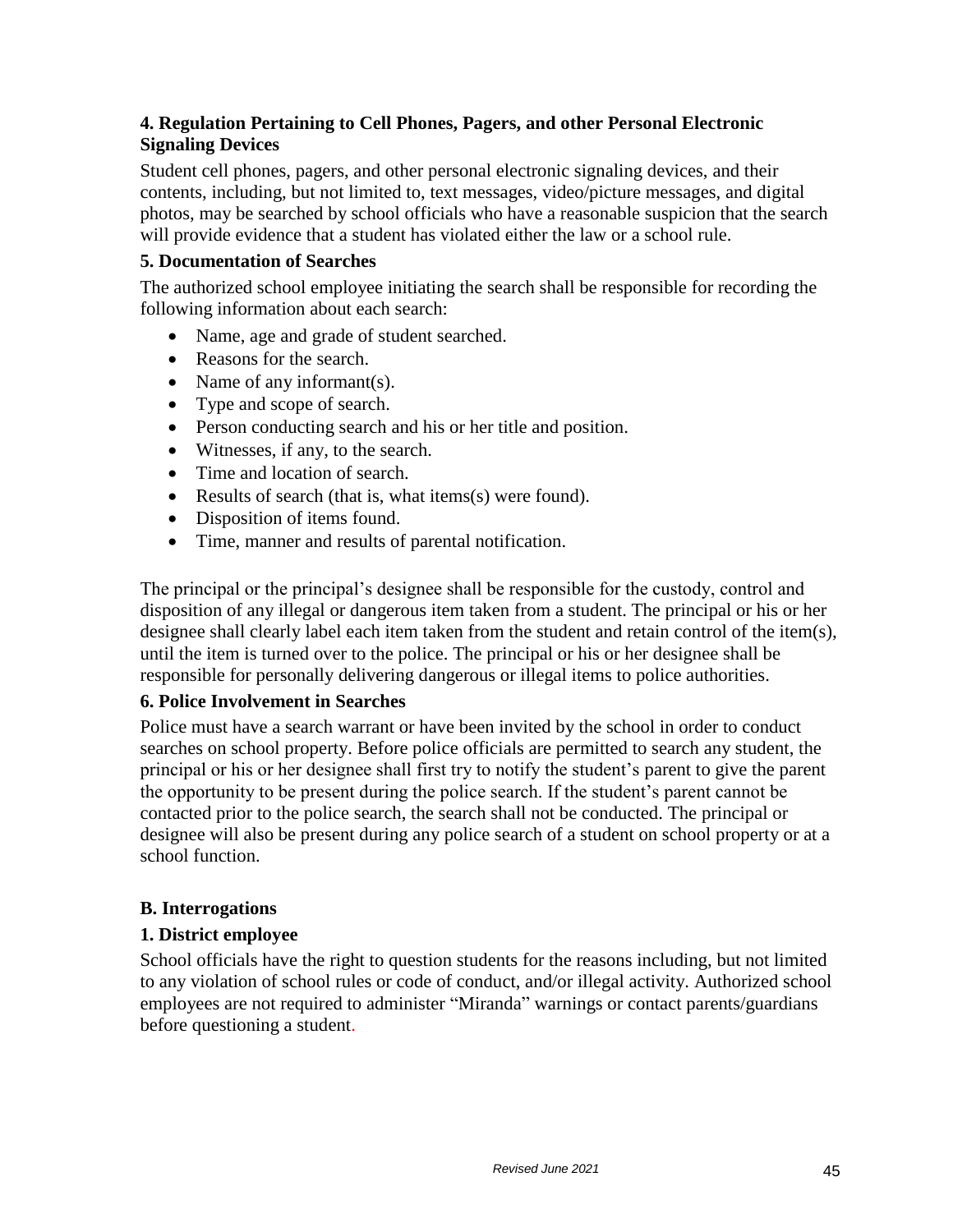#### **2. Law Enforcement**

Police officials have limited authority to interview or search students in schools or at school functions, or to use school facilities in connection with police work.

Police officials may enter school property or a school function to question or search a student or to conduct a formal investigation involving students only if they have:

- A search or an arrest warrant; or
- Probable cause to believe a crime has been committed on school property or at a school function; or
- Been invited by school officials.

Before law enforcement officials are permitted to question any student, the school principal or his or her designee shall first try to notify the student's parents/guardians to give the parent the opportunity to be present during the police questioning. If the student's parents/guardians cannot be contacted prior to the police questioning, the questioning shall not be conducted. The principal or designee will also be present during any police questioning of a student on school property or at a school function. Generally, police authorities may only interview students on school premises without the permission of the parent/guardian in situations where a warrant has been issued for the student's arrest (or removal) or the questioning of students concerns a crime committed on school property.

Students who are questioned by police officials on school property or at a school function will be afforded the same rights they have outside the school.

#### **3. Child Protective Services Investigations**

Consistent with the district's commitment to keep students safe from harm and the obligation of school officials to report to child protective services when they have reasonable cause to suspect that a student has been abused or maltreated, the district will cooperate with local child protective services workers who wish to conduct interview with students on school property relating to allegations of suspected child abuse, and/or neglect, or custody investigations.

All requests by child protective services to interview a student on school property shall be made directly to the school principal or his or her designee. The principal or his or her designee shall set the time and place of the interview. The principal or designee shall decide if it is necessary and appropriate for a school official to be present during the interview, depending on the age of the student being interviewed and the nature of the allegations. If the nature of the allegations is such that it may be necessary for the student to remove any of his or her clothing in order for the child protective services worker to verify the allegations, the school nurse or other district medical personnel must be present during that portion of the interview. No student may be required to remove his or her clothing in front of a child protective services worker or school district official of the opposite sex.

A child protective services worker may not remove a student from school property without a court order, unless the worker reasonably believes that the student would be subject to danger of abuse if not he or she were removed from school before a court order can reasonably be obtained. If the worker believes the student would be subject to danger of abuse, the worker may remove the student without a court order and without the parent's consent.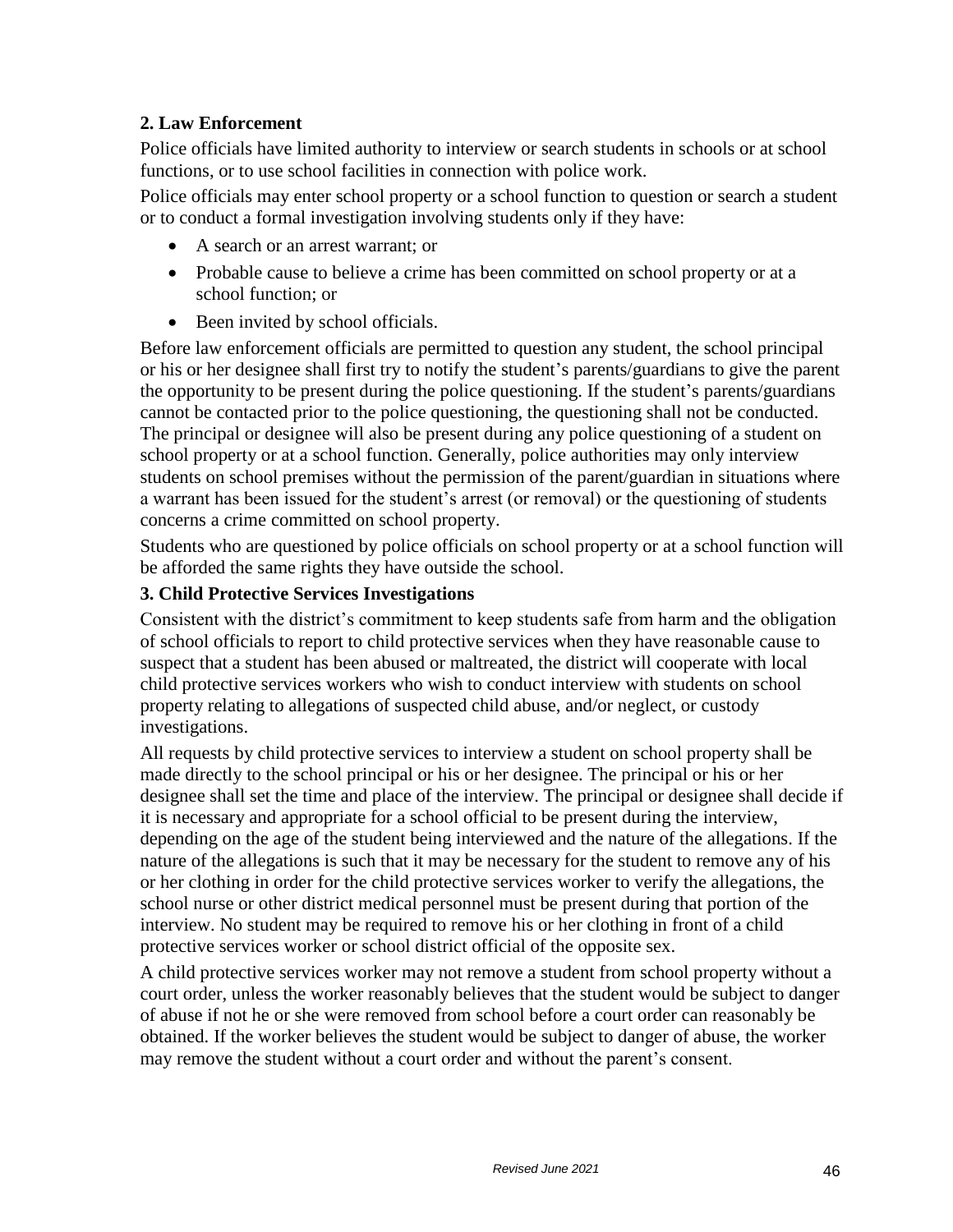#### **XV. Visitors to the Schools**

The Board encourages parents and other district citizens to visit the district's schools and classrooms to observe the work of students, teachers and other staff. Since schools are a place of work and learning, however, certain limits must be set for such visits. The school principal or his or her designee is responsible for all persons in the building and on the grounds. For these reasons, the following rules apply to visitors to the schools:

- Anyone who is not a regular staff member or student of the school will be considered a visitor.
- All visitors to the school must report to the office of the principal upon arrival at the school. There they will be required to sign the visitor's register and will be issued a visitor's identification badge, which must be worn at all times while in the school or on school grounds. The visitor must return the identification badge to the principal's office before leaving the building.
- Visitors attending school functions that are open to the public after the end of the school day, such as parent-teacher organization meetings or public gatherings, are not required to register.
- Parents or citizens who wish to observe a classroom while school is in session are required to arrange such visits in advance with the school principal and the classroom teacher(s), so that class disruption is kept to a minimum.
- Teachers are expected not to take class time to discuss individual matters with visitors.
- Any unauthorized person on school property will be reported to the principal or his or her designee. Unauthorized persons will be asked to leave. The police may be called if the situation warrants.
- All visitors are expected to abide by the rules for public conduct on school property contained in this code of conduct.
- At any time, the school district has the right to modify visitation rules. Prior notice will be provided when possible. Such instances could be but are not limited to: a school emergency, fire/emergency drill, requirements and guidance in accordance with governing bodies, etc.

#### **XVI. Public Conduct on School Property**

The district is committed to providing an orderly, respectful environment that is conducive to learning. To create and maintain this kind of an environment, it is necessary to regulate public conduct on school property and at school functions. For purposes of this section of the code, "public" shall mean all persons when on school property or attending a school function including students, teachers and district personnel.

The restrictions on public conduct on school property and at school functions contained in this code are not intended to limit freedom of speech or peaceful assembly. The district recognizes that free inquiry and free expression are indispensable to the objectives of the district. The purpose of this code is to maintain public order and prevent abuse of the rights of others.

All persons on school property or attending a school function shall conduct themselves in a respectful and orderly manner. In addition, all persons on school property or attending a school function are expected to be properly attired for the purpose they are on school property.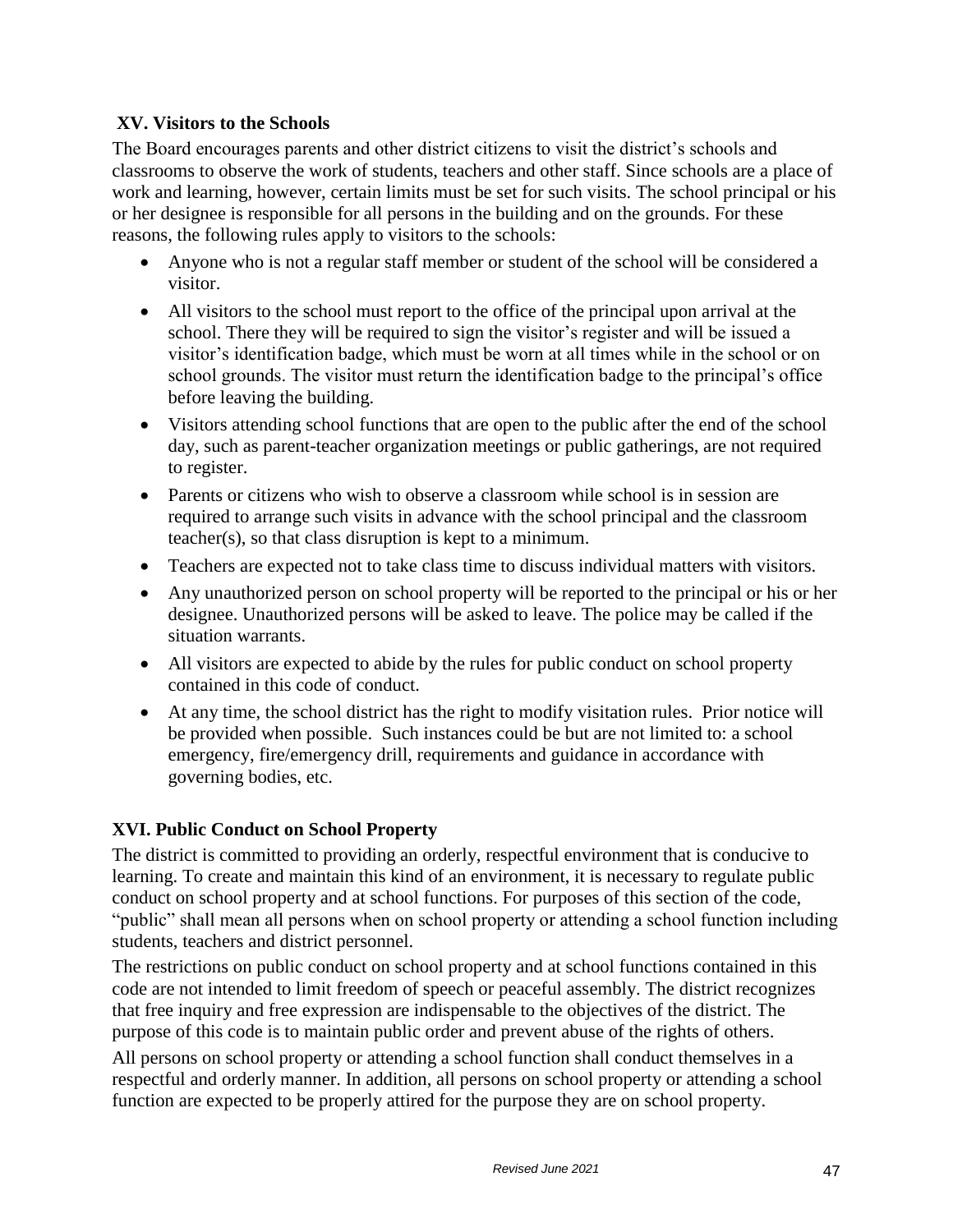#### **A. Prohibited Conduct**

No person, either alone or with others, shall:

- Use tobacco and/or e-cigarettes/vaping products while on school grounds or at school sponsored activities.
- Intentionally injure any person or threaten to do so.
- Intentionally damage or destroy school district property or the personal property of a teacher, administrator, other district employee or any person lawfully on school property, including graffiti or arson.
- Disrupt the orderly conduct of classes, transportation/buses, school programs or other school activities (i.e. cafeteria functions, gym, playground, etc).
- Distribute or wear materials on school grounds or at school functions that are obscene, advocate illegal action, appear libelous, obstruct the rights of others, or are disruptive to the school program.
- Intimidate, harass or discriminate against any person on the basis of race, color, creed, national origin, religion, age, gender, sexual orientation, languages spoken, or disability.
- Enter any portion of the school premises without authorization or remain in any building or facility after it is normally closed.
- Obstruct the free movement of any person in any place to which this code applies.
- Violate the traffic laws, parking regulations or other restrictions on vehicles.
- Possess, consume, sell, distribute or exchange alcoholic beverages, controlled substances, illegal drugs, or be under the influence on school property or at a school function.
- Possess or use weapons in or on school property or at a school function, except in the case of law enforcement officers or except as specifically authorized by the school district.
- Loiter on or about school property.
- Gamble on school property or at school functions.
- Refuse to comply with any reasonable order of identifiable school district officials performing their duties.
- Willfully incite others to commit any of the acts prohibited by this code.
- Violate any federal or state statute, local ordinance or Board policy while on school property or while at a school function.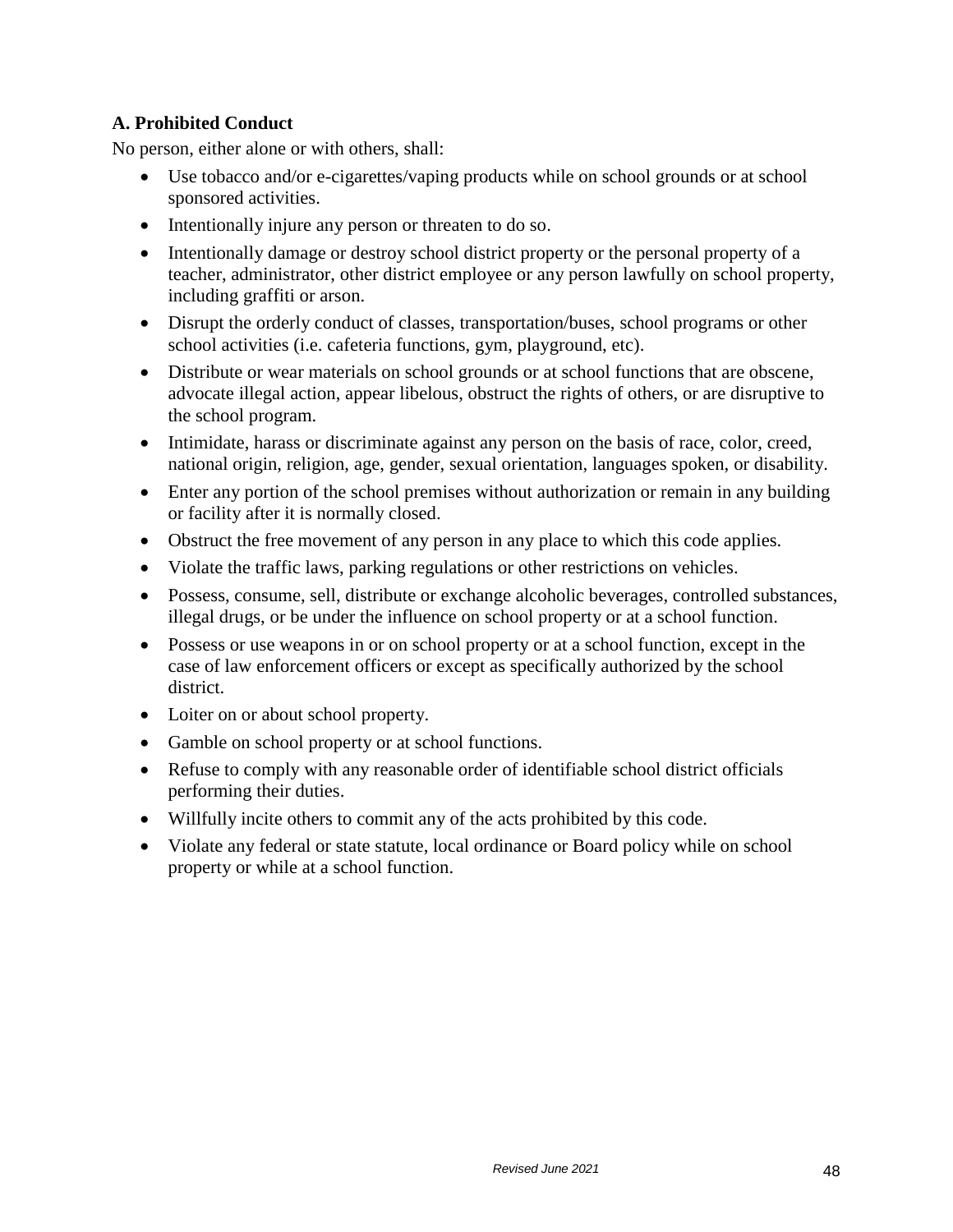#### **B. Consequences**

Persons who violate this code shall be subject to the following consequences:

- Visitors: Their authorization, if any, to remain on school grounds or at the school function shall be withdrawn and they shall be directed to leave the premises. If they refuse to leave, they shall be subject to ejection.
- Students: They shall be subject to disciplinary action as the facts may warrant, in accordance with the due process requirements.
- Tenured faculty members: They shall be subject to disciplinary action as the facts may warrant in accordance with Education Law §3020-a or any other legal rights that they may have.
- Staff members in the classified service of the civil service entitled to the protection of Civil Service Law §75: They shall be subject to immediate ejection and to disciplinary action as the facts may warrant in accordance with Civil Service Law §75 or any other legal rights that they may have.
- Staff members other than those described in subdivisions 4 and 5: They shall be subject to warning, reprimand, suspension or dismissal as the facts may warrant in accordance with any legal rights they may have.

#### **C. Enforcement**

The school principal or his or her designee shall be responsible for enforcing the conduct required by this code.

When the school principal or his or her designee sees an individual engaged in prohibited conduct, which in his or her judgment does not pose any immediate threat of injury to persons or property, the principal or his or her designee shall tell the individual that the conduct is prohibited and attempt to persuade the individual to stop. The principal or his or her designee shall also warn the individual of the consequences for failing to stop. If the person refuses to stop engaging in the prohibited conduct, or if the person's conduct poses an immediate threat of injury to persons or property, the principal or his or her designee shall have the individual removed immediately from school property or the school function. If necessary, local law enforcement authorities will be contacted to assist in removing the person.

The district shall initiate disciplinary action against any student or staff member, as appropriate, with the "Consequences" section above. In addition, the district reserves its right to pursue a civil or criminal legal action against any person violating the code.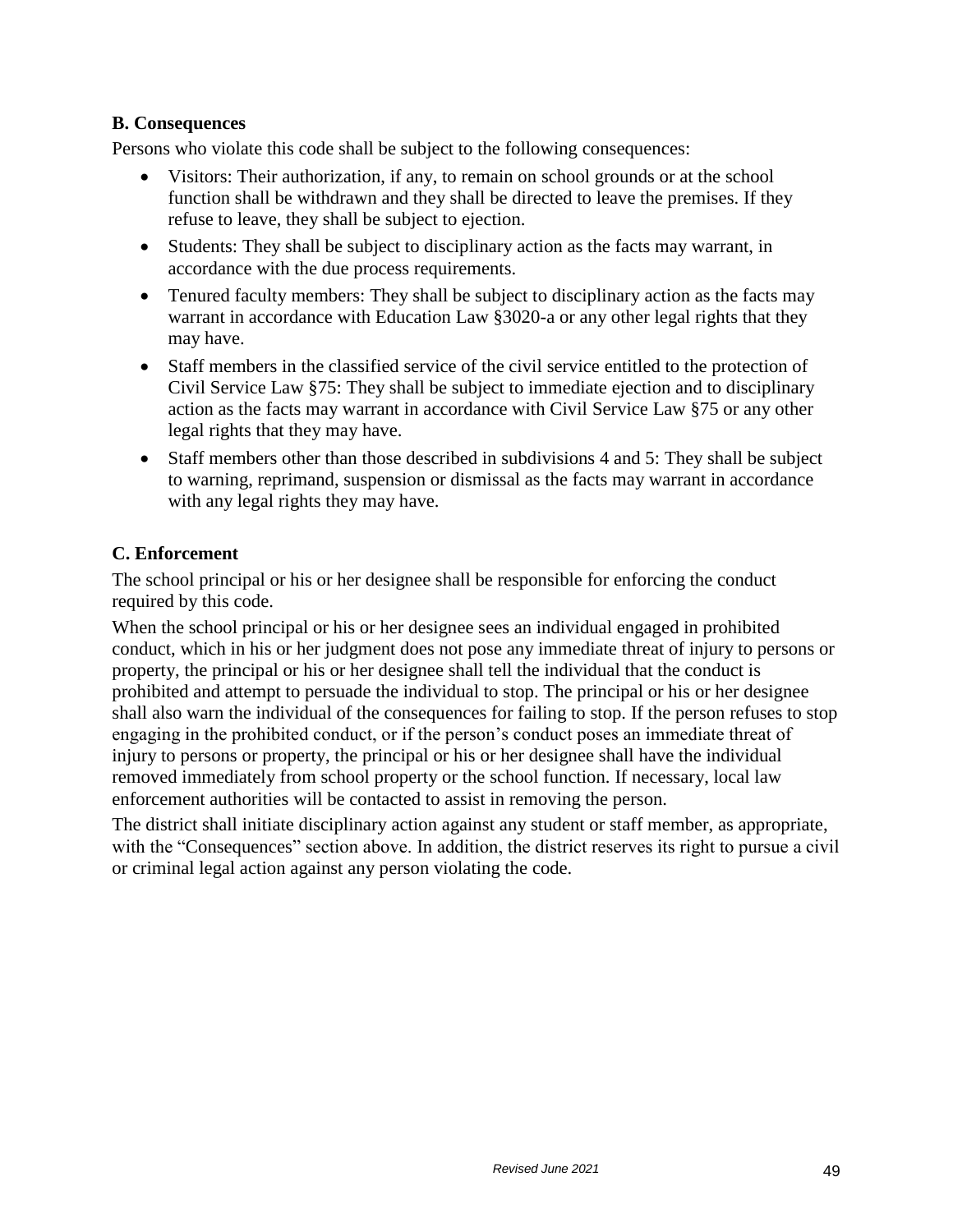#### **XVII. Dissemination and Review of Code of Conduct**

The Board will work to ensure that the community is aware of this code of conduct by:

- 1. Posting the entire code on the school district web site.
- 2. Providing copies of a summary of the code to all students at the beginning of each school year.
- 3. Mailing a summary of the code of conduct written in plain language to all parents of district students before the beginning of the school year.
- 4. Making copies of the code and summary available to all parents, students and members of the community in each school building at the beginning of the school year.
- 5. Providing all current teachers and other staff members with a copy of the code and a copy of any amendments to the code as soon as practicable after adoption.
- 6. Providing all new employees with a copy of the current code of conduct when they are first hired.

The Board of Education will review this code of conduct every year. This review shall be completed no later than July 30 of each school year.

Before adopting any revisions to the code, the Board will hold at least one public hearing at which school personnel, parents, students and any other interested party may participate.

The code of conduct and any amendments to it will be filed with the Commissioner no later than 30 days after adoption.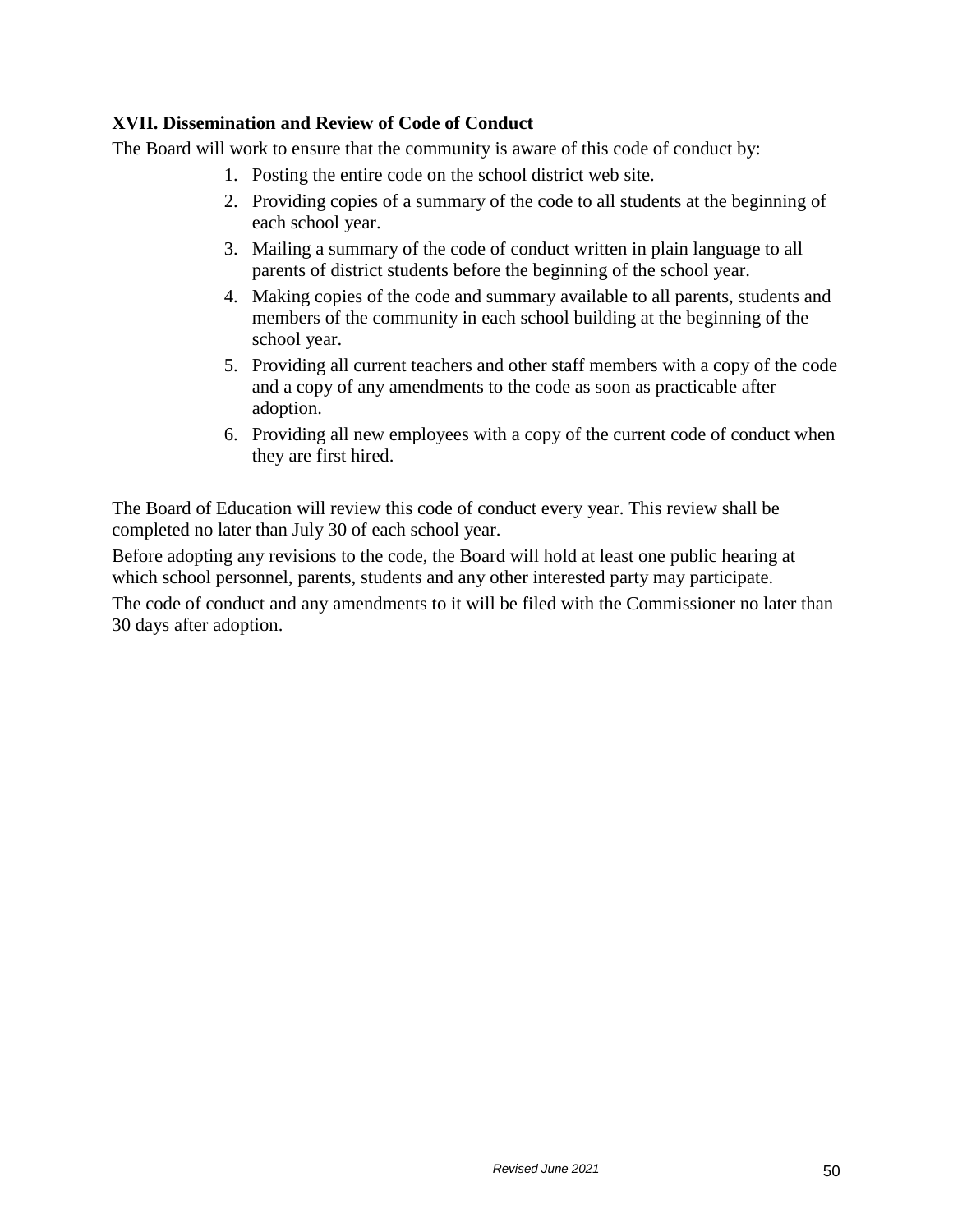#### **XVIII. Addenda**

**A. Acceptable Use Policy**

#### **AUP- ACCEPTABLE USE POLICY**

#### **HCSD Computer Network/Internet Use Agreement**

- 1. I will use the computers and internet only when my teacher gives me permission and for purposes that my teacher has requested.
- 2. I understand that my computer files are not private and my teacher and systems manager may see them at any time.
- 3. I will respect the copyright laws: I will not copy materials without permission and will be sure to tell where I found my information.
- 4. I will not give out my user login credentials to the computers.
- 5. I will not enter personal information such as my address, telephone number, parent work number/address or name and location of my school without permission of my parents and teacher. In addition I will not enter personal information about another person.
- 6. I will tell my teacher right away if I come across any information that makes me feel uncomfortable or uses offensive or abusive language, swear words or expressions of hate.
- 7. I will respect the property of the school district including computers and other equipment and will not try to cause damage or harm to any of it.
- 8. I agree to tell the teacher or an administrator if I see anyone else doing anything that maybe inappropriate or unacceptable in using the computers or Internet.
- 9. I will be a good citizen online and not do anything that hurts other people or is against the law. I understand and will abide by the above Computer Network/Internet Use Agreement and the Student Code of Conduct. I further understand that any violation of the regulations and Code of Conduct described above is unethical and may constitute a criminal offense. Should I commit a violation, my access privileges will be subject to appropriate legal action by our school district or others.



\_\_\_\_\_\_\_\_\_\_\_\_\_\_\_\_\_\_\_\_\_\_\_\_\_\_\_\_\_\_\_\_\_\_\_\_\_\_\_\_\_\_\_\_\_\_\_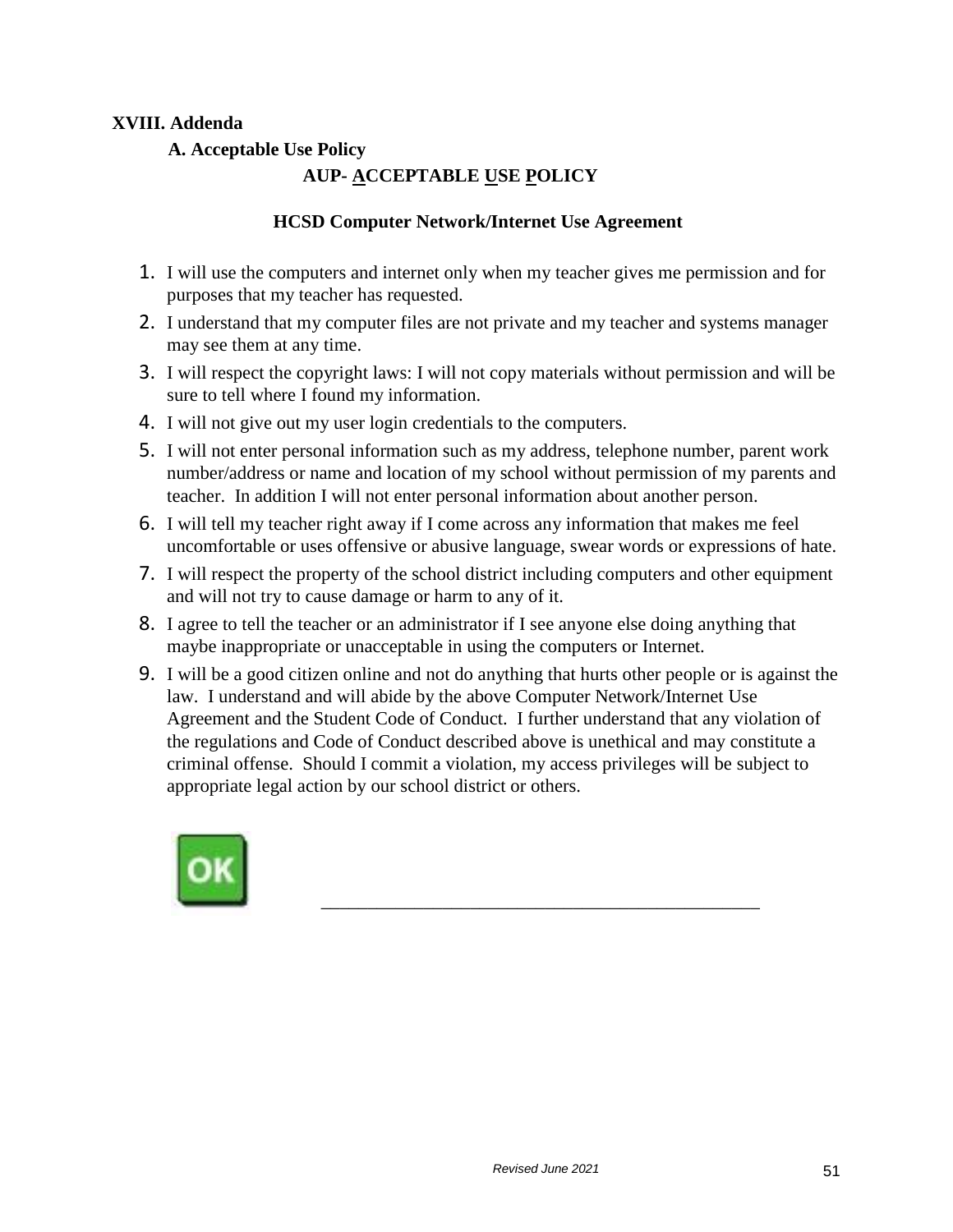#### **B. Virtual/Distance Learning Code of Conduct**

#### **Virtual Learning Code of Conduct**

All Holley Central School District students receiving online instruction are subject to any applicable District policies and this Student Virtual Learning Code of Conduct. As a virtual learning student, there are additional rules and expectations regarding prior online etiquette in place in order to protect all students and all staff members. Access to remote learning must be used in a responsible, respectful, safe, efficient, ethical, and legal manner. With expanded access to electronic information, availability of inappropriate material is not uncommon. Some sites contain illegal, defamatory, inaccurate, or offensive information. We especially appreciate working with parents to teach students responsible internet use.

- Students are responsible for proper behavior during online learning. Always use a computer in a way that shows consideration and respect. It is not acceptable to use obscene, profane, threatening, or disrespectful language.
- We take integrity and authenticity of student work very seriously. Do not cut, copy, or plagiarize Internet content or the work of your online classmates. Teachers do utilize technologies to check for authenticity. Copying, knowingly allowing others to copy from you, and/or misusing Internet content will result in disciplinary action.
- Security and Safety is a high priority, especially when the system involves many users. If you identify a security and/or safety problem in the school's computers and/or educational platform, notify your building principal.
	- o Elementary School: Ms. Schiavone [\(kschiavone@holleycsd.org\)](mailto:kschiavone@holleycsd.org)
	- o Middle School/High School: Mrs. Cory [\(scory@holleycsd.org\)](mailto:scory@holleycsd.org)
	- o Alternative High School: Ms. Sanchez [\(ssanchez@holleycsd.org\)](mailto:ssanchez@holleycsd.org)
- It is illegal to create harmful computer viruses.
- Remote Learning correspondence is not private. Never say, write, or record anything that will earn you a consequence.
- Protect your passwords. Keep it secret from anyone except your parents.

#### **INTERNET USAGE POLICY**

All Internet data that is composed, transmitted, or received via our computer communications systems is considered to be part of the official records of Holley Central School District and, as such, is subject to disclosure to the parent, parents, administration or other third parties. Consequently, the Holley Central School District expects both students and parents to abide by the school's Internet usage policy:

Data that is composed, transmitted, accessed, or received via the Internet must not contain content that could be considered discriminatory, offensive, obscene, threatening, harassing, intimidating, or disruptive to any other person. Examples of unacceptable content may include, but are not limited to, sexual comments or images, racial slurs, gender-specific comments, or any other comments or images that could reasonably offend someone on the basis of race, age, sex, religious or political beliefs, national origin, disability, sexual orientation, languages spoken, or any other characteristic protected by law.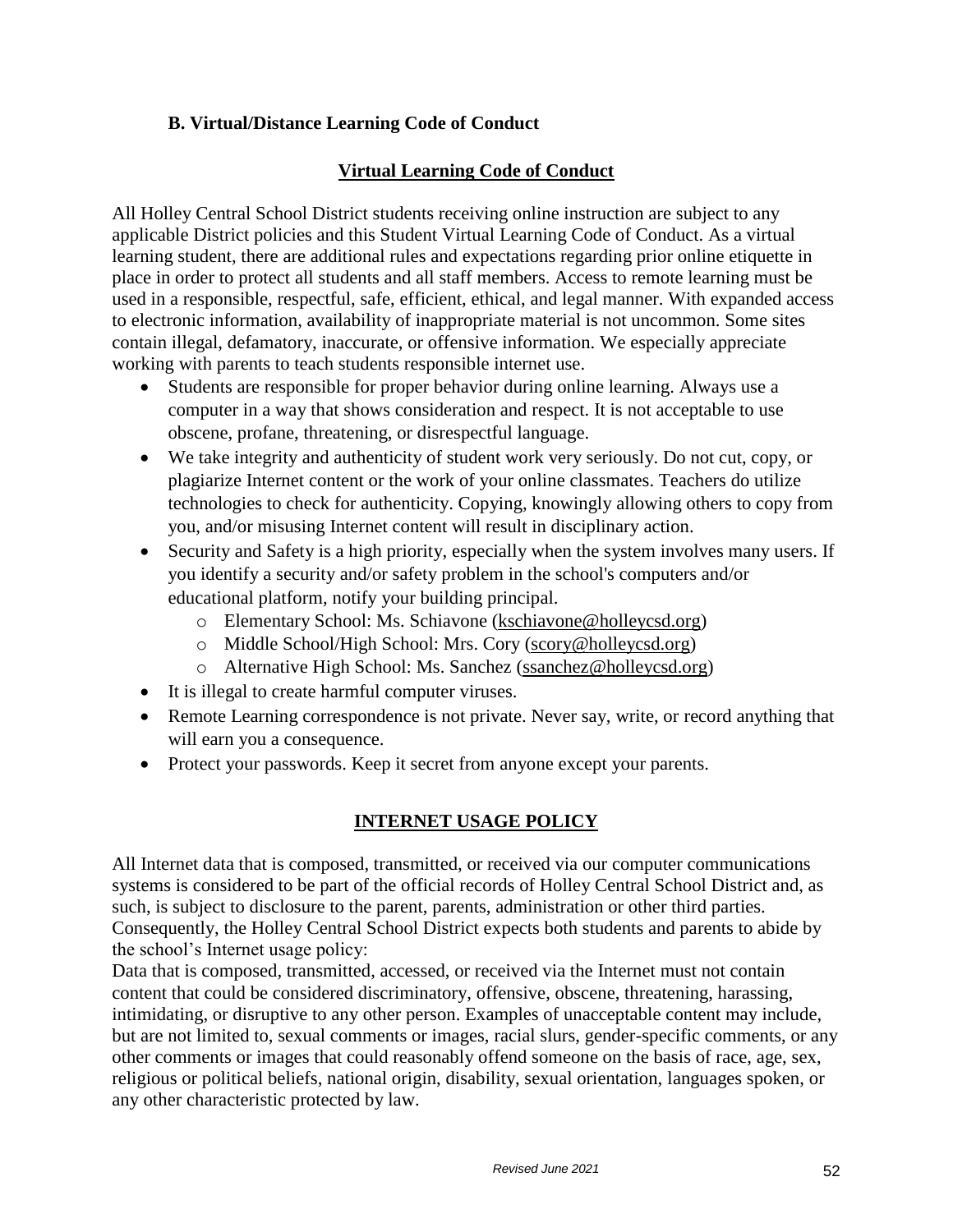Abuse of Internet platforms and tools in violation of school policies will result in disciplinary action. Below are examples of poor behaviors that are prohibited, but are not limited to this list.

- Sending or posting discriminatory, harassing, or threatening messages or images.
- Stealing, using, or disclosing someone else's code or password without authorization.
- Copying, pirating, or downloading software and electronic files without permission.
- Sending or posting confidential material, trade secrets, or proprietary information outside of the organization.
- Violating copyright law.
- Engaging in unauthorized transactions that may incur a cost to the school or initiate unwanted Internet services and transmissions.
- Participating in the viewing or exchange of pornography or obscene materials.
- Sending or posting messages that defame or slander other individuals.
- Attempting to break into the computer system of the Holley Central School District, another organization, or person.
- Refusing to cooperate with a security investigation.
- Using the Education Portal for political causes or activities, religious activities, or any sort of gambling.
- Jeopardizing the security of the organization's electronic communications systems.
- Sending or posting messages that disparages the Holley Central School District or another organization's products or services.
- Passing off personal views as representing those of the Holley Central School District.
- Sending anonymous e-mail messages.
- Engaging in any other illegal activities.
- Disturbing the virtual Learning Environment.
- Refusing to follow the rules of the specific Virtual Learning Classroom.
- Unmuting yourself when your teacher has placed you on mute.
- Recording any class session and transmitting it.
- Recording your teacher and/or classmates.
- Not dressed properly for class (examples: dressed in revealing clothes, dressed in clothes with inappropriate sayings).
- Participation in Cyber bullying and/or Harassment.
- Cheating and/or Plagiarism.

**These behaviors will result in disciplinary action in accordance with the district Code of Conduct. However, it is understood that the nature of distance learning does not allow for all consequences to be utilized as methods for addressing misconduct. The partnership between school and home is magnified in any situation that involves distance/virtual learning.**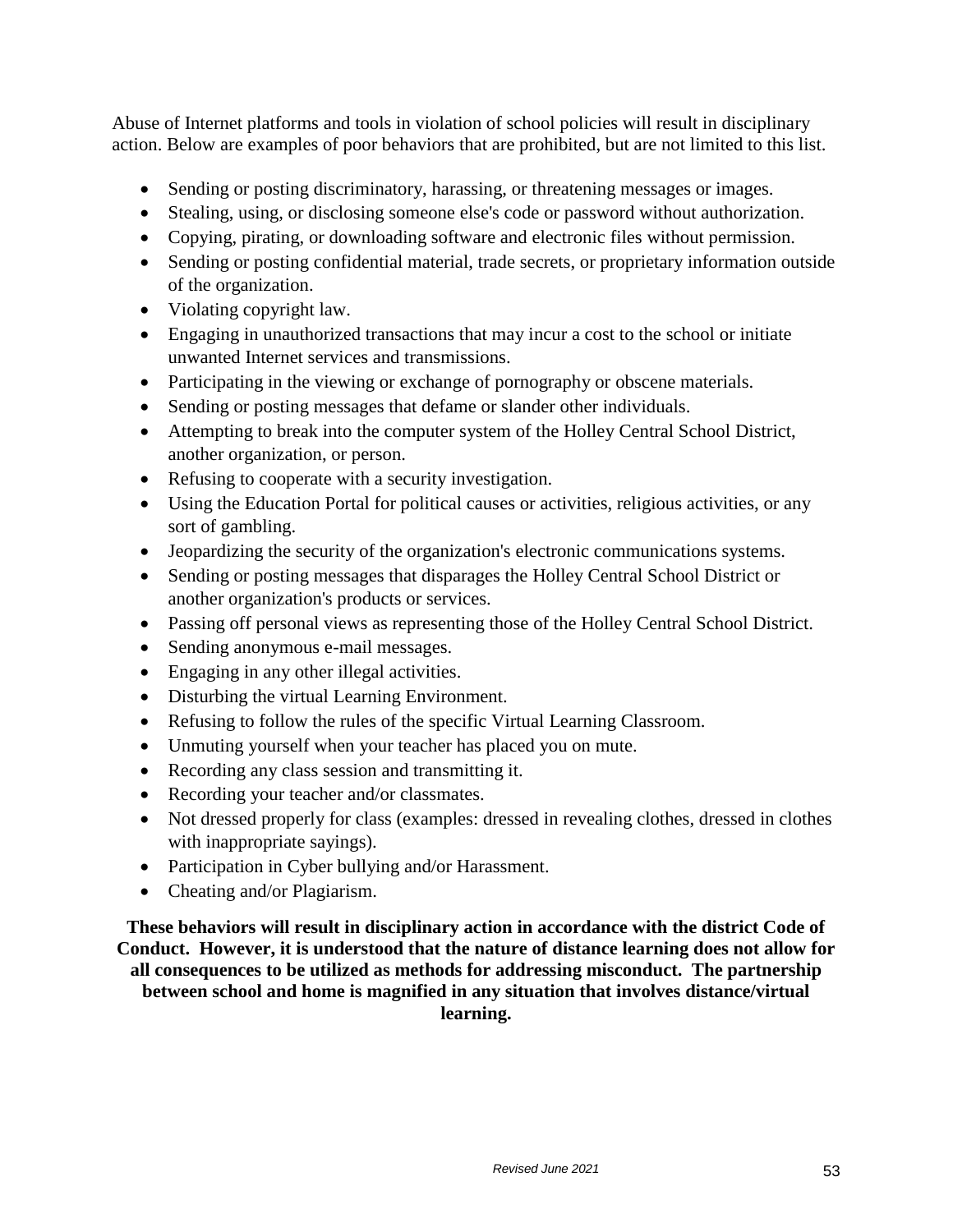#### **STUDENT EXPECTATIONS AND CONSEQUENCES OF MISCONDUCT**

In the virtual environment there is a set of non-traditional types of misconduct that must be regularly monitored and, if not hopefully eliminated altogether, then disciplined in an appropriate manner. Accordingly, in addition to district applicable policies, the Virtual Learning Code of Conduct incorporates expectations of conduct specific to virtual/remote learning classrooms.  For example, Internet access is required for all students, but access must be used in a responsible, safe, efficient, ethical, and legal manner. With expanded access to electronic information, availability of inappropriate material is not uncommon. Some sites contain illegal, defamatory, inaccurate, or offensive information. Although it is impossible to control such misuses, we believe that with responsible use, the benefits of the Internet as an educational tool outweigh the negatives.

#### **BULLYING AND HARASSMENT POLICY**

Harassment is prohibited between members of the school community, including communication of any form between students, parents, faculty and/or staff, and any third parties directly or indirectly.

We are committed to maintaining a working and learning environment in which students, faculty, and staff can develop intellectually, professionally, personally and socially. Such an atmosphere must be free of intimidation, fear, coercion and reprisal.

It is an expectation that all students and employees shall use all equipment and programs for the intended educational purpose. We are committed to protecting students and employees from bullying, harassment or inappropriate uses of computers or programs to participate in bullying behavior. Bullying and Harassment will not be tolerated and shall be just cause for disciplinary action.

Conduct that constitutes bullying or harassment, as defined herein, is prohibited. Bullying, harassment, and cyber stalking are defined as inflicting physical or psychological distress, and/or communicating words, images or language electronically that causes emotional distress and for which there is no legitimate purpose. Any action by a student or parent deemed inappropriate will be fully investigated by the appropriate school administrator.

#### **Virtual Learning ACADEMIC INTEGRITY POLICY**

What is academic integrity?

 Academic integrity is an ethical code, whereby the student guarantees that all work submitted is the student's own work.

Why is academic integrity important?

When students submit an assignment that is not their own original work, there are two issues involved:

- Students are earning credit for learning material for which they have not demonstrated mastery.
- They may be violating the policies of the school.

What are some examples of academic integrity violations?

There are two kinds of academic integrity violations. One is "plagiarism" and the other is "cheating."